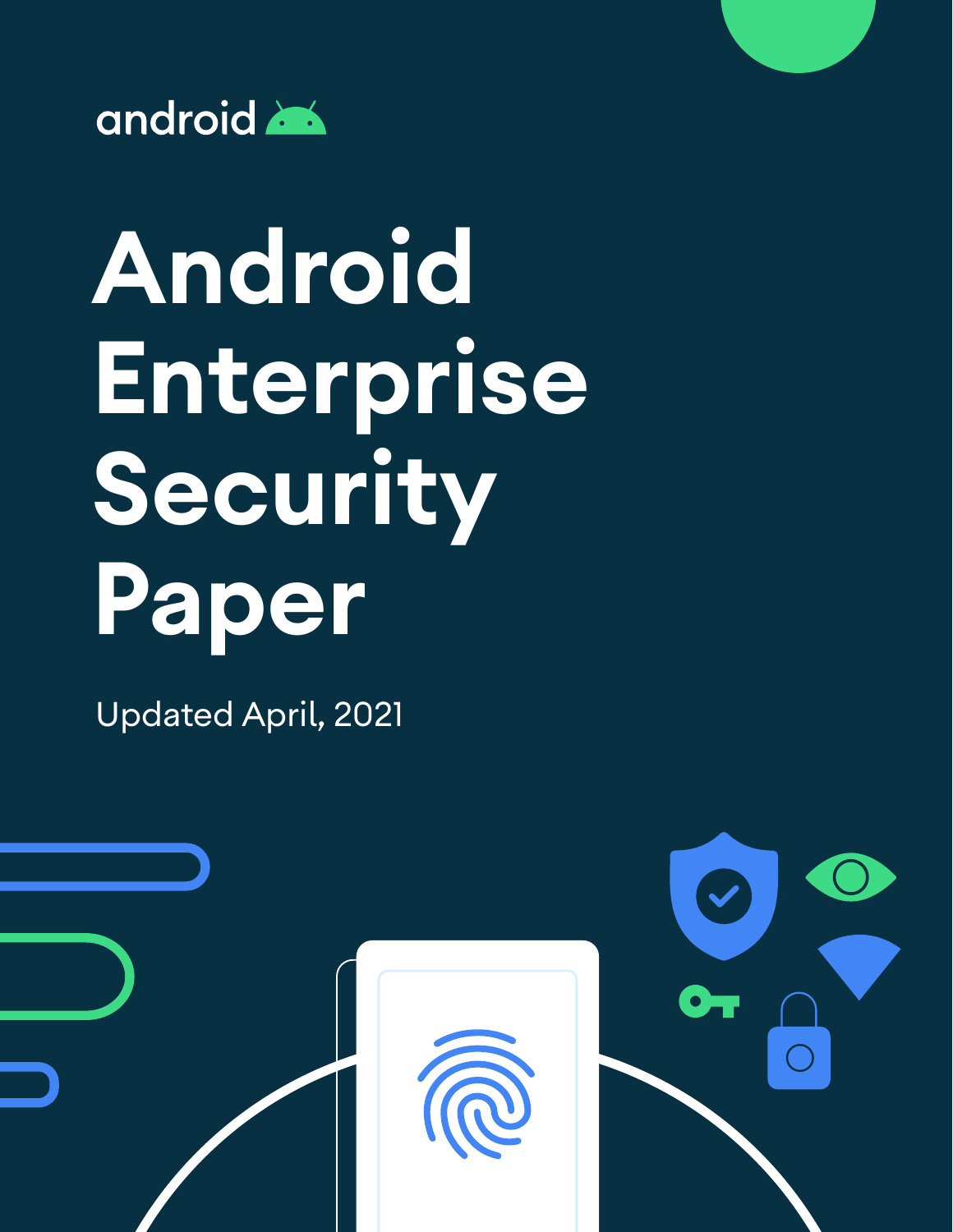

# **Table of Contents**

**[Introduction](#page-5-0)  [What's new in Android 11](#page-6-0)**  [Work Profile on Company - Owned Devices](#page-6-0) [— Work Profile Privacy Model](#page-7-0) [— Work Profile Security Model](#page-8-0) [Privacy changes](#page-9-0) [Storage changes](#page-11-0) [Permissions model](#page-11-0) [Location access](#page-12-0) [Background location access](#page-13-0) [Package visibility](#page-13-0) [MAC addresses in Android 11](#page-13-0) [Biometric authentication](#page-13-0) [APK signature scheme v4](#page-13-0) [Individual key attestation support](#page-14-0) [Android Enterprise enhancements](#page-14-0) [Common Criteria Mode](#page-15-0)

#### **[About the Android Operating System](#page-16-0)**

[Security by design](#page-17-0) [Android Compatibility](#page-18-0) [Hardware-backed Security](#page-18-0) [Verified Boot](#page-18-0) [Trusted Execution Environment](#page-18-0) A[ndroid Keystore System](#page-20-0) [— KeyStore key attestation](#page-21-0) [— KeyChain](#page-21-0) [— Key decryption on unlocked devices](#page-22-0) [— Version binding](#page-22-0)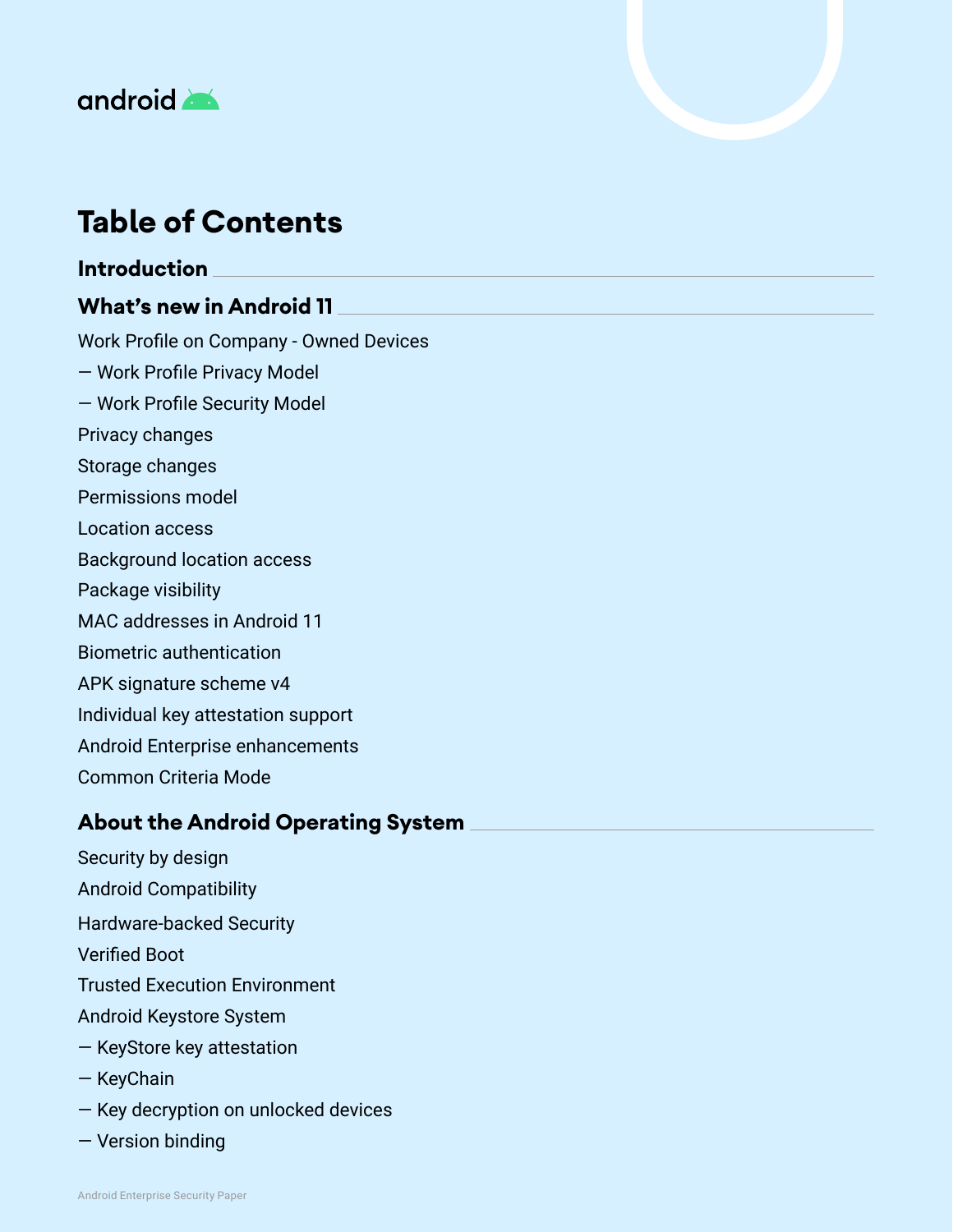

[Tamper-resistant hardware support](#page-22-0)

- [Gatekeeper](#page-23-0)
- [Biometrics](#page-23-0)
- [Fingerprint authentication](#page-24-0)
- [Face authentication](#page-24-0)
- [Additional authentication methods](#page-24-0)
- [Protected Confirmation](#page-25-0)

#### **[Operating System Security](#page-26-0)**

- [Sandboxing](#page-26-0)
- [SELinux](#page-26-0)
- [Seccomp filter](#page-27-0)
- [Unix permissions](#page-27-0)
- [Anti-exploitation](#page-27-0)
- [User and Data Privacy](#page-28-0)
- [Restricting access to device identifiers](#page-28-0)
- [Location control](#page-28-0)
- [Storage access](#page-29-0)
- [Limited access to background sensors](#page-29-0)
- [Lockdown mode](#page-29-0)

#### **[Network security](#page-30-0)**

[DNS over TLS](#page-30-0) [TLS by default](#page-31-0) [Wi-Fi](#page-31-0) [VPN](#page-32-0) [— VPN service modes](#page-32-0) [— VPN lockdown modes](#page-33-0) [— Third-party apps](#page-33-0) [— Certificate handling](#page-33-0)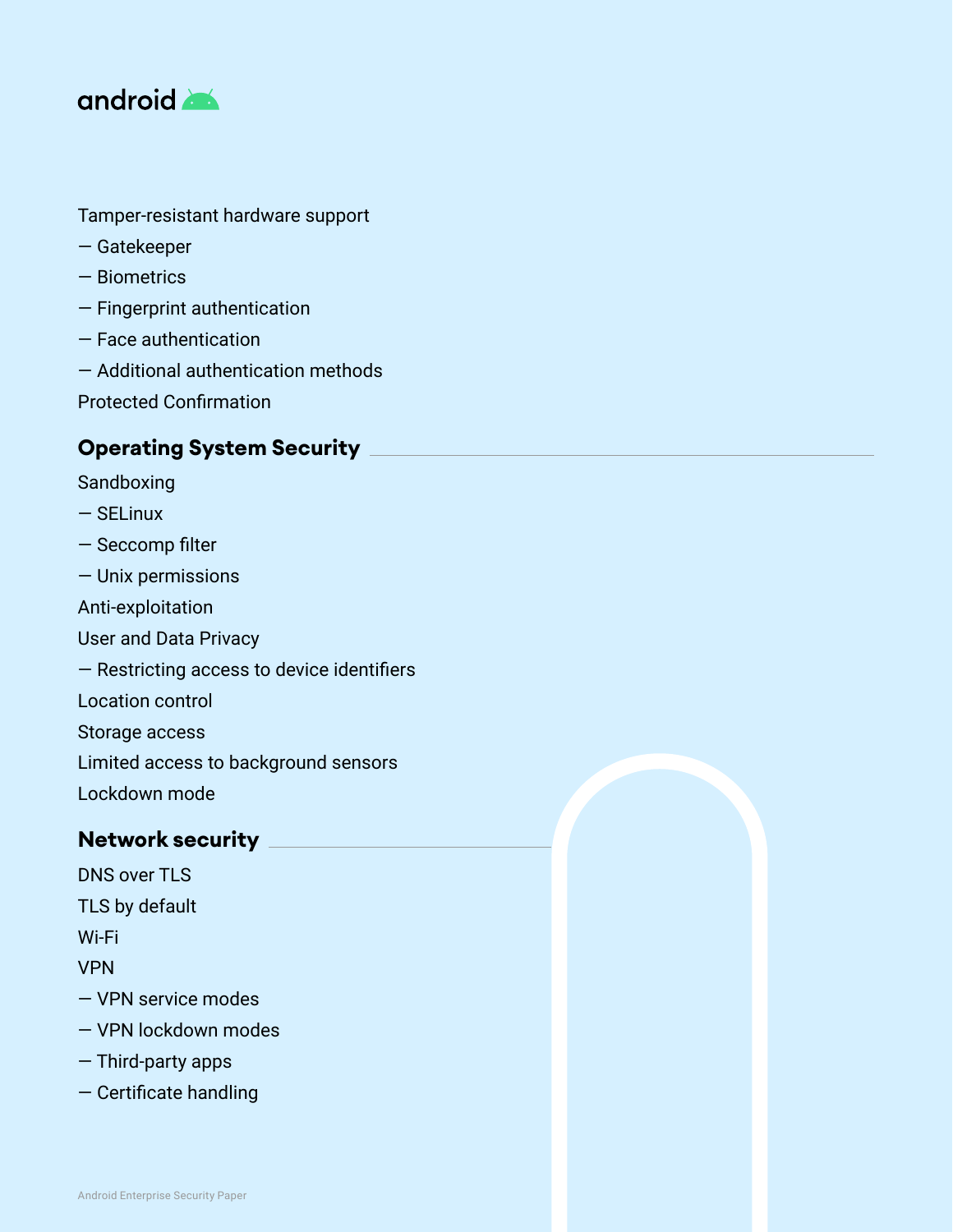## android

#### **[Application Security](#page-34-0)**

[Google Security Services](#page-34-0)

- [Jetpack Security](#page-34-0)
- [Application signing](#page-34-0)
- [App permissions](#page-35-0)
- [Google Play Protect](#page-36-0)
- [Google Play app review](#page-36-0)

**SafetyNet** 

#### **[Data protection](#page-38-0)**

#### [Encryption](#page-38-0)

- [File-Based encryption](#page-38-0)
- [Full-Disk encryption](#page-40-0)
- [Backup encryption](#page-40-0)
- [Android security updates](#page-40-0)
- [Device Manufacturer Partner Updates](#page-40-0)
- — [Google Play System Updates](#page-40-0)
- [Conscrypt](#page-41-0)
- [Adiantum](#page-41-0)

## **[Device and profile management](#page-42-0)**

[Android Enterprise Device Use Cases](#page-42-0) [Integrating Android](#page-43-0) [OEMConfig](#page-44-0) [Device policies](#page-44-0) [Fully Managed Device Provisioning](#page-47-0) [Separate work challenge](#page-47-0) [Cross profile data sharing](#page-48-0)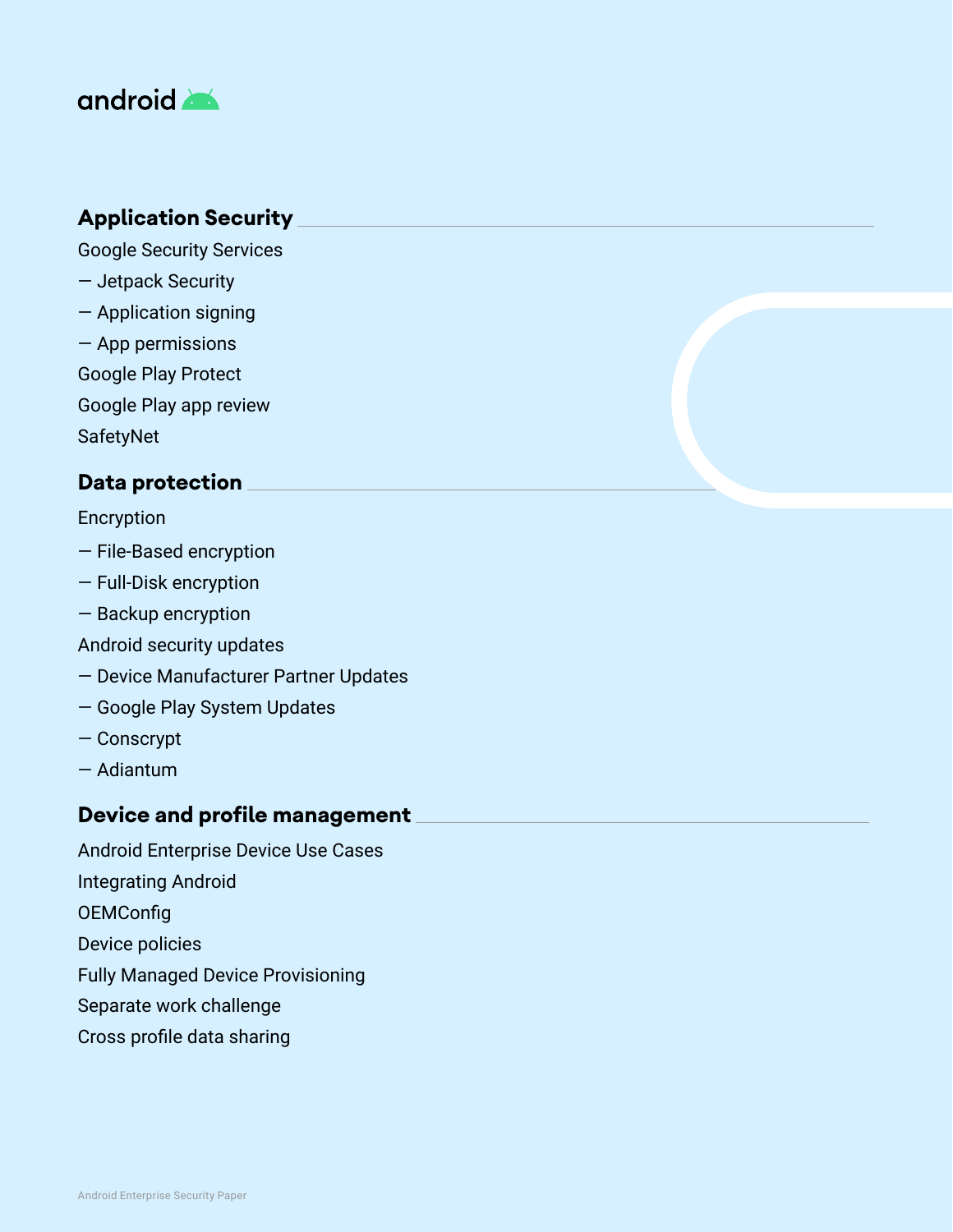# android

## **[Application management](#page-49-0)**

[Enterprise Mobility Management apps](#page-49-0) [Managed Google Play](#page-49-0) [Private apps](#page-50-0) [Managed configurations](#page-50-0) [Applications from unknown sources](#page-50-0) 

#### **[Programs](#page-51-0)**

[Android Enterprise Recommended](#page-51-0) [Android Security Rewards Program](#page-51-0) [Google Play Security Reward Program](#page-51-0) [Developer Data Protection Reward Program](#page-51-0) [App Security Improvement Program](#page-51-0) [App Defense Alliance](#page-52-0) 

## **[Industry Standards and Certifications](#page-53-0)**

[ioXt Alliance](#page-53-0)

[SOC certification](#page-53-0)

[Government Grade Security](#page-54-0)

- [FIPS 140-2 CAVP & CMVP](#page-54-0)
- [Common Criteria/NIAP Mobile Device Fundamentals Protection Profile](#page-54-0)
- [DISA Security Technical Implementation Guide \(STIG\)](#page-54-0)

#### **[Conclusion](#page-55-0)**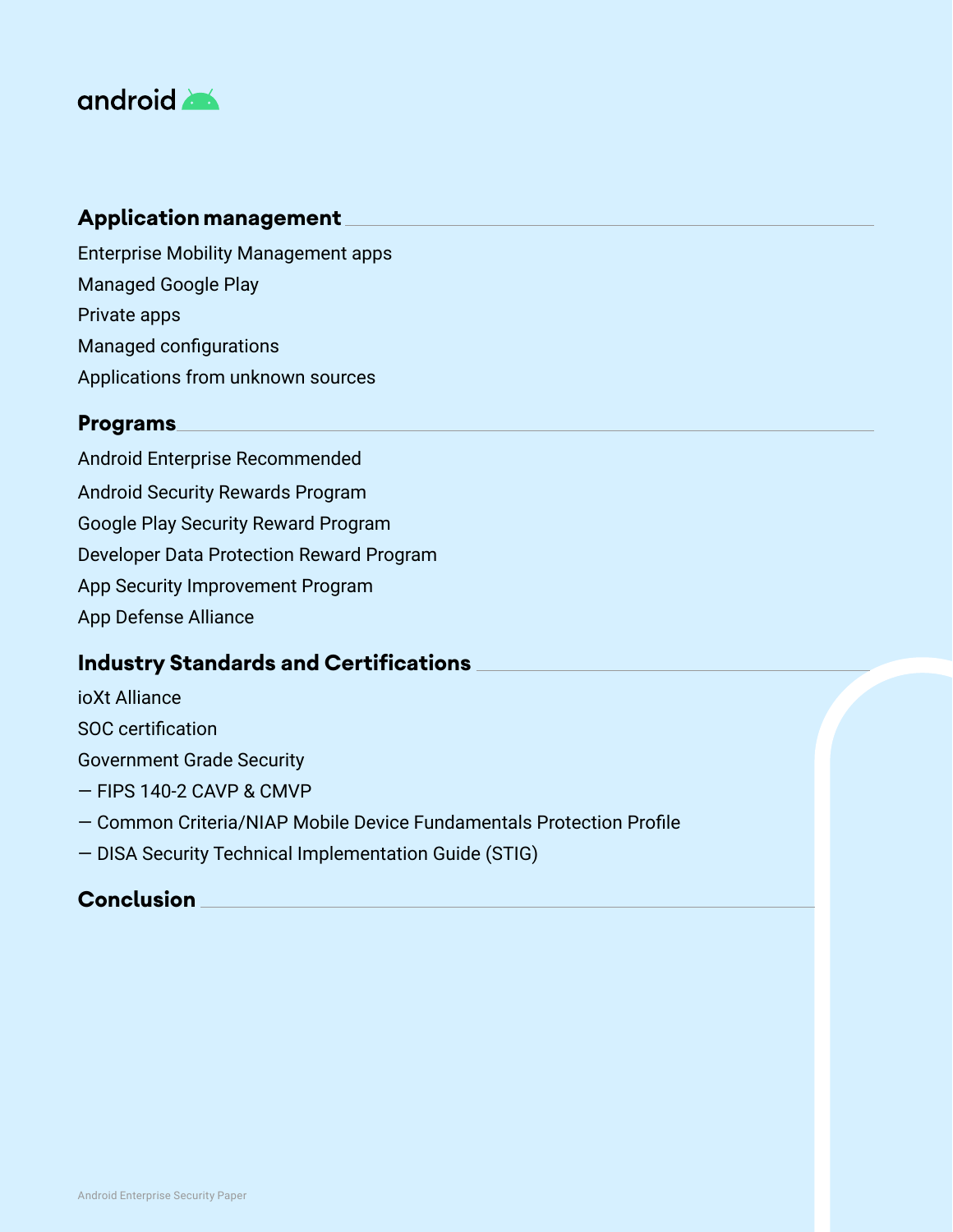<span id="page-5-0"></span>

# **Introduction**

Android uses industry-leading security practices and works closely with the entire ecosystem to help keep our users' devices safe. Our robust, defense-in-depth approach to security is critical to support enterprises that must contend with ongoing threats. Organizations require strong security and privacy to protect their own data while also giving employees the flexibility to use mobile devices for essential tasks.

This security paper outlines the Android approach to mobile security and privacy for business and government customers, details the strengths of the Android platform, the range of management APIs available to control enterprise environments, and the role of Google security services, such as SafetyNet, in preventing threats and abuse.

Android offers a defense-in-depth security strategy with unique ways to keep data and devices safe. Beyond hardware and operating system protections, Android uses multi-profile support with device-management options that enable the separation of work and personal data, keeping company and personal data secure and isolated from each other. Google Play Protect offers built-in malware protection, identifying Potentially Harmful Applications (PHAs) and is continually working to keep data and devices safe.

This paper also details how the open source Android platform enables best-in-class enterprise security by leveraging the collective intelligence of the Android ecosystem. This information assists organizations in their decisions to implement Android and take advantage of its robust security tools.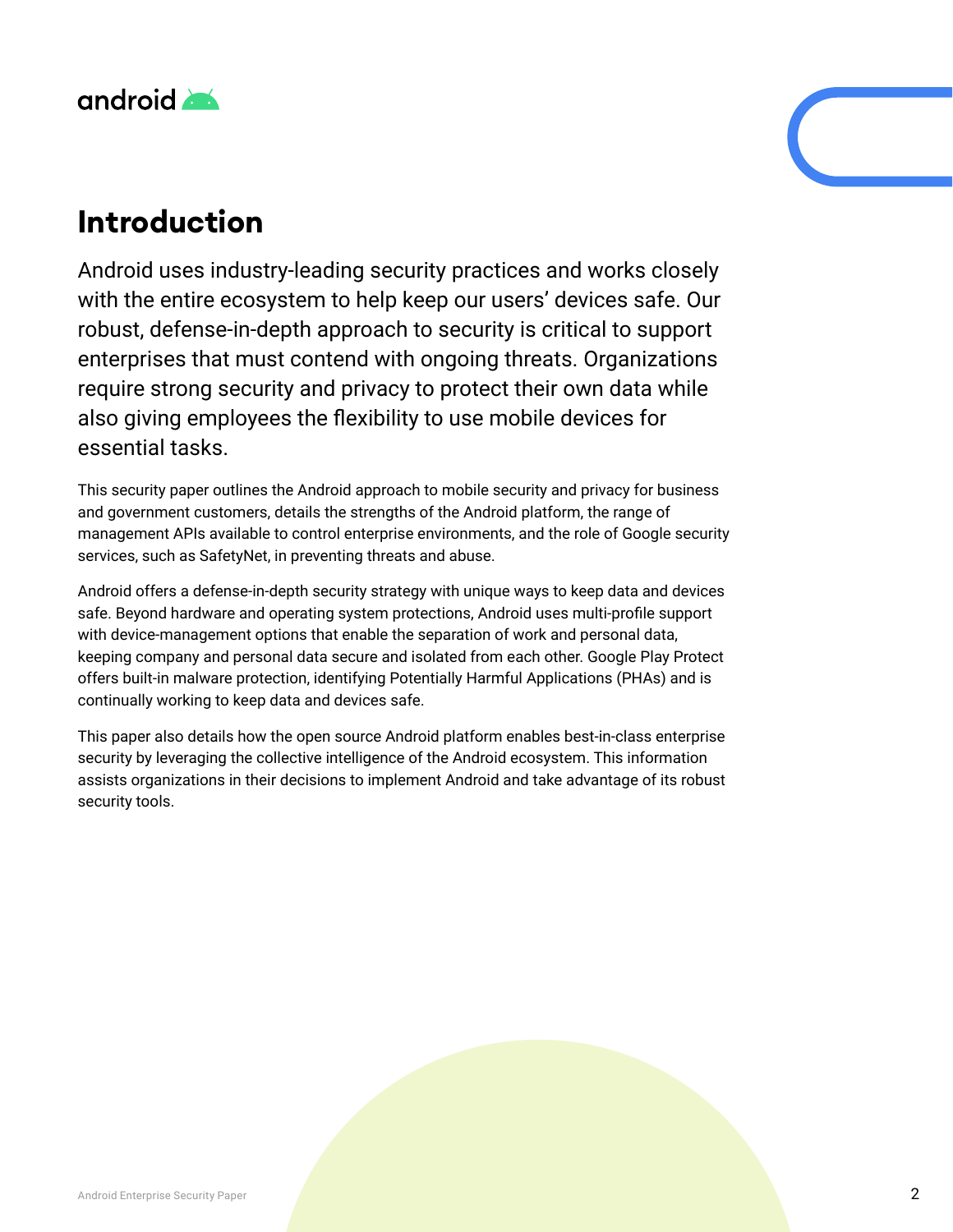<span id="page-6-0"></span>

# **What's New in Android 11**

## **Work Profile on Company-Owned Devices**

Enterprise customers must ensure their fleet of devices meet high levels of security. They must also account for the expectation of personal privacy by employees when deploying a device, as noted in our [blog on user privacy.](https://blog.google/products/android-enterprise/work-profile-new-standard-employee-privacy/) Customers can deploy devices that are fully managed and combined with a work profile to separate personal and work data on a single device.

Since its debut in Android 5, the work profile has separated work and personal apps, giving IT full control over work apps and data, but with no visibility into or control over personal apps. We introduced work profile support for corporate-owned, personally enabled (COPE) devices in Android 8, giving admins complete control over the device to include deep visibility into the personal use. In Android 11, organizations can utilize the strong security and privacy protections on company-owned devices as well, in addition to new asset management and personal usage policies to keep company assets in compliance with corporate policy while helping protect personal privacy.

Beginning in Android 11, organizations can achieve three key outcomes of a successful COPE deployment:

- Protections for corporate data with strong device security
- Measures to help preserve employee privacy
- Enforce asset compliance with corporate policy.

This is possible because the work profile provides strong anti-exploitation and data loss controls on any device, regardless of who owns it, as well as the tools to identify a compromised device and protect against malware. Therefore, IT doesn't need full device visibility to protect corporate data and company assets; instead they can focus on protecting work data while respecting the privacy of personal data owned by users.

The security of the work profile is built on top of multiple layers of security found in all Android devices.

• First, Android uses a security model called sandboxing that includes isolation and containment of data, processes, and applications. The goal of sandboxing is to keep an application's data isolated from other apps, and prevent access from outside of the sandbox by other applications and processes.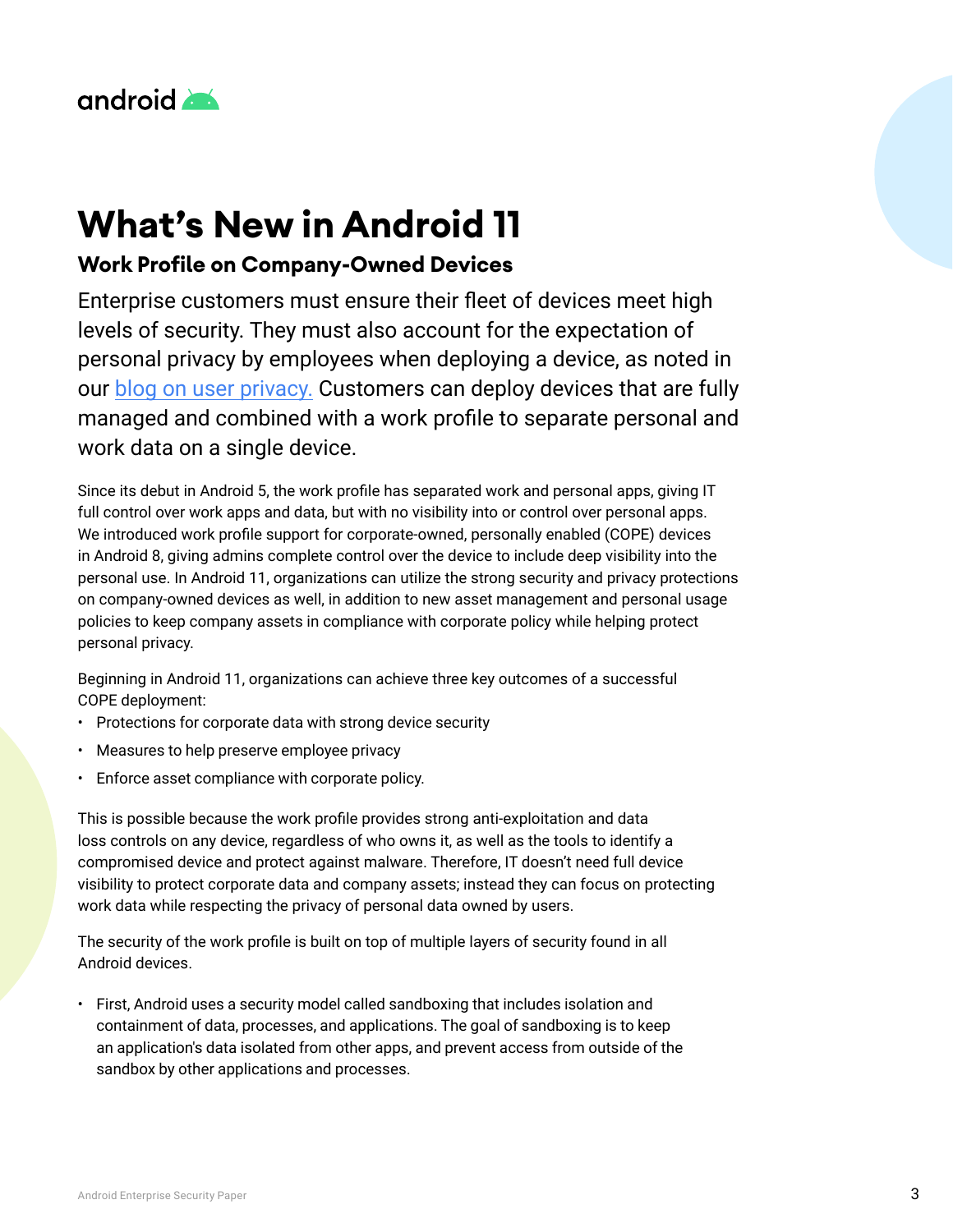<span id="page-7-0"></span>

- Second, key OS platform technology secures user and work data, such as FIPS 140-2 validated encryption. OS level data-at-rest protection further extends the separation of personal and work data on the file system.
- Google security services like Google Play Protect and SafetyNet attestation are added to protect against malware and device compromise which could introduce means for data exfiltration.
- Lastly, a secure management framework that enables enterprise grade controls over critical business data is built into every Android device running Google Mobile Services (GMS). This ensures that all original equipment manufacturers (OEMs) support modern management with Android Enterprise.

## **Work Profile Privacy Model**

Regardless of who owns the device, the work profile provides consistent and industry-leading protections for company data. The principles of data separation described above ensure corporate data remains secure. Fundamental security and compliance features available to any work profile device includes preventing sideloading of apps, ensuring Google Play Protect is enabled, blocking device access over USB, and provides strong device security without the need for visibility into personal data.

Android 11 extends this model with improved work profile support for company-owned devices. If a work profile is added from the setup wizard using the provisioning tools added in Android 11, the device is recognized as company-owned and a wider range of asset management and device level controls are made available to the device policy controller (DPC). These capabilities enable easier management of both work and personal use on company-owned devices, while maintaining the privacy protections of the work profile.

Measures to help protect and preserve a user's privacy do not impact a device's overall security, but rather prevents an admin from viewing a user's potentially sensitive personal information such as personal apps.

| <b>Common IT practice</b>                                                                | <b>Privacy concern</b>                        | <b>Work profile solution</b>                                                                                                                                           |
|------------------------------------------------------------------------------------------|-----------------------------------------------|------------------------------------------------------------------------------------------------------------------------------------------------------------------------|
| Listing all applications on a<br>device to audit for malicious<br>or risky personal apps | Reveals private, personal<br>apps and data    | Only view work apps;<br>Restrict personal apps to<br>just Google Play-verified<br>apps; Implement allow or<br>block lists of personal apps<br>on company-owned devices |
| Prevent a factory reset to<br>maintain ownership of devices                              | Prevents users from removing<br>personal info | <b>Configure Factory Reset</b><br>Protection to ensure only IT<br>can set up device after reset                                                                        |
| Configure always on VPN                                                                  | Reveals personal browsing history             | Set VPN to just work apps                                                                                                                                              |

#### **Preserving privacy without compromising security**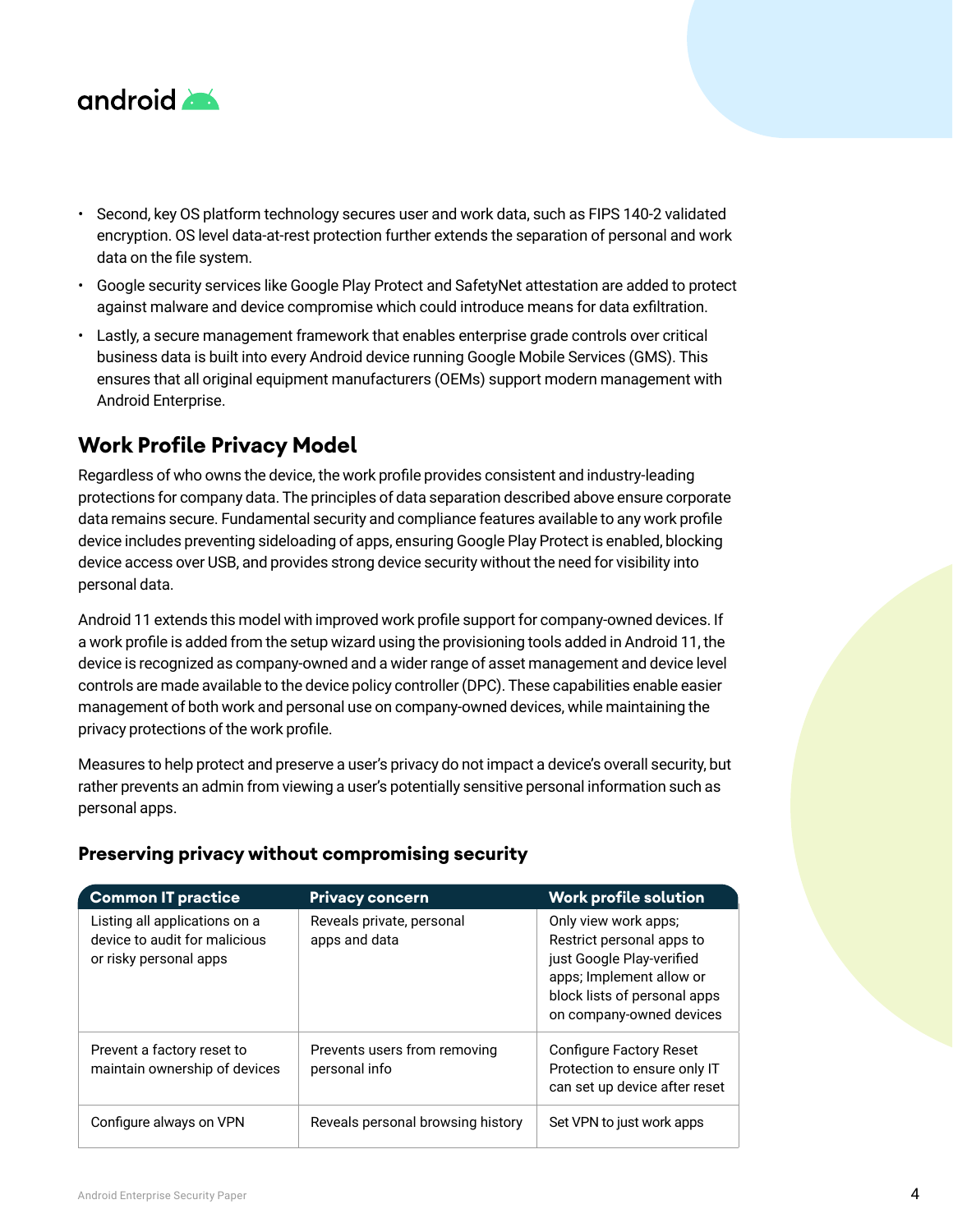<span id="page-8-0"></span>

## **Work Profile Security Model**

The work profile takes advantage of sandboxing components within Android to ensure a secure and protected separation between work and personal apps on the same device. Enforcing policy is done via a DPC application installed in the work profile and controlled by an EMM service. Device level security controls are also managed by the DPC from within the work profile. The separation of data on the personal profile from enterprise data on a single device leverages the Android multiuser framework. Separate "users'' combined with application permissions & SELinux Mandatory Access Control (MAC) rules enforce strong data separation, much like how apps and processes are sandboxed. File-based encryption (FBE) is mandatory on new devices running Android 10 or later, and enhances data-at-rest separation with different encryption keys for each profile. Because of containment at every layer, isolation is extended from each profile down to the kernel, thus providing strict separation between profiles that have stronger data loss prevention (DLP) controls versus traditional containerization or mobile application management (MAM) solutions.

Android devices are built on a proven concept of fine-grained isolation and containment – sandboxing many parts of the platform combined with granular application permissions. These techniques are found in hardware, the OS, the kernel, and user applications to protect access and confine exploitation to a single process or app. The work profile is built with all of these principles and extended with a management layer for enterprise customers to control data separation while still protecting the entire device and helping preserve user privacy. Reduced visibility for admins does not reduce the security of a device, as the tools to protect a device are still present. Configuring the policies properly in an EMM and using signals from Google security services on Android devices provides strong integrity and malware detection. Combined with the many data loss prevention (DLP) controls and strong separation, admins can be assured full device security on devices deployed with a COPE model on Android 11, referred to as a work profile on companyowned devices.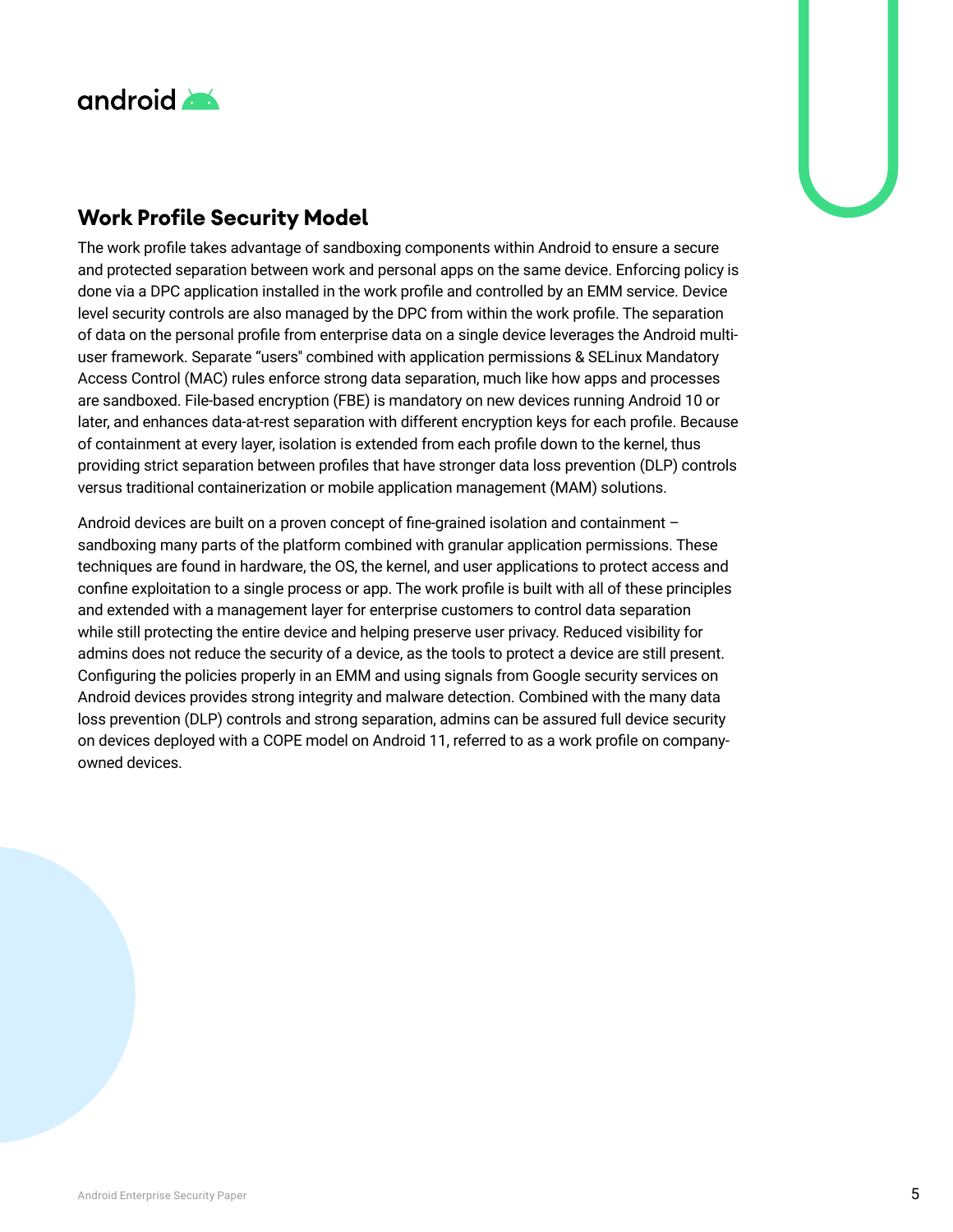# <span id="page-9-0"></span>android



## **Privacy Changes**

Following is a summary of the key changes related to privacy in Android 11.

| <b>Privacy change</b>                                                                                                            | What it is                                                                                                                                                                                             | <b>Customer value</b>                                                                                                                                                                                                                                         |
|----------------------------------------------------------------------------------------------------------------------------------|--------------------------------------------------------------------------------------------------------------------------------------------------------------------------------------------------------|---------------------------------------------------------------------------------------------------------------------------------------------------------------------------------------------------------------------------------------------------------------|
| <b>Scoped storage enforcement</b><br>Apps that target Android 11 or higher<br>are always subject to scoped storage<br>behaviors. | Modification of the Files and Media<br>(Storage) permission to allow only read<br>access to photos, video and audio files<br>in shared storage.                                                        | Stronger privacy and protection for<br>user files.<br>Prevents malicious apps from<br>modifying or deleting files without<br>user permission.<br>Prevents apps from reading other<br>apps' cache and data directories.<br>Reduces file clutter on the device. |
|                                                                                                                                  | Apps have unrestricted access to files<br>in their own internal and external app<br>specific directories.                                                                                              |                                                                                                                                                                                                                                                               |
|                                                                                                                                  | Apps can create files in shared<br>storage without permission, but only in<br>organized collections.                                                                                                   |                                                                                                                                                                                                                                                               |
|                                                                                                                                  | Apps can no longer access files in any<br>other app's dedicated, app-specific<br>directories by any method.                                                                                            |                                                                                                                                                                                                                                                               |
|                                                                                                                                  | Apps must use the Storage Access<br>Framework to access non-media<br>files created by other apps in shared<br>storage or to create files outside of an<br>organized collection.                        |                                                                                                                                                                                                                                                               |
|                                                                                                                                  | On Android 11, apps can use APIs<br>that identify media files by file path in<br>addition to Media Store APIs.                                                                                         |                                                                                                                                                                                                                                                               |
|                                                                                                                                  | Android 11 introduces a new<br>permission All Files Access for broad<br>access to shared storage. This is only<br>granted to apps that can justify need<br>and is enforced with Google Play<br>policy. |                                                                                                                                                                                                                                                               |
|                                                                                                                                  | Scoped storage was introduced<br>in Android 10 with an opt-out flag<br>available. The opt-out flag is not<br>functional in Android 11.                                                                 |                                                                                                                                                                                                                                                               |
| <b>One-time permissions</b><br>Users can grant temporary access<br>to location, microphone, and camera<br>permissions.           | When apps request a permission<br>related to location, microphone, or<br>camera, users can opt for "Only this<br>time." This option grants a temporary<br>one-time permission for the app.             | Limits an app's ability to access<br>sensitive data each time users launch<br>an app.                                                                                                                                                                         |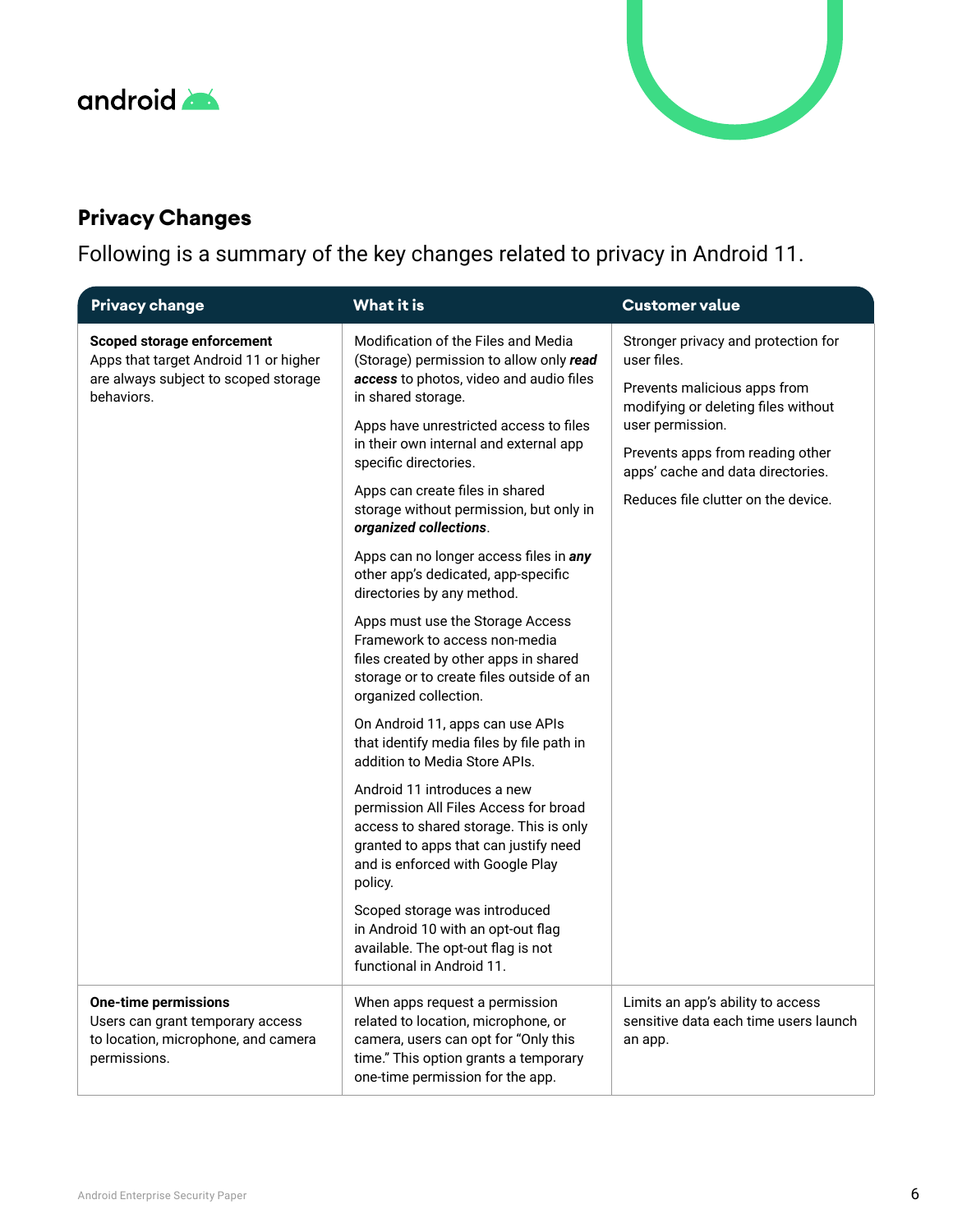



| <b>Privacy change</b>                                                                                                                                                               | What it is                                                                                                                                                                                                                                                                                                                                                | <b>Customer value</b>                                                                                                                                                                |
|-------------------------------------------------------------------------------------------------------------------------------------------------------------------------------------|-----------------------------------------------------------------------------------------------------------------------------------------------------------------------------------------------------------------------------------------------------------------------------------------------------------------------------------------------------------|--------------------------------------------------------------------------------------------------------------------------------------------------------------------------------------|
| <b>Permissions auto-reset</b><br>If users haven't interacted with an<br>app for a few months on Android 11<br>or higher, the system auto-resets the<br>app's sensitive permissions. | The system protects user data by<br>automatically resetting sensitive<br>runtime permissions if the app is not<br>used for a few months.                                                                                                                                                                                                                  | Automatic denial of sensitive<br>permissions to protect users privacy<br>and company data.                                                                                           |
| <b>Background location access</b><br>Android 11 changes how users<br>can grant the background location<br>permission to apps.                                                       | The system enforces incremental<br>location permission requests<br>automatically requiring apps to<br>request and receive access to<br>foreground location before requesting<br>access to background location.<br>App requests for a foreground location<br>and background location at the<br>same time are ignored and neither<br>permission is granted. | Offers users more control over<br>when an app can access location<br>information in the background to<br>deliver enhanced privacy.                                                   |
| <b>Package visibility</b><br>Android 11 changes how apps query<br>and interact with other installed apps<br>on the same device                                                      | Apps can define the set of other<br>packages that they can access. This<br>helps encourage the principle of least<br>privilege by telling the system which<br>other packages to make visible to<br>your app.                                                                                                                                              | Helps Google Play assess the<br>privacy and security that your<br>app provides for users.<br>Provides developers the ability to<br>prevent enumeration or listings of<br>their apps. |
| <b>Foreground services</b><br>Android 11 changes how foreground<br>services can access location, camera,<br>and microphone data.                                                    | When an app starts a foreground<br>service while running in the<br>background, the foreground service<br>cannot access the microphone<br>or camera. The service cannot<br>access location unless your app has<br>background location access.                                                                                                              | Helps protect sensitive user<br>and customer data                                                                                                                                    |
| <b>MAC Address</b>                                                                                                                                                                  | Non-privileged apps will no longer be<br>able to access the device's real MAC<br>address and only network interfaces<br>with an IP address will be visible.                                                                                                                                                                                               | Provides privacy and security<br>on networks.                                                                                                                                        |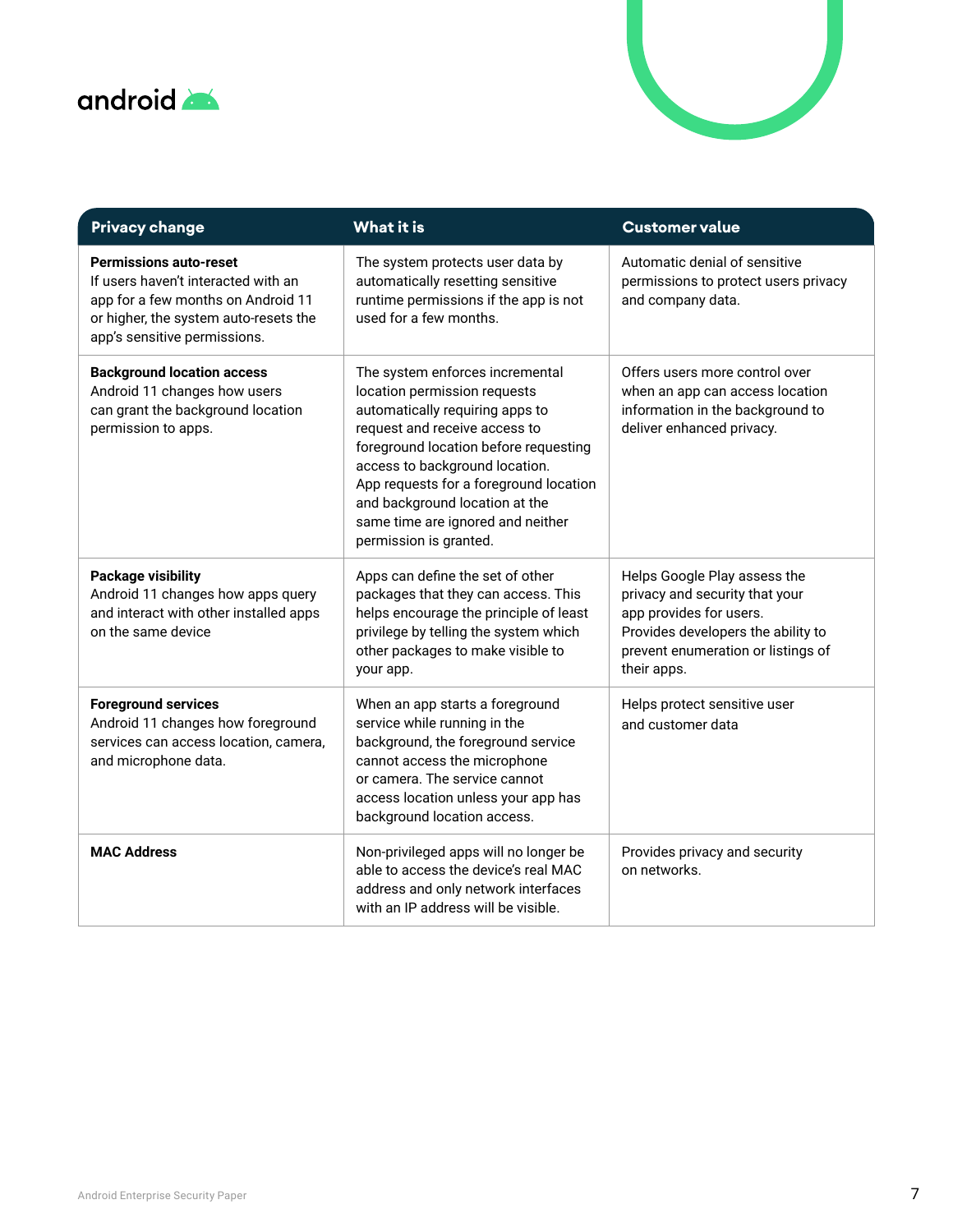<span id="page-11-0"></span>

#### **Storage Changes**

Android 11 (API level 30) gives better protection to app and user data preventing file clutter by enforcing scoped storage. Scoped storage gives users more control over their files by encouraging apps to save files in organized collections and limiting the reach of the Files and Media (Storage) permission. Android 11 introduces several enhancements to scoped storage including raw file path access for media, batch edit operations for media, and a new policy enforced permission for file management apps. In Android 11, app data is secured further by not granting any way for an app to read another app's private external directory.

#### **Permissions Model**

Android 11 gives users the ability to control and specify more granular permissions for location, microphone, and camera. To protect users, the system will reset permissions of unused apps automatically and require users to re-approve permissions when the app is used again.

When an app requests a permission related to location, microphone, or camera, the user-facing permissions dialog contains an option called **Only this time**. If the user selects this option, the app is granted a temporary *one-time permission*. If the app targets Android 11 or higher and isn't used for a few months, the system protects user data by automatically resetting the sensitive runtime permissions that the user had previously granted to the app. This action has the same effect as if the user viewed a permission in system settings and changed the app's access level to **Deny**.

When users tap **Deny** for a specific permission of an app more than once during the app's lifetime of installation, the user will no longer be prompted if the app requests that permission again. The user's denial of the permission two times is treated as **"don't ask again."** On previous Android versions, users would see the system permissions dialog each time the app requested a permission, unless the user had previously selected a **"don't ask again"** checkbox or option specifically. This new behavior in Android 11 prevents repeated requests for permissions that users have chosen to deny.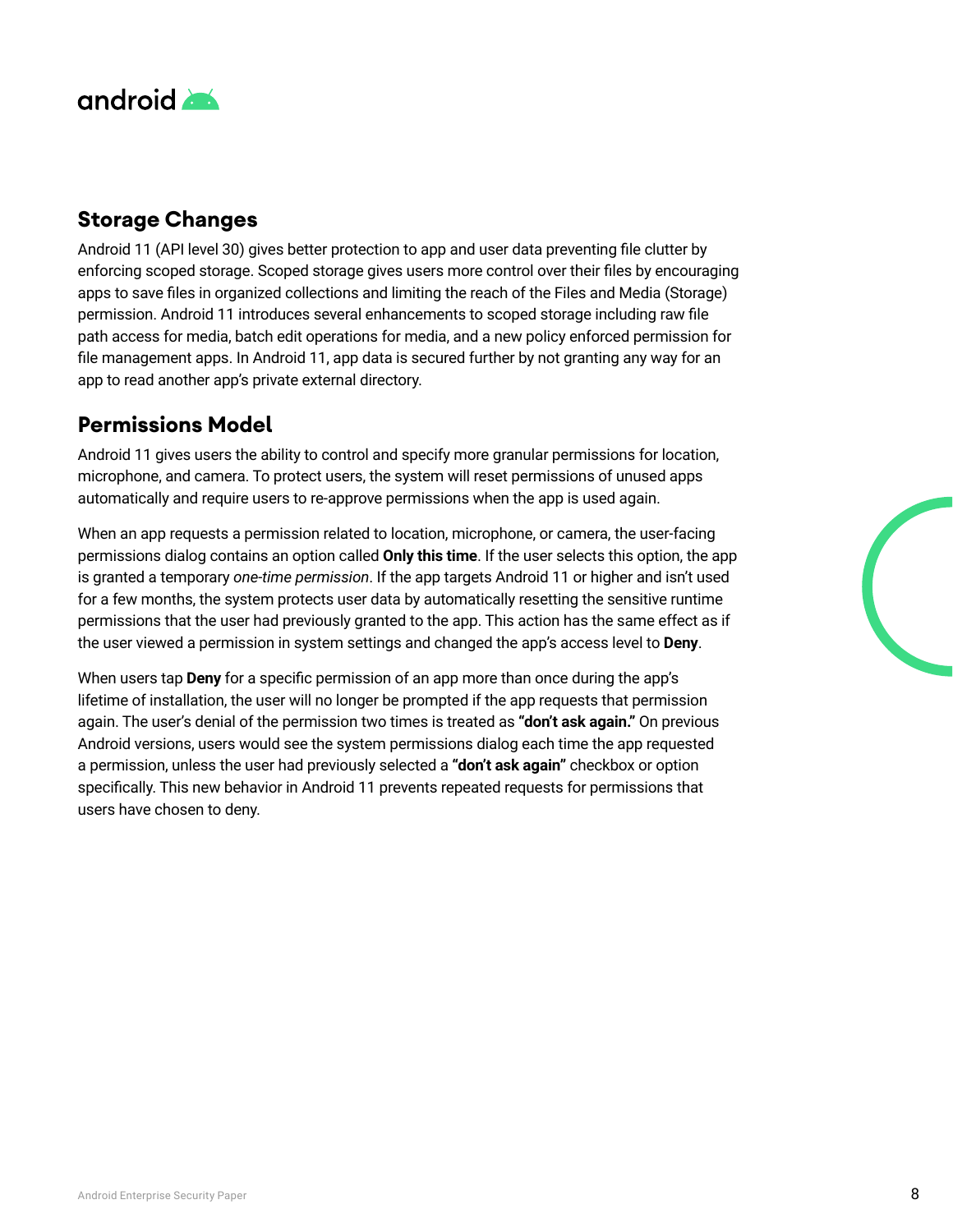# <span id="page-12-0"></span>android

## **Location Access**

On Android 11, whenever an app requests access to [foreground location](https://developer.android.com/training/location/permissions#foreground), the system permissions dialog includes an option called **"Only this time,"** as shown in figure 1. This option provides users with more control over when an app can access location information.

To learn more about how the system handles this, please visit [one-time permissions](https://developer.android.com/guide/topics/permissions/overview#one-time).



Figure 1. App permissions options.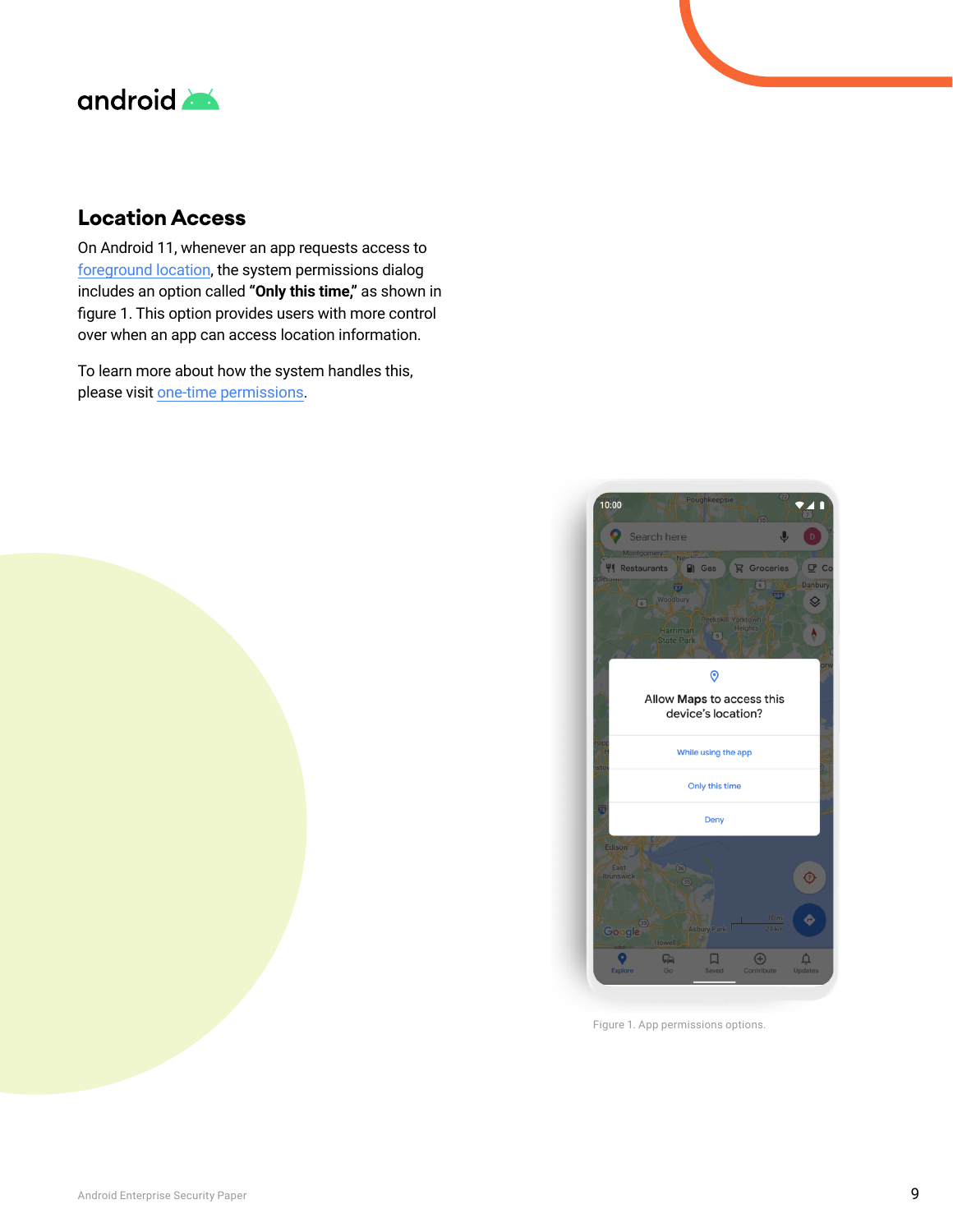<span id="page-13-0"></span>

#### **Background Location Access**

Android 11 changes how an app can gain access to [background location](https://developer.android.com/training/location/permissions#background). Apps must first request and receive access to foreground location before requesting background location. In order to enable background location access for an app, the user must set the **Allow all the time** option in Location Settings when prompted by the app. If an app requests a foreground location permission and the background location permission at the same time, the system ignores the request and doesn't grant the app either permission.

## **Package Visibility**

Android 11 changes how apps can query and interact with other apps that the user has installed on a device. Apps can now define a set of other packages that they can access. This element helps encourage the principle of least privilege by telling the system which other packages to make visible to your app, and it helps Google Play assess the privacy and security that your app provides for users.

## **MAC Addresses in Android 11**

MAC address randomization for [Passpoint networks](https://source.android.com/devices/tech/connect/wifi-passpoint) is per fully-qualified domain names (FQDNs). Non-privileged apps will no longer be able to access the device's MAC address and only network interfaces with an IP address will be visible. The following list is how apps are affected by this change:

- NetworkInterface.getHardwareAddress() returns null for every interface
- Apps cannot use the bind() function on NETLINK\_ROUTE sockets
- The IP command does not return information about interfaces
- Apps cannot use RTM\_GETLINK netlink API

## **Biometric Authentication**

To help control the level of security for an app's data, Android 11 provides several improvements to biometric authentication that are extended in the [Jetpack Biometric library](https://developer.android.com/jetpack/androidx/releases/biometric). This improves the ability for an app to use the biometric capabilities built into Android 11, providing a uniform and secure method for apps to use built-in biometric authentication.

## **APK Signature Scheme v4**

Android 11 supports a streaming-compatible signing scheme with the APK Signature Scheme v4. The v4 signature is based on the Merkle hash tree calculated over all bytes of the APK. It follows the structure of the fs-verity hash tree exactly (for example, zero-padding the salt and zero-padding the last block). Android 11 stores the signature in a separate file (<apk name>.apk. idsig) A v4 signature requires a complementary v2 or v3 signature.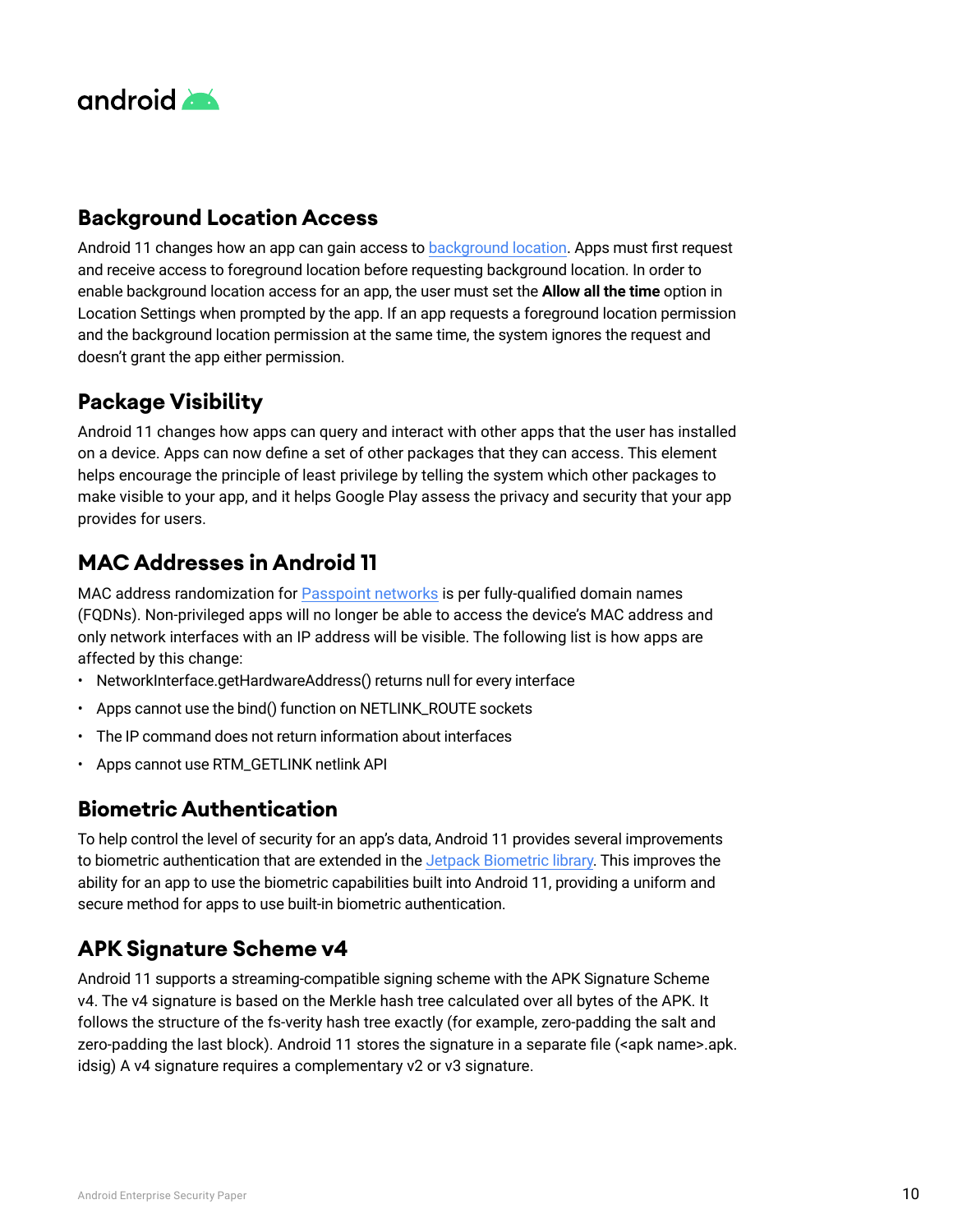<span id="page-14-0"></span>

#### **Individual Key Attestation Support**

Admins of company-owned devices that use a [StrongBox security chip](https://developer.android.com/training/articles/keystore#HardwareSecurityModule) can request device attestation using individual attestation certificates. This provides stronger attestation for enterprise use cases (e.g., better detection of compromised devices, asset tracking and management).

## **Android Enterprise Enhancements**

- Users are now notified when an admin:
	- [Enables location services](https://developer.android.com/reference/android/app/admin/DevicePolicyManager#setLocationEnabled(android.content.ComponentName,%20boolean)) on their company-owned device. If the admin sets a global policy to auto-accept all permissions, the user is notified when an app requests, and is granted, location permission because of this policy.
	- [Grants an app the permission](https://developer.android.com/reference/android/app/admin/DevicePolicyManager#setPermissionGrantState(android.content.ComponentName,%20java.lang.String,%20java.lang.String,%20int)) to use the location of a personallyowned device.
- Pre-grant certificate access to work apps: DPCs targeting Android 11 now have the option to [grant individual apps access to specific KeyChain keys](https://developer.android.com/reference/android/app/admin/DevicePolicyManager#grantKeyPairToApp(android.content.ComponentName,%20java.lang.String,%20java.lang.String))**, allowing these apps to call**  [getCertificateChain\(\)](https://developer.android.com/reference/android/security/KeyChain#getCertificateChain(android.content.Context,%20java.lang.String)) **and** [getPrivateKey\(\)](https://developer.android.com/reference/android/security/KeyChain#getPrivateKey(android.content.Context,%20java.lang.String)) **without having to first call** [choosePrivateKeyAlias\(\)](https://developer.android.com/reference/android/security/KeyChain#choosePrivateKeyAlias(android.app.Activity,%20android.security.KeyChainAliasCallback,%20java.lang.String%5B%5D,%20java.security.Principal%5B%5D,%20java.lang.String,%20int,%20java.lang.String))**. For example, VPN apps that run as a background service can use this feature to gain access to the certificates they need without requiring any user interaction. A ne**w method is also available to revoke access.

**Note:** Apps installed on unmanaged devices or in a device's personal profile can no longer install CA certificates using [createInstallIntent\(\).](https://developer.android.com/reference/android/security/KeyChain#createInstallIntent()) Instead, users must manually install CA certificates in **Settings**.

- [All methods related to setting password minimums](https://developer.android.com/reference/android/app/admin/DevicePolicyManager#setPasswordMinimumLength(android.content.ComponentName,%20int)) require an appropriate password quality before they can be enforced.
	- [setPasswordMinimumLength\(\)](https://developer.android.com/reference/android/app/admin/DevicePolicyManager#setPasswordMinimumLength(android.content.ComponentName,%20int)) requires at least: [PASSWORD\\_ QUALITY\\_NUMERIC.](https://developer.android.com/reference/android/app/admin/DevicePolicyManager#PASSWORD_QUALITY_NUMERIC)
	- All other password minimum methods require at least: [PASSWORD\\_ QUALITY\\_COMPLEX.](https://developer.android.com/reference/android/app/admin/DevicePolicyManager#PASSWORD_QUALITY_COMPLEX)
- Always-on VPN enhancements: Users can no longer disable always-on VPN when it is [configured by an admin](https://developer.android.com/reference/android/app/admin/DevicePolicyManager?hl=en#setAlwaysOnVpnPackage(android.content.ComponentName,%20java.lang.String,%20boolean)).
- Updates to [ADMIN\\_POLICY\\_COMPLIANCE](https://developer.android.com/reference/android/app/admin/DevicePolicyManager#ACTION_ADMIN_POLICY_COMPLIANCE):
	- When provisioning an Android 11 device, the system now sends [ADMIN\\_POLICY\\_](https://developer.android.com/reference/android/app/admin/DevicePolicyManager#ACTION_ADMIN_POLICY_COMPLIANCE) [COMPLIANCE](https://developer.android.com/reference/android/app/admin/DevicePolicyManager#ACTION_ADMIN_POLICY_COMPLIANCE) before setting [DEVICE\\_PROVISIONED](https://developer.android.com/reference/android/provider/Settings.Global#DEVICE_PROVISIONED) to true.
	- [ADMIN\\_POLICY\\_COMPLIANCE](https://developer.android.com/reference/android/app/admin/DevicePolicyManager#ACTION_ADMIN_POLICY_COMPLIANCE) can also be optionally used when [adding a Google](https://developers.google.com/android/work/play/emm-api/prov-devices#google_account_method)  [Account](https://developers.google.com/android/work/play/emm-api/prov-devices#google_account_method) to provision a device. In the 2021 Android 12 release, it will be required for this provisioning method.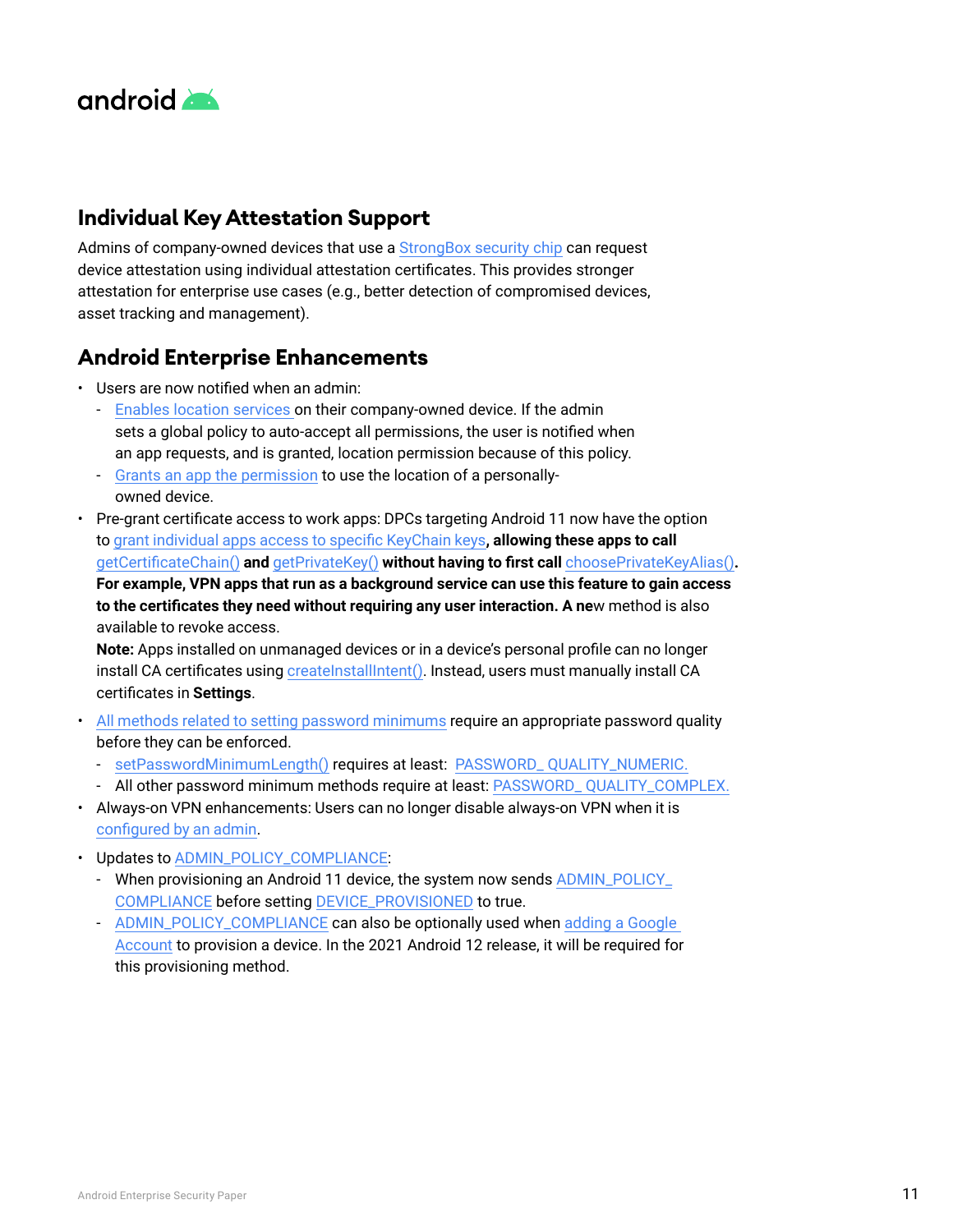<span id="page-15-0"></span>

- New APIs are also available to:
	- [Check](https://developer.android.com/reference/android/app/admin/DevicePolicyManager#getAutoTimeEnabled(android.content.ComponentName)) and [set](https://developer.android.com/reference/android/app/admin/DevicePolicyManager#setAutoTimeEnabled(android.content.ComponentName,%20boolean)) whether auto time is enabled on a device. If enabled, the time is automatically obtained from the network. Replaces setAutoTimeRequired() and getAutoTimeRequired() (see [Deprecations](https://developer.android.com/work/versions/android-11#deprecations) for more information).
	- [Check](https://developer.android.com/reference/android/app/admin/DevicePolicyManager#getAutoTimeZoneEnabled(android.content.ComponentName)) and [set](https://developer.android.com/reference/android/app/admin/DevicePolicyManager#setAutoTimeZoneEnabled(android.content.ComponentName,%20boolean)) whether the auto time zone is enabled on a device. If enabled, the time zone is automatically obtained from the network.
	- [Check](https://developer.android.com/reference/android/app/admin/DevicePolicyManager#getFactoryResetProtectionPolicy(android.content.ComponentName)) and [set](https://developer.android.com/reference/android/app/admin/DevicePolicyManager#setFactoryResetProtectionPolicy(android.content.ComponentName,%20android.app.admin.FactoryResetProtectionPolicy)) the factory reset protection (FRP) policy on a company -owned device.
	- [Check](https://developer.android.com/reference/android/app/admin/DevicePolicyManager#hasLockdownAdminConfiguredNetworks(android.content.ComponentName)) and [set](https://developer.android.com/reference/android/app/admin/DevicePolicyManager#setConfiguredNetworksLockdownState(android.content.ComponentName,%20boolean)) whether a user can change admin-configured network settings on a companyowned device.
	- [Check](https://developer.android.com/reference/android/app/admin/DevicePolicyManager#getUserControlDisabledPackages(android.content.ComponentName)) and [set](https://developer.android.com/reference/android/app/admin/DevicePolicyManager#setUserControlDisabledPackages(android.content.ComponentName,%20java.util.List%3Cjava.lang.String%3E)) the protected packages on a fully managed device. Users can't clear app data or force-stop protected packages.

## **Common Criteria Mode**

This mode addresses [Common Criteria Mobile Device Fundamentals Protection Profile](https://www.commoncriteriaportal.org/files/ppfiles/pp_md_v3.1.pdf) (MDFPP) specific requirements. Admins of company-owned devices can now [enable Common Criteria](https://developer.android.com/reference/android/app/admin/DevicePolicyManager#setCommonCriteriaModeEnabled(android.content.ComponentName,%20boolean))  [Mode](https://developer.android.com/reference/android/app/admin/DevicePolicyManager#setCommonCriteriaModeEnabled(android.content.ComponentName,%20boolean)) (and [check if it's enabled](https://developer.android.com/reference/android/app/admin/DevicePolicyManager#isCommonCriteriaModeEnabled(android.content.ComponentName))) on a device. When enabled, Common Criteria Mode enables AES-GCM encryption of Bluetooth Long Term Keys and Wi-Fi configuration stores.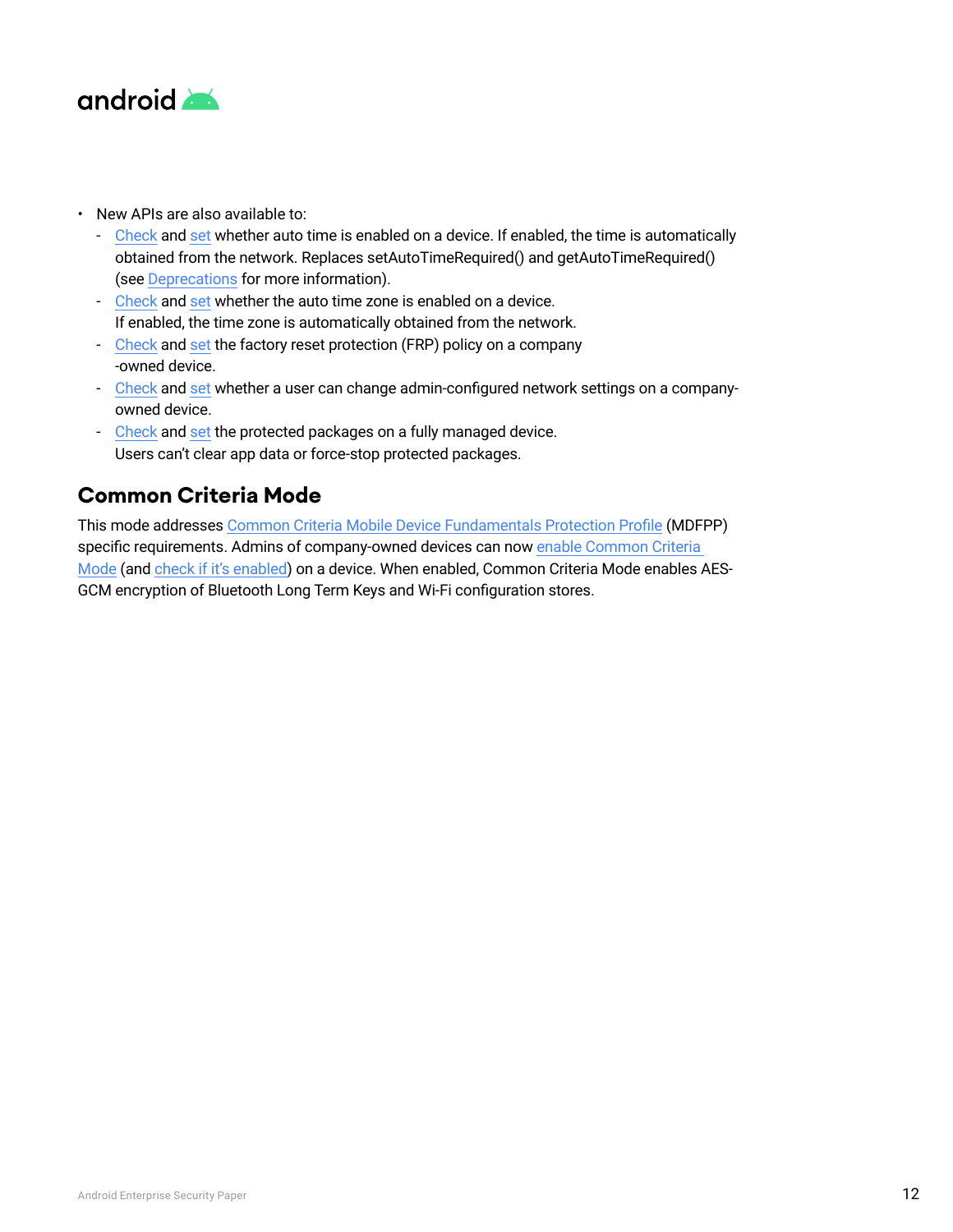<span id="page-16-0"></span>

# **About the Android Operating System**

Android is an open source software stack created for a wide array of devices with different form factors. Android incorporates industryleading security features and the Android team works with developers and device OEMs to keep the Android platform and ecosystem safe. A robust security model is essential to enable a vigorous ecosystem of apps and devices built on and around the Android platform and supported by cloud services. As a result, through its entire≈development lifecycle, Android has been subject to a rigorous security program.

The foundation of the Android platform is the Linux kernel. The Linux kernel has been in widespread use for years, and is used in millions of security-sensitive environments. Through its history of constantly being researched, attacked, and fixed by thousands of developers, Linux has become a stable and secure kernel trusted by many corporations and security professionals. Devices launching with Android 11 are now required to use the latest long-term support (LTS) kernel that is regularly maintained upstream with security updates & bug fixes.

Applications running on Android are signed and isolated into application sandboxes associated with their application signature. The application sandbox defines the privileges available to the application. Apps are generally built to execute in the Android Runtime and interact with the operating system through a framework that describes system services, platform APIs, and message formats. A variety of high-level and lower-level languages, such as Java, Kotlin, and C/ C++, are allowed and operate within the same application sandbox.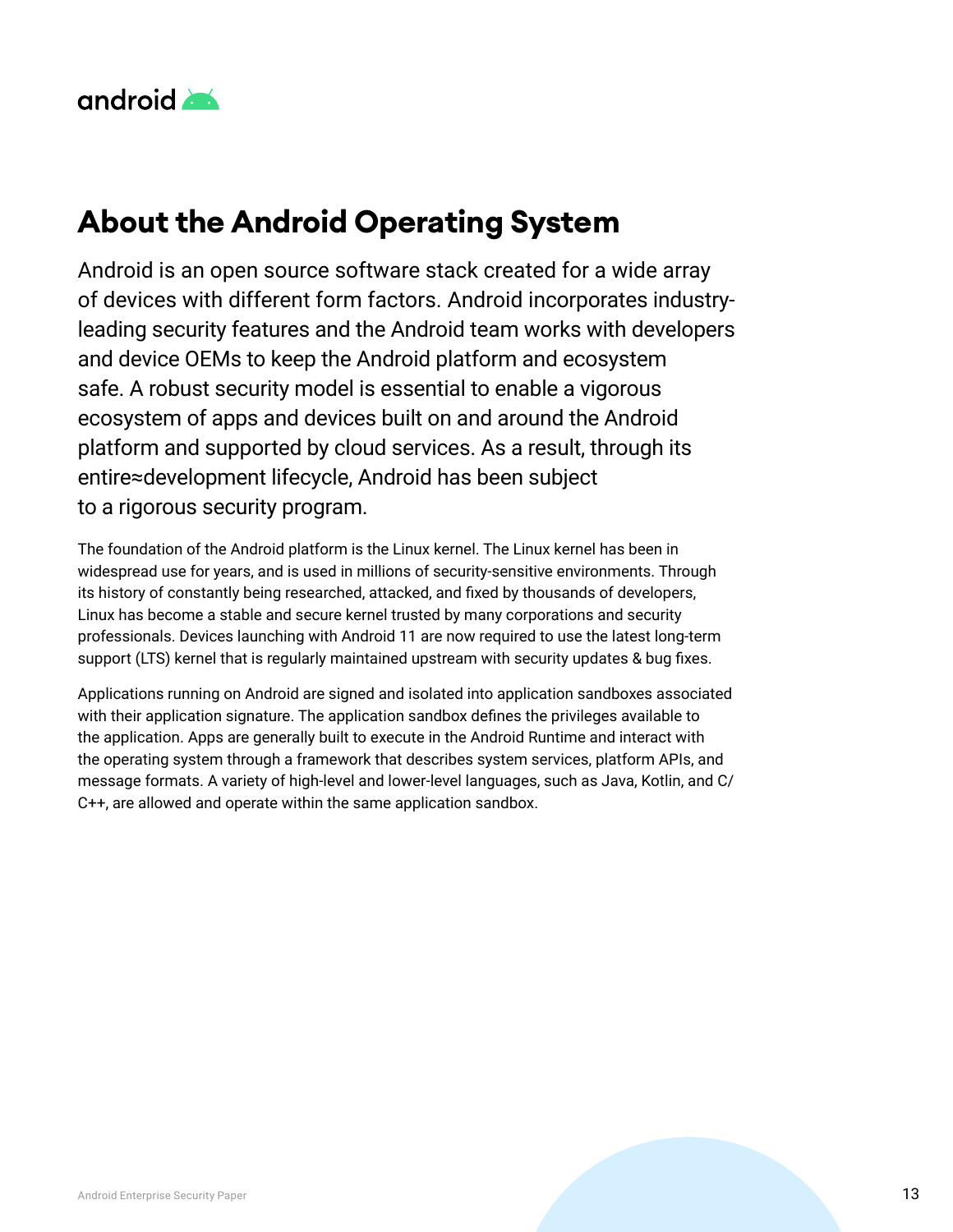<span id="page-17-0"></span>



Figure 2. The Android software stack

## **Security by Design**

Android uses hardware and software protections to achieve strong defenses. Security starts at the hardware level, where the user is authenticated with lock screen credentials. [Verified Boot](https://source.android.com/security/verifiedboot) ensures the system software has not been tampered with, and hardware-assisted encryption and key handling help protect data in transit and at rest.

At the software layer, built-in protection is essential to helping Android devices stay safe. Google Play Protect is the [world's most widely-deployed](https://developers.google.com/android/play-protect) threat detection service, actively scanning over 100 billion apps on devices every day to monitor for harmful behavior. Google Play Protect scans all applications including public apps from Google Play, system apps updated by OEMs and carriers, and sideloaded apps.

Application sandboxing isolates and guards Android apps, preventing malicious apps from accessing private information. Android also protects access to internal operating system components, to help prevent vulnerabilities from becoming exploitable. Mandatory, always-on encryption helps keep data safe, even if devices fall into the wrong hands. Encryption is protected with [Keystore keys](https://developer.android.com/training/articles/keystore), which store cryptographic keys in a container, making it more difficult to extract from a device. Developers can leverage the Android [KeyStore](https://developer.android.com/reference/java/security/KeyStore.html) with [Jetpack Security](https://developer.android.com/jetpack/androidx/releases/security) safely and easily. [Adiantum](https://source.android.com/security/encryption/adiantum) provides encryption capabilities for lower-powered devices that do not have Advanced Encryption Standard (AES) instructions as part of the CPU, potentially allowing businesses to use lower cost devices without forfeiting cryptographic security. In total, Android leverages hardware and software to keep devices safe.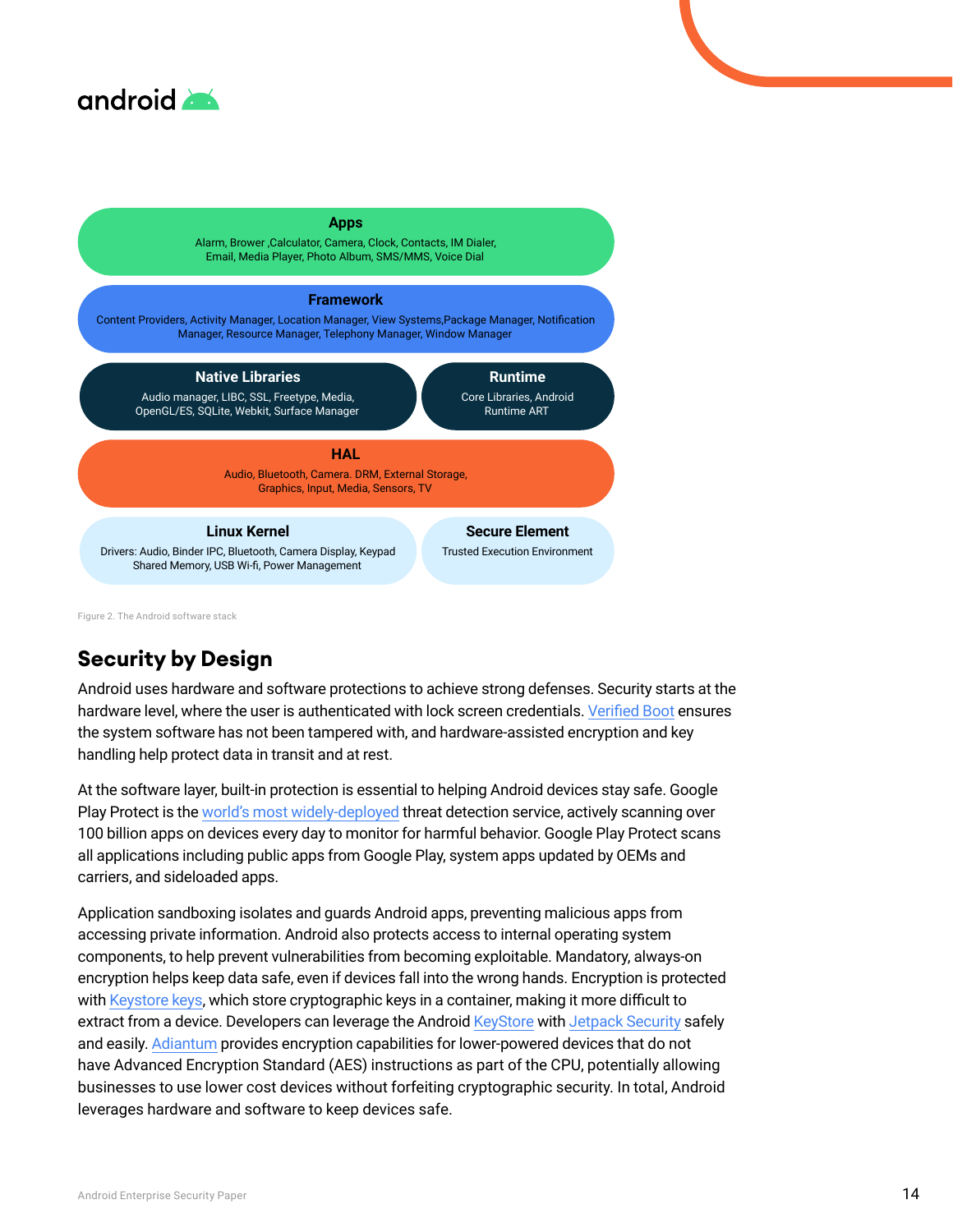<span id="page-18-0"></span>

## **Android Compatibility**

The Android compatibility program consists of three key components. The Compatibility Definition Document (CDD) provides guidelines that cover many areas of security to include hardware and software:

- The [Android Open Source Project](https://android.googlesource.com/) source code
- The [Compatibility Definition Document](https://source.android.com/compatibility/cdd), representing the "policy" aspect of compatibility
- The [Compatibility Test Suite \(CTS\),](https://source.android.com/compatibility/cts) representing the "mechanism" of compatibility

To build an Android-compatible mobile device, follow this three-step process:

- 1. Obtain the [Android software source code](https://source.android.com/setup). This is the source code for the Android platform that you port to your hardware.
- 2. Comply with the Android Compatibility Definition Document ([PDF,](https://source.android.com/compatibility/android-cdd.pdf) [HTML\)](https://source.android.com/compatibility/android-cdd). The CDD enumerates the software and hardware requirements of a compatible Android device.
- 3. Pass the [Compatibility Test Suite](https://source.android.com/compatibility/cts). Use the CTS as an ongoing aid to evaluate compatibility during the development process.

After complying with the CDD and passing the CTS, your device is Android compatible, meaning Android apps in the ecosystem provide a consistent experience when running on your device. It also helps to ensure that device manufacturers have complied with mandated security requirements.

After building an Android compatible device, device manufacturers can apply for a Google Mobile Services (GMS) license. GMS is required to manage Android devices using Android Enterprise and also adds all of the Google security services to include SafetyNet, Google Play Protect, and SafeBrowsing. Google applications (Google Play, YouTube, Google Maps, Gmail, and more) and [APIs](https://developers.google.com/android/guides/overview) help support functionality across devices. GMS is not part of the Android Open Source Project (AOSP) and is available only through a license with Google. For information on how to request a GMS license, see our [Contact/Community](https://source.android.com/setup/community#for-business-inquiries) page.

## **Hardware-backed Security**

Android supports several hardware features that enable strong device security.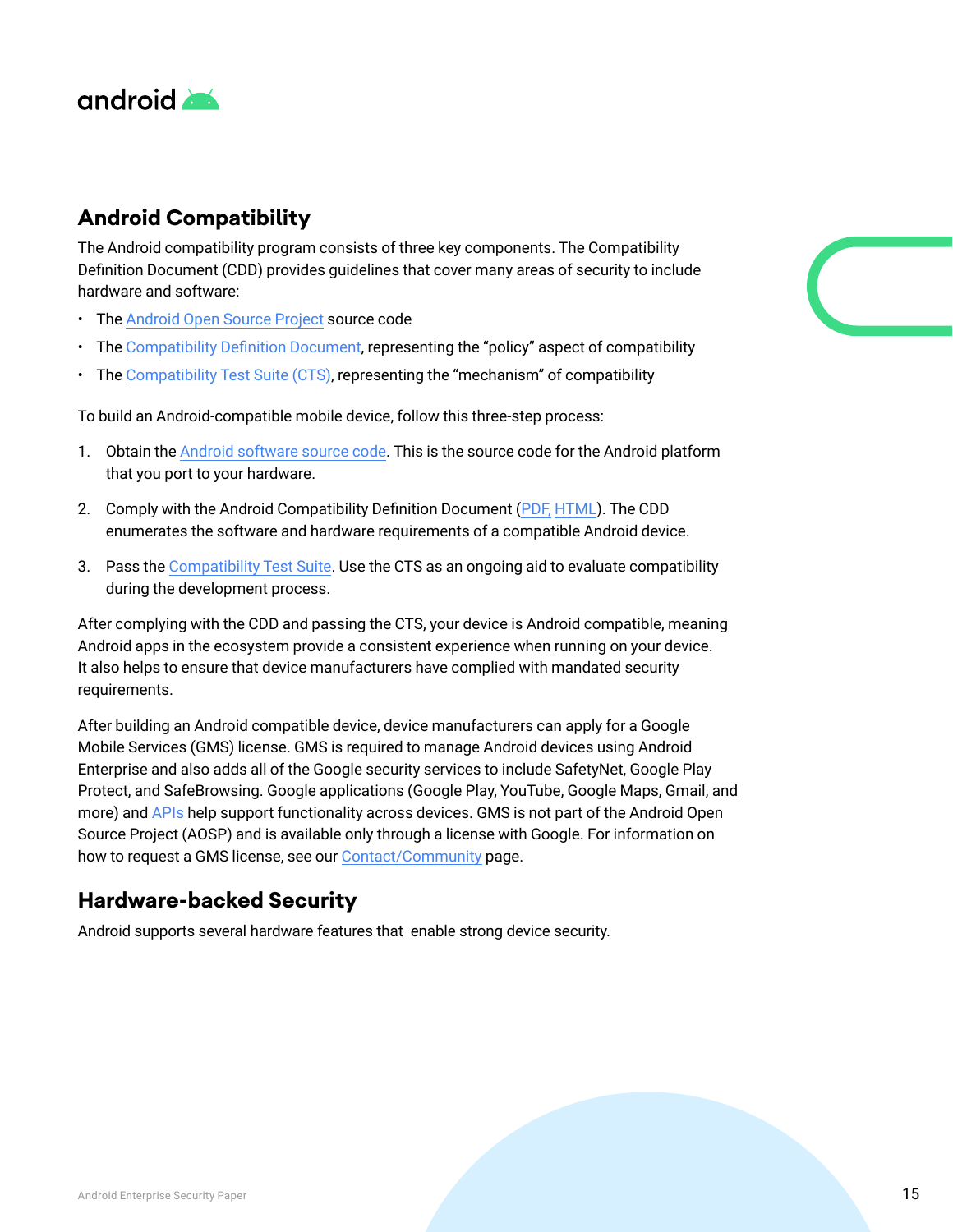

#### **Verified Boot**

[Verified Boot](http://source.android.com/security/verifiedboot/index.html) cryptographically ensures that system code and data comes from a trusted source (e.g. device OEMs). It establishes a full chain of trust, starting from a hardware-protected root of trust to the bootloader, to the boot partition and other verified partitions including system, vendor, and optionally OEM partitions. During device boot up, each stage verifies the integrity and authenticity of the next stage before handing over execution.

In addition to ensuring that devices are running a safe version of Android, Verified Boot checks for the correct version of Android with [rollback protection](https://source.android.com/security/verifiedboot/verified-boot#rollback-protection). Rollback protection helps to prevent a possible exploit from becoming persistent by ensuring devices only update to newer versions of Android. A kernel compromise (or physical attack) cannot install an older, more vulnerable, version of the OS on a system and boot it. Device manufacturers must integrate rollback protection and ensure that a device's state is stored in tamper-evident storage.

Verified Boot works by retrieving a statement signed by the secure hardware attesting to many attributes of Verified Boot along with other information about the state of the device. Enterprise customers can check the state of Verified Boot using [KeyStore key attestation](https://developer.android.com/training/articles/security-key-attestation.html), which provides more confidence that the keys used are stored in a device's hardware-backed keystore. KeyStore key attestation is required for device manufacturers to use GMS.

#### **Trusted Execution Environment**

The processor provides the Trusted Execution Environment (TEE) - Trustzone on ARM devices. This secondary, isolated environment, the TEE, virtualizes the main processor and creates a secure trusted execution environment. This enables separation from any untrusted code. The capability is typically implemented using secure hardware.

Device makers then use a TEE OS and various TEE apps to provide services that AOSP consumes. The TEE OS runs on the same processor as the Android OS but is isolated from the rest of the system by both hardware and software. The TEE OS has access to the full power of a device's main processor and memory. The isolation protects the TEE OS from malicious apps installed by the user and potential vulnerabilities that may be discovered in Android. An example of a TEE OS is [Trusty](https://source.android.com/security/trusty).

In a TEE implementation, the main processor is often referred to as "untrusted," meaning it cannot access certain areas of RAM, hardware registers, and write-once fuses where secret data (such as, device-specific cryptographic keys) are stored by the manufacturer. Software running on the main processor delegates any operations that require use of secret data to the TEE in the main processor.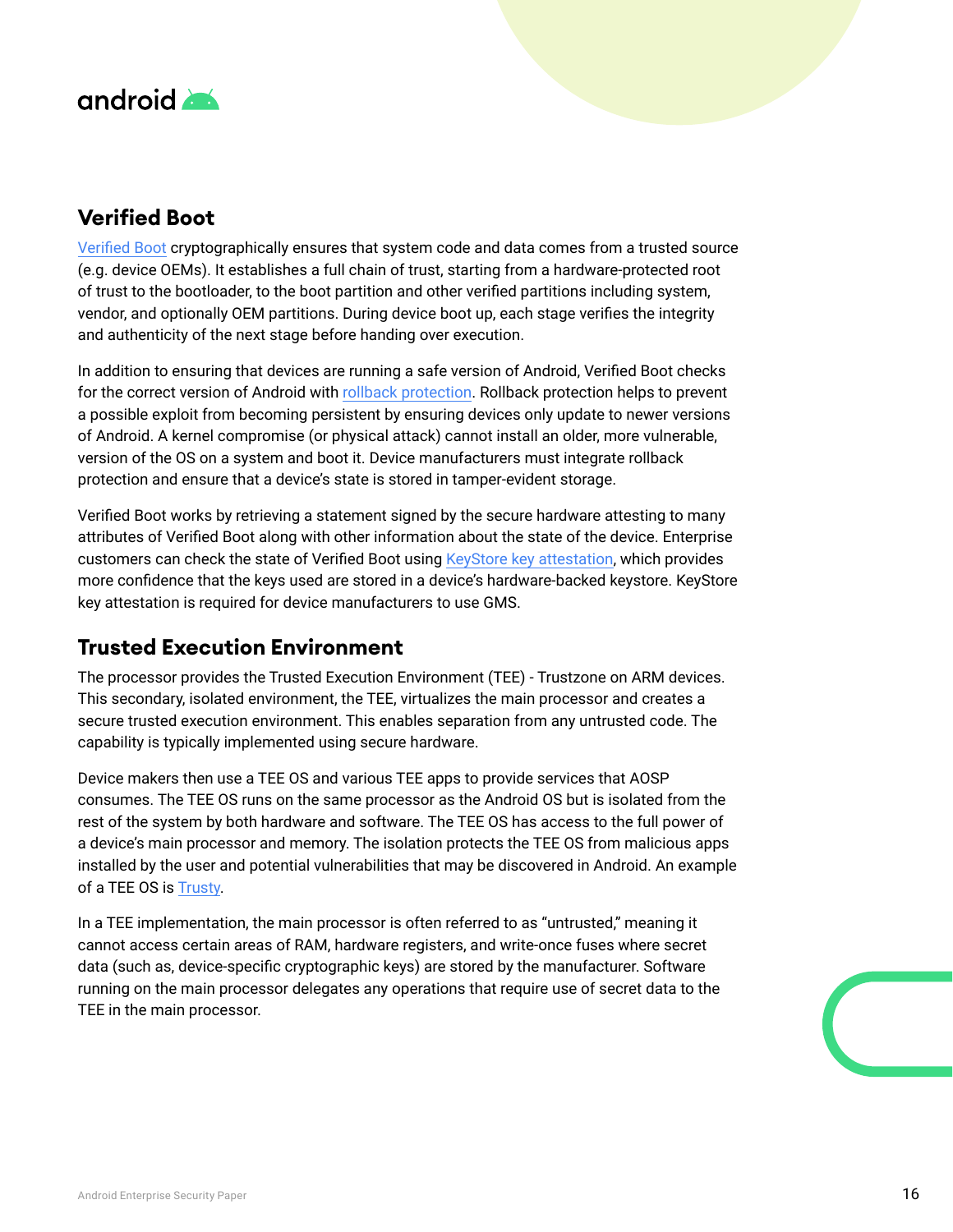<span id="page-20-0"></span>



The TEE can access device-specific keys required to decrypt protected content. The main processor sees only the encrypted content, providing a high level of security and protection against software-based attacks. There are≈many uses for a TEE such as mobile payments, secure banking, multi-factor authentication, device reset protection, and replay-protected persistent storage. The TEE is responsible for some of the most security-critical operations on the device, including:

- 1. **Digital Rights Management (DRM**): an extensible framework that lets apps manage rights-protected content according to the license constraints associated with the content.
- 2. **Lock screen passcode verification**: available on devices that support a secure lock screen. Lock screen verification is provided by the TEE unless an even more secure environment, for example a secure element such as the Titan M, is available.
- 3. **Fingerprint template matching**: available on devices that have a fingerprint sensor.
- 4. **Protection and management of KeyStore keys**: available on devices that support a secure lock screen.
- 5. **Protected Confirmation:** leverages a hardware-protected user interface called Trusted UI to facilitate high assurance to critical transactions. Protected Confirmation is an optional capability for device manufacturers to implement for devices running Android 9.0 and above.

## **Android Keystore System**

The [Android Keystore system](https://developer.android.com/training/articles/keystore) is a foundation of data protection on devices. It stores cryptographic keys in a container, making it more difficult to extract them from the device. Once keys are in the keystore, they can be used for cryptographic operations with the nonexportable key material remaining. The Keystore restricts when and how keys can be used, such as requiring user authentication for key use or restricting keys to be used only in certain cryptographic modes.

Devices running Android 9 or higher can implement a StrongBox Keymaster, an implementation of the Keymaster HAL that resides in a hardware security module. The module contains its own CPU, secure storage, a true random-number generator and additional mechanisms to resist package tampering and unauthorized sideloading of apps. When checking keys stored in the StrongBox Keymaster, the system corroborates a key's integrity with the Trusted Execution Environment (TEE). For Android 11 devices that use a [StrongBox security chip](https://developer.android.com/training/articles/keystore#HardwareSecurityModule), admins of company-owned devices can [request device attestation](https://developer.android.com/reference/android/app/admin/DevicePolicyManager#generateKeyPair(android.content.ComponentName,%20java.lang.String,%20android.security.keystore.KeyGenParameterSpec,%20int)) using individual attestation certificates.

Keystore supports [symmetric cryptographic primitives](https://source.android.com/security/keystore/features.html) such as AES (Advanced Encryption Standard), HMAC (Keyed-Hash Message Authentication Code), and asymmetric cryptographic algorithms. Access controls are specified during key generation and enforced for the lifetime of the key. Keys can be restricted to be usable only after the user has authenticated, and only for specified purposes or with specified cryptographic parameters.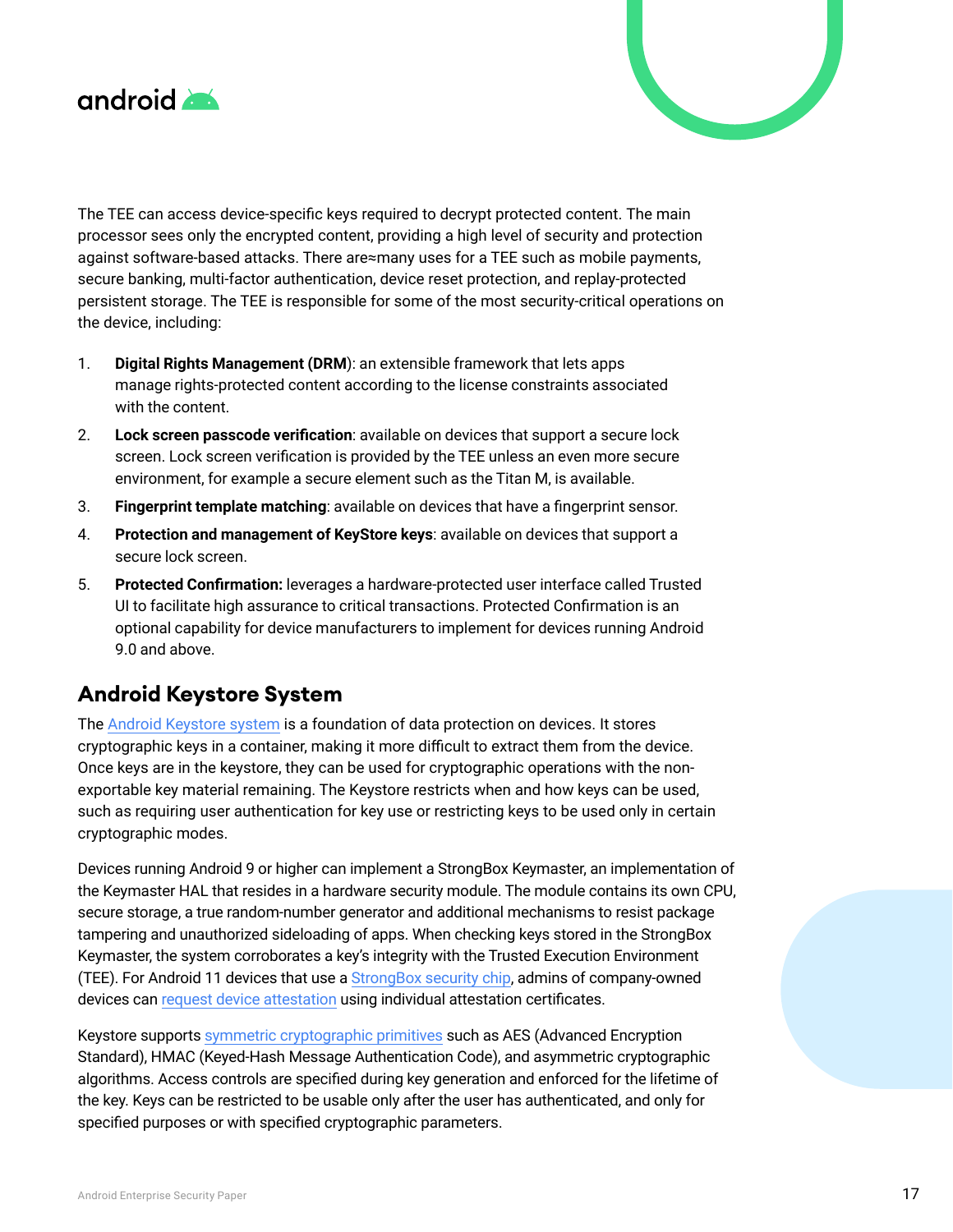<span id="page-21-0"></span>

For devices that support a secure lock screen, KeyStore must be implemented in secure hardware. Enterprise customers are provided strong assurances that even in the event of a kernel compromise, KeyStore keys are not extractable from the secure hardware, thus protecting encrypted business data.

#### **KeyStore Key Attestation**

Compatible devices support [Key Attestation](https://developer.android.com/training/articles/security-key-attestation) which empowers a server to gain assurance about the properties of keys used on a device. On devices that ship with hardware-level key attestation and Google Play services, the root certificate is signed with a Google attestation root key. The secure hardware on such devices can sign statements with the provisioned key, which attests to properties of keys protected by the secure hardware, such as the fact that the key was generated and can't leave the secure hardware. Key Attestation better secures the location of important properties about the device, such as the OS version, patch level, and whether it passed Verified Boot.

Enterprise customers can perform a device ID attestation, which ensures only known devices are enrolled into the enterprise. This helps customers ensure their fleet of devices remain compromise free.

Learn more about [verifying hardware-backed keys with Key Attestation.](https://developer.android.com/training/articles/security-key-attestation)

#### **KeyChain**

The [KeyChain class](https://developer.android.com/reference/android/security/KeyChain) provides access to private keys and their corresponding certificate chains in credential storage. KeyChain is often used by Chrome, Virtual Private Networks (VPNs), and enterprise apps to access keys imported by the user or by the EMM DPC deployed on managed devices.

Whereas the KeyStore is for non-shareable app-specific keys, KeyChain is for keys that are meant to be shared with a user and in a work profile. For example, an EMM DPC can import a key that Chrome will use to access an enterprise website.

Android 10 and higher makes use of several improvements in the [KeyChain API.](https://developer.android.com/reference/android/security/KeyChain.html) When an app calls [KeyChain.choosePrivateKeyAlias](https://developer.android.com/reference/android/security/KeyChain#choosePrivateKeyAlias(android.app.Activity,%20android.security.KeyChainAliasCallback,%20java.lang.String%5B%5D,%20java.security.Principal%5B%5D,%20java.lang.String,%20int,%20java.lang.String)), devices now filter the list of certificates a user can choose from based on the issuers and key algorithms specified in the call. KeyChain no longer requires a device to have a screen lock before keys or [Certificate Authority](https://source.android.com/security/overview/app-security#certificate-authorities) (CA) certificates can be imported.

A benefit for Enterprise customers with Android 11 is that TLS client certificates can have their [keys generated](https://developer.android.com/reference/android/app/admin/DevicePolicyManager.html#generateKeyPair(android.content.ComponentName,%20java.lang.String,%20android.security.keystore.KeyGenParameterSpec,%20int)) via secure hardware. This method is useful for creating a key in KeyChain that never leaves the secure hardware.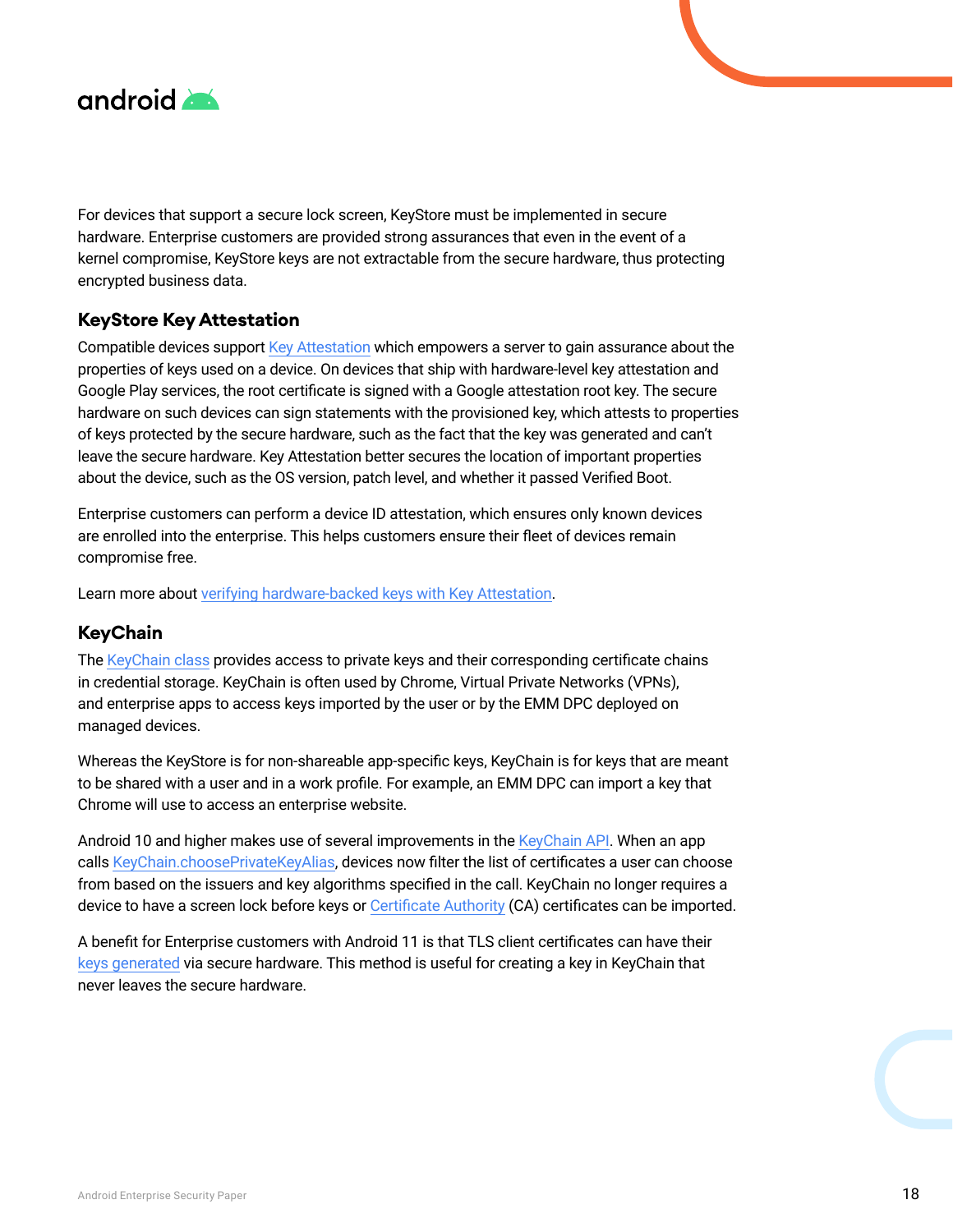<span id="page-22-0"></span>

#### **Key Decryption on Unlocked Devices**

Android 9.0 and higher take advantage of the [unlockedDeviceRequired](https://developer.android.com/reference/android/security/keystore/KeyProtection.Builder#setUnlockedDeviceRequired(boolean)) flag. This option determines whether the Keystore requires the screen to be unlocked before allowing usage of a specified key. These types of keys are well suited for encrypting sensitive data stored on disk, such as health and enterprise data. The flag provides users a higher assurance that the data cannot be decrypted while the device is locked should their phone be lost or stolen.

#### **Version Binding**

In [Keymaster 2, 3, and 4](https://source.android.com/security/keystore), all keys are also bound to the operating system and patch level of the system image. This ensures that an attacker who discovers a weakness in an old version of the Android system or TEE software cannot roll a device back to a vulnerable version and use keys created with the newer version. When a key with a given version and patch level is used on a device that has been upgraded to a newer version or patch level, the key is upgraded before it can be used, and the previous version of the key is invalidated. In this way, as the device is upgraded, the keys will "ratchet" forward along with the device, but any reversion of the device to a previous release will cause the keys to be unusable. Version binding provides enterprise customers assurances that lost or stolen devices cannot use newer System signing keys with older versions of Android.

#### **Tamper-Resistant Hardware Support**

Tamper-resistant hardware is used to verify the lock screen passcode. If verification succeeds, the tamper-resistant hardware returns a high entropy secret that can be used to derive the disk encryption key.



Figure 3. Security hardware provides numerous protections on the device.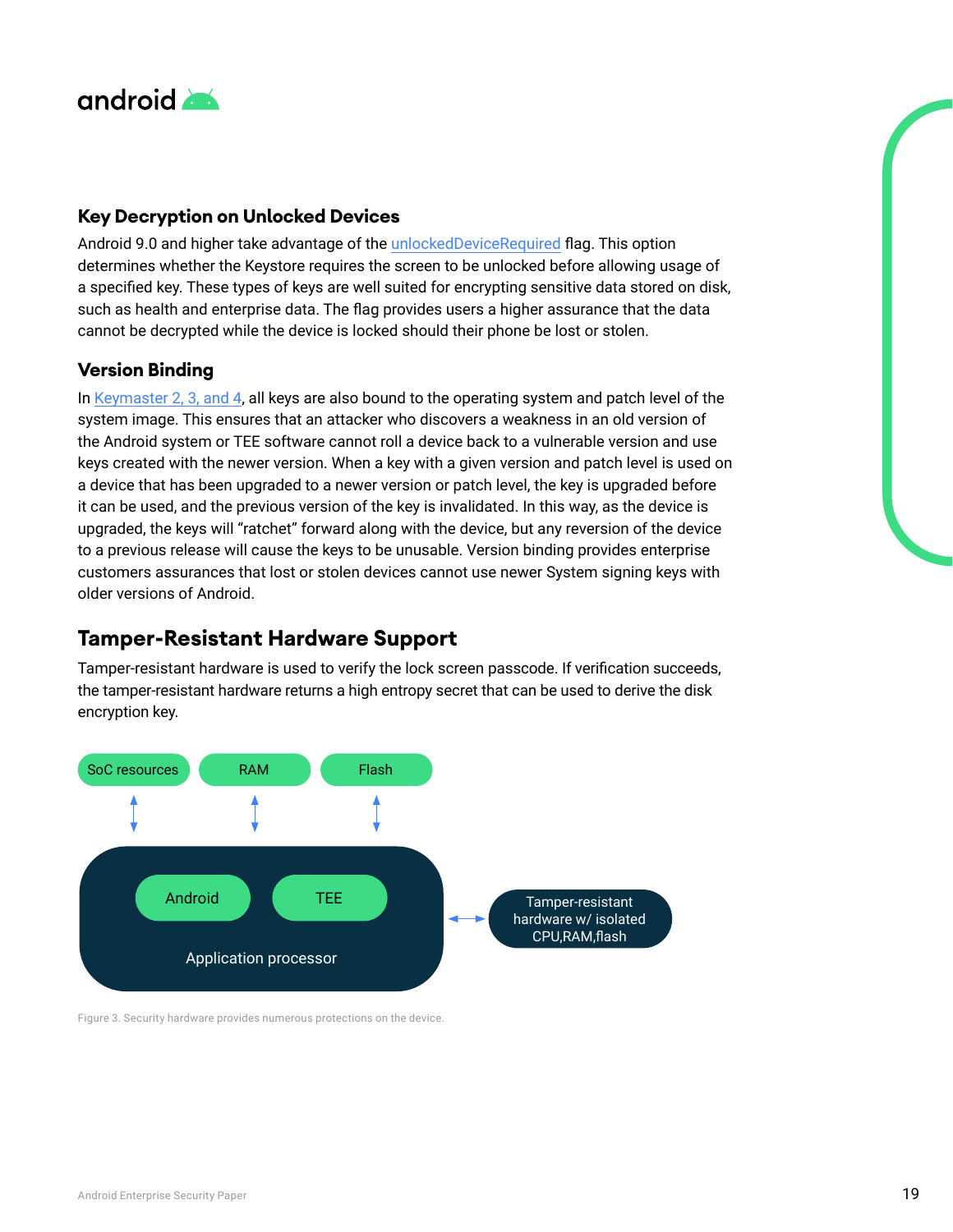# <span id="page-23-0"></span>android

#### **Gatekeeper**

Android supports [Gatekeeper](https://source.android.com/security/authentication/gatekeeper.html) for PIN/pattern/password authentication. The Gatekeeper subsystem performs this authentication in the TEE, enrolling and verifying passwords via a Hash-Based Message Authentication Code (HMAC) with a hardware-backed secret key. On supported devices, PIN/pattern/password authentication is further hardened with [Weaver](https://source.android.com/reference/hidl), a system for communicating between codebases compiled independently and is intended for inter-process communication. This is executed inside discrete tamper-resistant hardware (Secure Element).

#### **Biometrics**

[Android implements a tiered authentication model](https://security.googleblog.com/2020/09/lockscreen-and-authentication.html) which is a conceptual classification of all the different authentication methods on Android, how they relate to each other, and how they are constrained based on this classification. The [Android Compatibility Definition Document](https://source.android.com/compatibility/android-cdd.html#7_3_10_biometric_sensors) specifies the implementation requirements for biometric security.



Figure 4. Biometric tiers

Authentication methods are classified into three buckets of decreasing levels of security and commensurately increasing constraints. The primary tier is the least constrained in the sense that users only need to re-enter a primary modality under certain situations (for example, after each boot or every 72 hours) in order to use its capability. The secondary and tertiary tiers are more constrained because they cannot be set up and used without having a primary modality enrolled first and they have more constraints further restricting their capabilities.

Devices can use biometric authentication to safeguard private information and essential corporate data accessible through devices used in an enterprise setting. The [BiometricPrompt](https://developer.android.com/reference/android/hardware/biometrics/BiometricPrompt)  [API](https://developer.android.com/reference/android/hardware/biometrics/BiometricPrompt) is accessible to developers for integrating biometric authentication into their apps.

The Android framework includes face and fingerprint biometric authentication. Android can be customized to support other forms of biometric authentication, such as Iris scans. To participate in the BiometricPrompt class, biometric implementations must meet security specifications for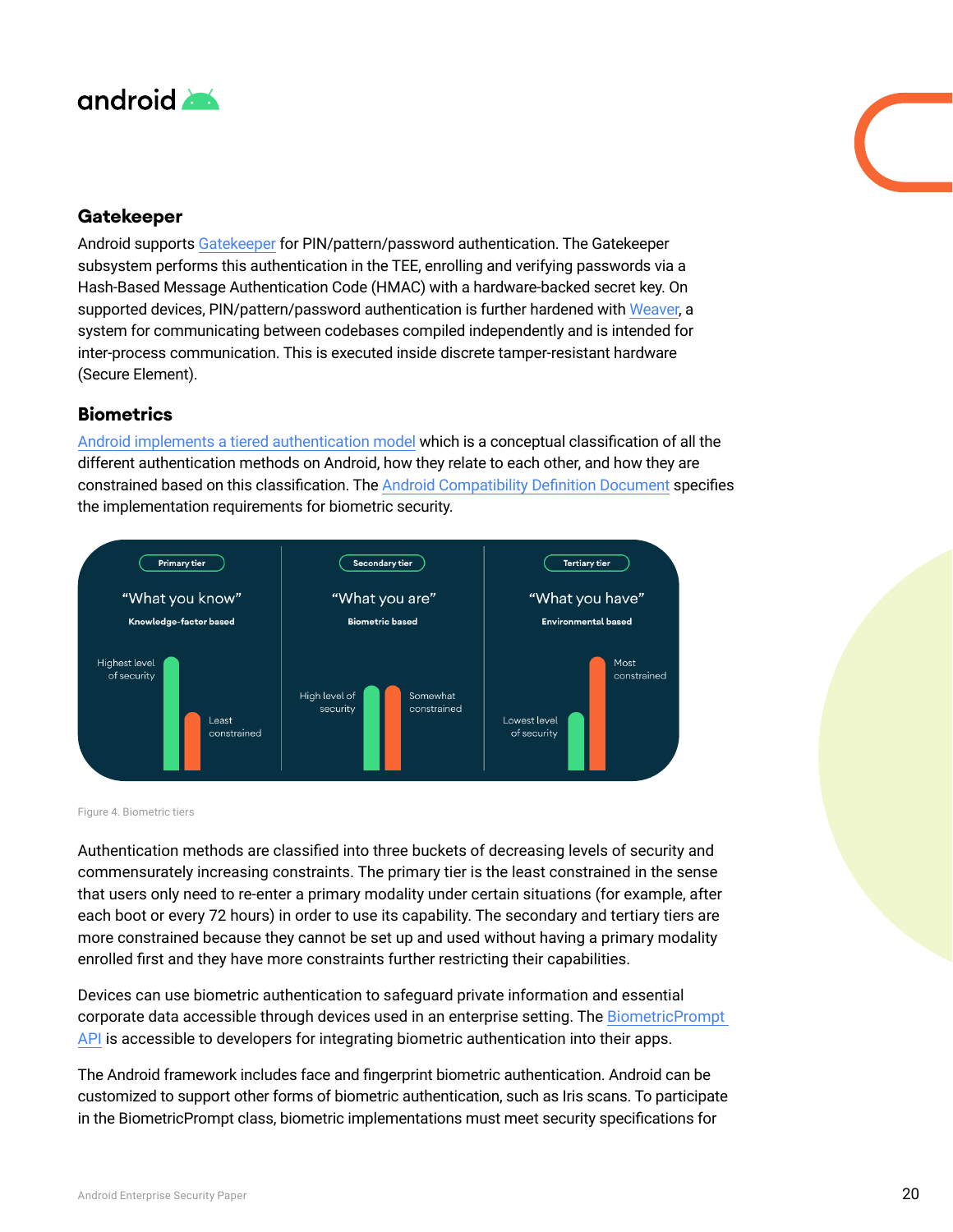<span id="page-24-0"></span>

Class 2 or 3 as required in the [Compatibility Definition Document](https://source.android.com/compatibility/android-cdd#7_3_10_biometric_sensors) (CDD). Only Class 3 biometrics allow third-party applications to access KeyStore keys.

Biometric-based unlock modalities are typically evaluated on the basis of a False Accept Rate (FAR). Android uses [two additional metrics](https://source.android.com/security/biometric/measure#metrics) to help device manufacturers evaluate their security: the Imposter Accept Rate (IAR) and Spoof Accept Rate (SAR).

Additionally, Android device manufacturers can access recommendations of [system security best](https://source.android.com/security/best-practices/system)  [practices](https://source.android.com/security/best-practices/system) for using biometric authentication. [Biometric sensors](https://source.android.com/compatibility/android-cdd#7_3_10_biometric_sensors) are classified based on their spoof and imposter acceptance rates and on the security of the biometric pipeline. [Test methodology](https://source.android.com/security/biometric/measure#test-methods) is available to assist in measuring the implementation of these unlock methods and GMS devices must follow specific biometric security test protocols.

In Android 9 and above, the BiometricPrompt API system provides biometric authentication dialogs to be used on behalf of an application. This creates a consistent look, feel, and placement for the dialog, and gives users a greater confidence they're authenticating with biometrics using a trusted credential tracker. To help control the level of security for an app's data, Android 11 provides several improvements to biometric authentication that are extended in the Jetpack Biometric library. This improves the ability for an app to use the Biometric capabilities built into Android 11.

This API is used in conjunction with the Android Keystore system. Protecting biometric data is accomplished through a hardware security module in the form of Strongbox Keymaster, which securely stores and handles cryptographic keys on a device.

#### **Fingerprint Authentication**

On devices with a fingerprint sensor, users can enroll one or more fingerprints and use those fingerprints to unlock the device and perform other tasks. Android uses the [Fingerprint Hardware](https://www.google.com/url?q=https://source.android.com/security/authentication/fingerprint-hal&sa=D&source=editors&ust=1612223651482000&usg=AOvVaw3DuZFow3chCWyUzklx7K2j)  [Interface Definition Language](https://www.google.com/url?q=https://source.android.com/security/authentication/fingerprint-hal&sa=D&source=editors&ust=1612223651482000&usg=AOvVaw3DuZFow3chCWyUzklx7K2j) (HIDL) to connect to a vendor-specific library and fingerprint hardware, such as a fingerprint sensor.

#### **Face Authentication**

[Face authentication](https://source.android.com/security/biometric/face-authentication) allows users to unlock their device simply by looking at the front of their device. Android 10 and above support the face authentication stack that can securely process camera frames, preserving security and privacy during face authentication on supported hardware. Android 10 and above also provides a method for security compliant implementations to enable application integration for transactions, such as online banking or other services.

#### **Additional Authentication Methods**

Android supports the Trust Agent Framework to unlock the device. [Google Smart Lock](https://support.google.com/android/answer/9075927?visit_id=637117140080482470-4193372917&rd=1) uses that framework to allow a device to remain unlocked as long as it stays with the user, as determined by certain user presence or other signals.

However, Smart Lock does not meet the same level of assurance as other unlock methods on Android and is not allowed to unlock auth-bound KeyStore keys. Organizations can disable Trust Agents using the [KEYGUARD\\_DISABLE\\_TRUST\\_AGENTS](https://developer.android.com/reference/android/app/admin/DevicePolicyManager.html#KEYGUARD_DISABLE_TRUST_AGENTS) flag in the EMM policies.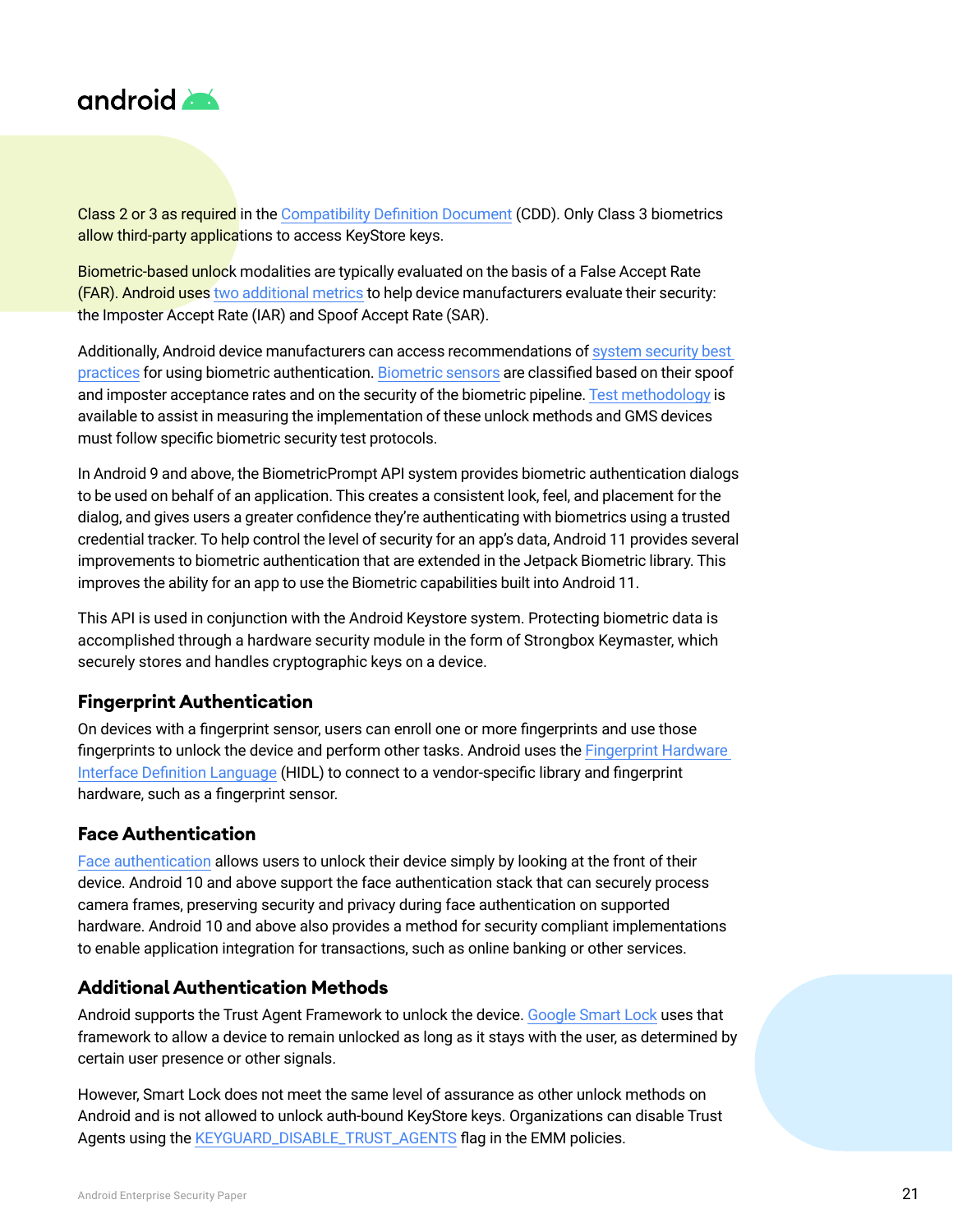<span id="page-25-0"></span>

#### **Protected Confirmation**

[Android Protected Confirmation](https://developer.android.com/training/articles/security-android-protected-confirmation) leverages a hardware protected user interface (Trusted UI) to perform critical transactions outside the operating system in devices that run Android 9 or above. This protects operations from fraudulent apps or a compromised operating system When an app invokes Protected Confirmation, control is passed to the Trusted UI, where transaction data is displayed and user confirmation of the data's correctness is obtained.

Once confirmed, the intention is cryptographically authenticated and tamper-proof when conveyed to the relying party. In total, the transaction has higher protection and security relative to other forms of secondary authentication.

Several use cases exist for Android Protected Confirmation, such as person to person money transfers, user authentication, or other innovations such as confirming correct insulin pump injections.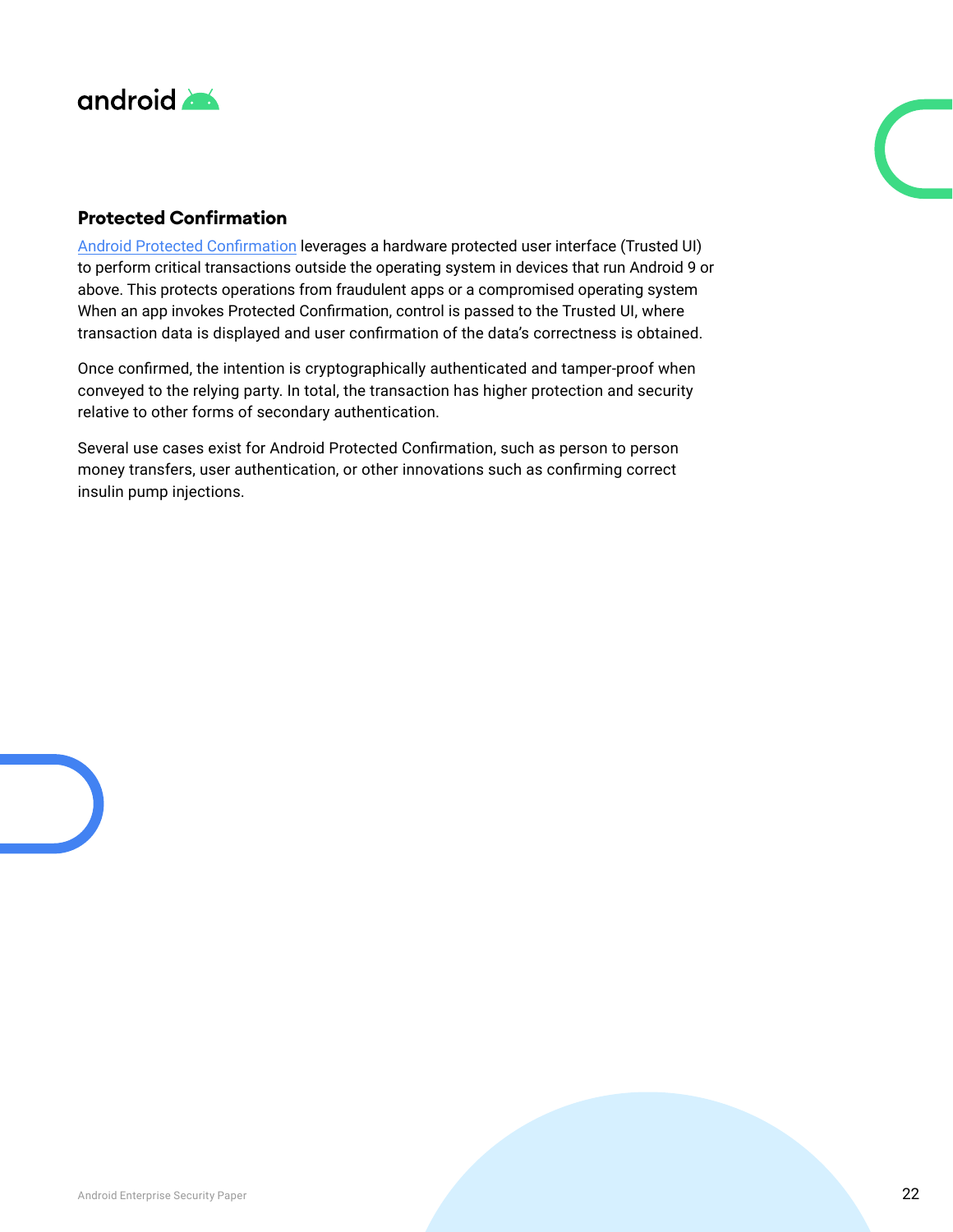<span id="page-26-0"></span>

# **Operating System Security**

Android utilizes a "defense in depth" approach to help keep the operating system secure. With each version of Android, the operating system is further hardened to have the right defenses for the ongoing threats that enterprises face.

## **Sandboxing**

Enforcement of Android's security model starts with sandboxing of applications and processes. Hardware components like a TEE help isolate sensitive processes and data like cryptographic operations and key storage. Process isolation provides the foundation for sandboxing of userspace processes and SELinux provides the primary enforcement mechanism.

- **Kernel Sandboxing** enforces restrictions on what actions the kernel may take and limits userspace access to kernel entry points such as device drivers.
- **System Process Sandboxing** applies sandboxing to all processes such as the media frameworks, telephony stack, WiFi services, and Bluetooth components.
- **Application Sandboxing** uses SELinux and a unique user ID (UID) to isolate apps from each other and the system. This sandbox keeps the application and its data secure.
- **Other areas of separation** include the [TEE](https://source.android.com/security/trusty) and userspace components. For example, the Android [Keymaster](https://source.android.com/security/keystore) integrates the keystore into the TEE, which guards cryptographic key storage from exposure and tampering. An attacker cannot read key material stored in the Keymaster even if the kernel is fully compromised. Android 9 and above devices with dedicated tamper resistant hardware can store keys in the StrongBox Keymaster. This implementation mitigates against the most sophisticated attacks such as cold boot memory attacks, power analysis, and other invasive attacks that can allow privilege escalation.

#### **SELinux**

Android uses [Security-Enhanced Linux \(SELinux\)](https://source.android.com/security/selinux) to enforce mandatory access control (MAC) over all processes, including those with root/superuser privileges. SELinux enables Android to better protect and confine system services, restrict access to app data and system logs, isolate malicious apps, and protect users from potential security vulnerabilities.

SELinux operates on the principle of default denial: Anything not explicitly allowed is denied Android includes SELinux and a corresponding security policy for components in AOSP. Disallowed actions are prevented and all attempted violations are logged via Linux tools: dmesg prints the message buffer of the kernel, and [logcat,](https://developer.android.com/studio/command-line/logcat) is a command-line tool that dumps a log of system messages.

With the [Android system architecture,](https://source.android.com/devices/architecture) SELinux is used to enforce a separation between the Android framework and the device-specific vendor components such that they run in different processes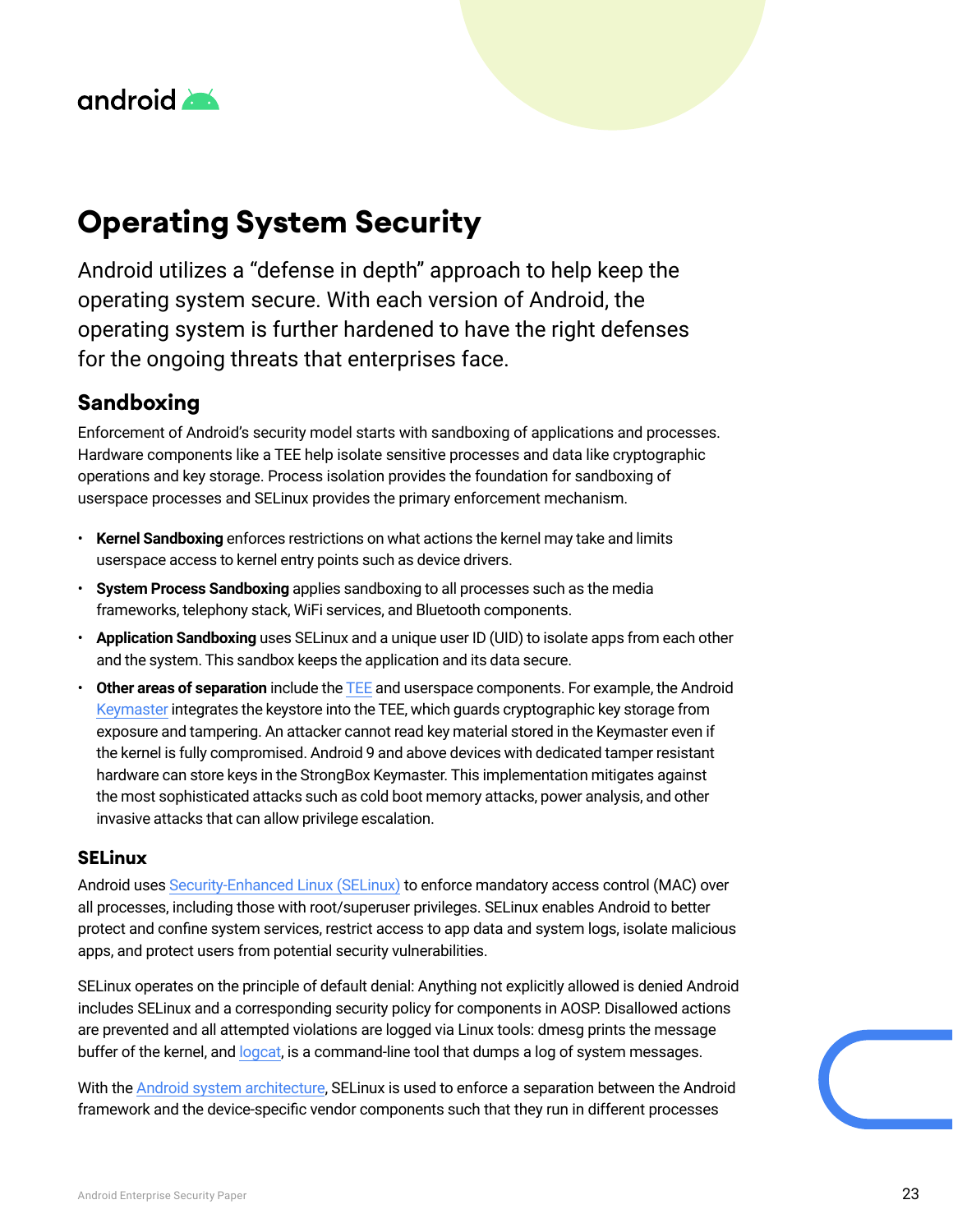<span id="page-27-0"></span>

and communicate with each other via a set of allowed vendor interfaces implemented as [Hardware Abstraction Layers](https://source.android.com/devices/architecture/hal-types/) (HALs).

#### **Seccomp Filter**

In conjunction with SELinux, Android uses [Seccomp](https://source.android.com/devices/architecture/kernel/config#Seccomp-BPF-TSYNC) to further restrict entry points to the kernel by blocking access to system calls that are not explicitly included in an allowlist. Seccomp is a one-way trapdoor - once a process relinquishes certain system calls, it can never gain it back again. Seccomp is applied to processes in the media frameworks and all applications. Apps may optionally provide their own seccomp filter to further reduce the set of allowed system calls.

#### **Unix Permissions**

Android uses Linux/Unix permissions to further isolate application resources. Android assigns a unique user ID (UID) to each application and runs each user in a separate process. Apps are not allowed to access each other's files or resources just as different users on Linux are isolated from each other.

#### **Anti-Exploitation**

Android enables [exploit protection](https://android-developers.googleblog.com/2019/05/queue-hardening-enhancements.html) such as [Control Flow Integrity](https://source.android.com/devices/tech/debug/cfi) and Integer Overflow [Sanitization](https://source.android.com/devices/tech/debug/intsan). New compiler-based mitigations have been added to make bugs harder to exploit and prevent certain classes of bugs from becoming vulnerabilities. This expands existing compiler mitigations, which direct the runtime operations to safely abort the processes when undefined behavior occurs.

Android 10 introduced [BoundsSanitizer](https://source.android.com/devices/tech/debug/bounds-sanitizer) (BoundSan), which adds instrumentation to insert bounds checks around array accesses. These checks are added if the compiler cannot prove at compile time that the access will be safe and if the size of the array will be known at runtime. BoundSan is deployed in Bluetooth, media codecs, and other components throughout the platform.

[Unintended integer overflows](https://source.android.com/devices/tech/debug/intsan) can cause memory corruption or information disclosure vulnerabilities in variables associated with memory accesses or memory allocations. To combat this, Clang's [UndefinedBehaviorSanitizer](https://clang.llvm.org/docs/UndefinedBehaviorSanitizer.html) (UBSan) was added to signed and unsigned integer overflow sanitizers to [harden the media framework](https://android-developers.googleblog.com/2016/05/hardening-media-stack.html). In Android 9 and above, the [UBSan was](https://android-developers.googleblog.com/2018/06/compiler-based-security-mitigations-in.html)  [expanded to cover more components](https://android-developers.googleblog.com/2018/06/compiler-based-security-mitigations-in.html) which improved build system support. This is designed to add checks around arithmetic operations / instructions—which might overflow—to safely abort a process if an overflow does happen. These sanitizers can mitigate an entire class of memory corruption and information disclosure vulnerabilities where the root cause is an integer overflow, such as the original Stagefright vulnerabilities.

Android 10 and higher employ [Scudo,](https://source.android.com/devices/tech/debug/scudo) a hardened memory allocator which employs multiple defense-in-depth strategies to detect and prevent use-after-free, double-free, and boundsviolations. This provides additional hardening of the platform and prevents memory unsafe errors from becoming exploits.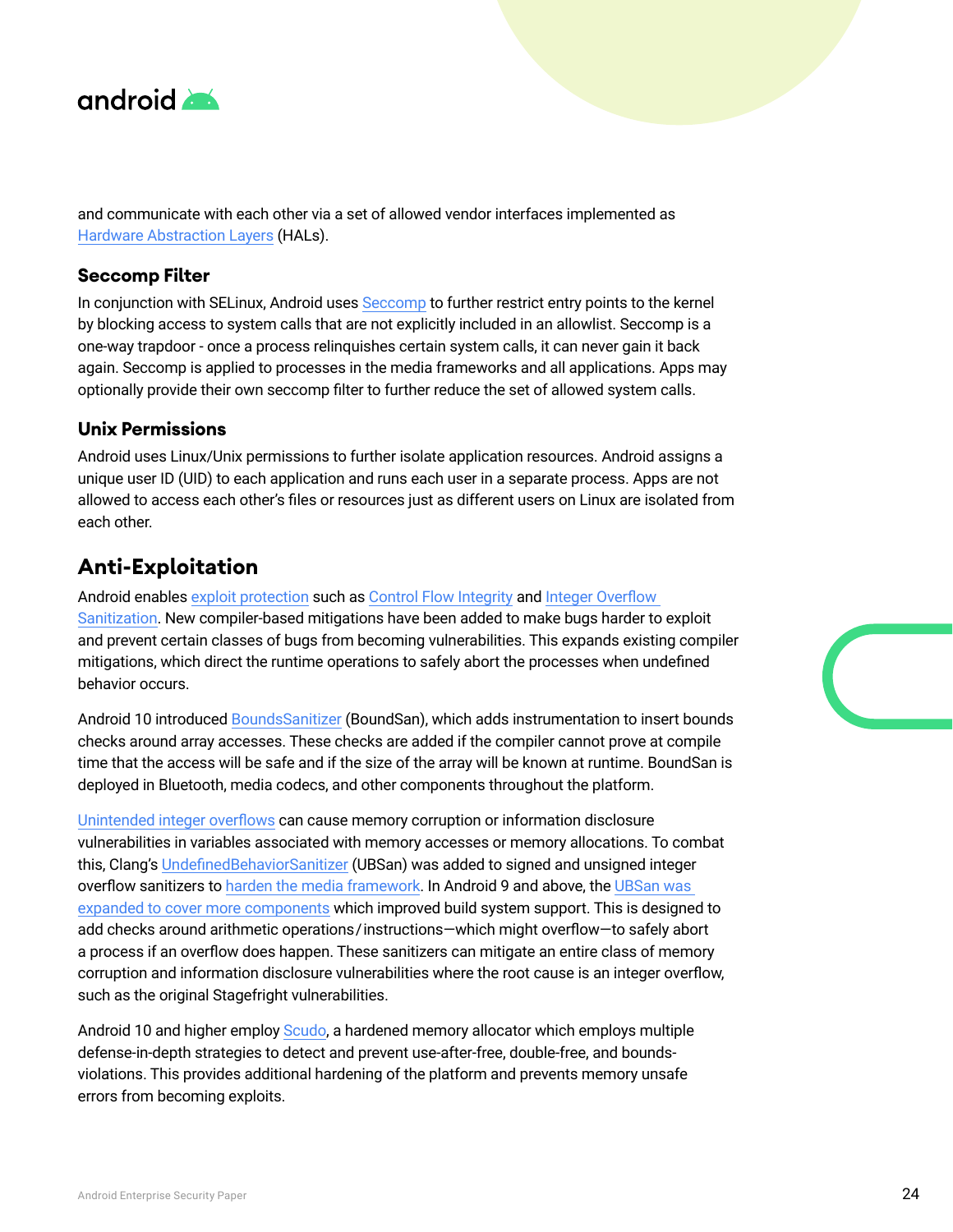<span id="page-28-0"></span>

#### **User and Data Privacy**

Protecting user privacy is fundamental to Android. In Android 9.0 and higher, limiting background apps' access to device sensors, restricting information retrieved from Wi-Fi scans, implementing new permission groups related to phone calls, and phone states help ensure more user privacy. These changes affect all apps running on Android 9.0 and above, regardless of target SDK version or version of Android.

Android 10 extended the [privacy and controls](https://source.android.com/security/enhancements/enhancements10#privacy) that users have over data and app capabilities. In total, they provide users and IT administrators with better clarity about how data and user location can be accessed.

The [work profile](https://developer.android.com/work/managed-profiles) creates a separate, self-contained profile on Android devices that isolates corporate data from personal apps and data. This can be added to personal devices in a BYOD setting or on a [company-owned device](https://developers.google.com/android/work/terminology#fully_managed_device_with_a_work_profile) used for both work and personal purposes. With this separate profile, the user's personal apps and data in the personal profile are outside of IT control.

To provide clear visibility to the user, when a work profile is applied to a device, the EMM DPC presents the terms of use and provides information relevant to data collection and visibility. The user must review and accept the user license agreement to set up the work profile. Users can view work profile settings via Settings > Accounts.

Developers are encouraged to ensure their apps are compliant with the latest [privacy changes](https://source.android.com/security/enhancements/enhancements10). Android 10 and above places restrictions on accessing data and system identifiers, accessing camera and networking information, and making several changes to the permissions model.

#### **Restricting Access to Device Identifiers**

Android provides random MAC addresses when probing new networks when not currently associated to a network. On Android 9 and above, the device can use a randomized MAC address when connecting to a Wi-Fi network if enabled by a developer option. In Android 10 and higher, the system transmits randomized MAC addresses by default. Additionally, device IMEI and serial numbers are unable to be accessed.

## **Location Control**

Apps can provide relevant information to the user using [location APIs](https://developer.android.com/training/location). For example, if an app helps the user navigate a delivery route, it needs to continually access the device location to provide the right assistance. Location is useful in many scenarios — Android provides tools for developers to request the necessary permissions while granting users choice in what they allow.

Apps that use location services must request location permissions so the user has visibility and control over this access. In Android 10 and above, users see a dialog to notify them that an app wishes to access their location. This request can be for access only while using the app or all the time.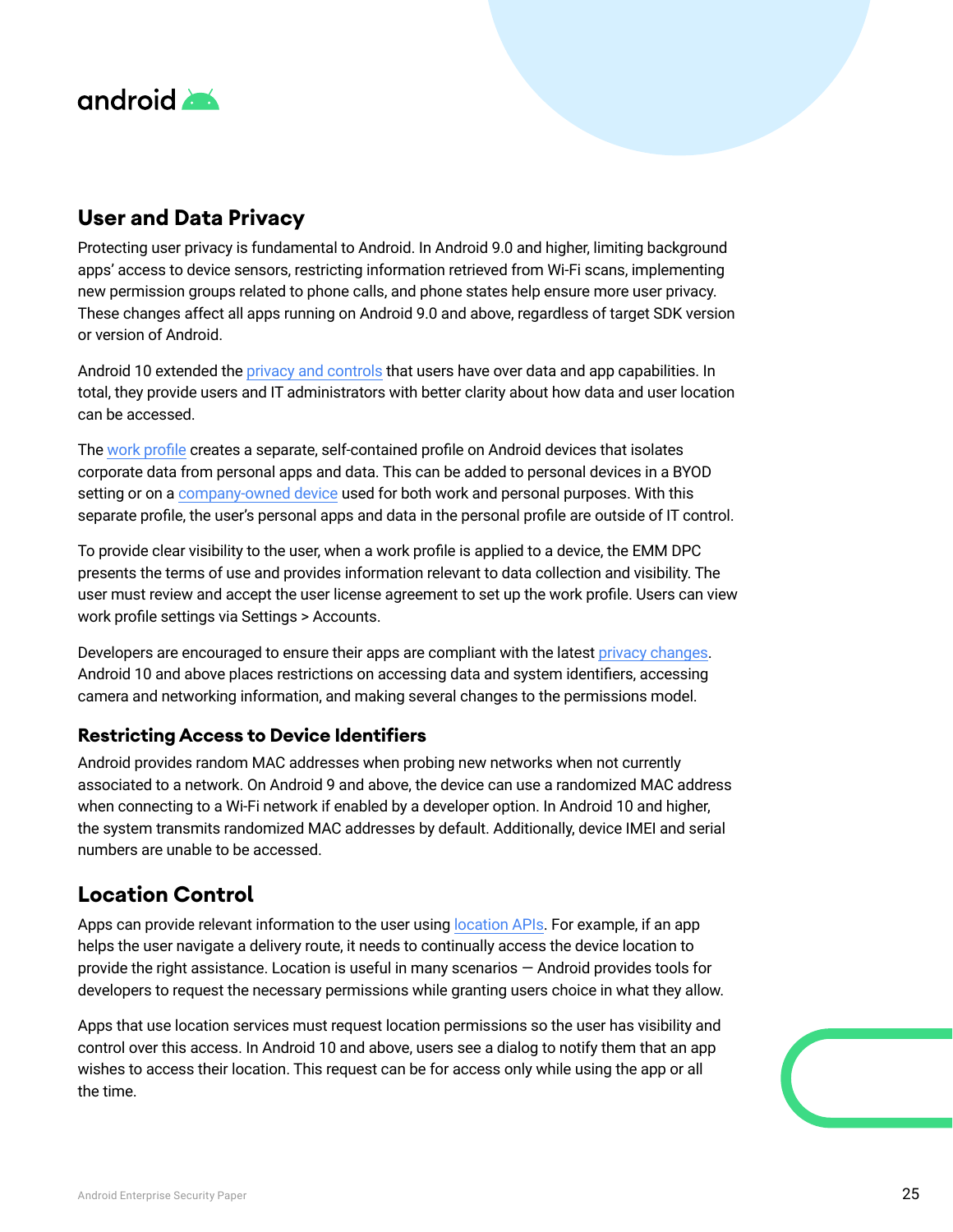<span id="page-29-0"></span>

The user can choose to allow an app all-the-time access to device location. When an app accesses device location in the background for the first time after the user makes this choice, the system schedules a notification to send to the user. This notification reminds the user that they've allowed the app to access device location all the time.

Learn more about [location updates.](https://developer.android.com/training/location/receive-location-updates#permissions)

#### **Storage Access**

To give users more control over their files and to limit file clutter, apps targeting Android 10 and higher are subject to new file access abilities, or [scoped storage](https://developer.android.com/training/data-storage#scoped-storage), by default. Apps have unrestricted access to only their own app-specific directory—accessed using [Context.](https://developer.android.com/reference/android/content/Context.html#getExternalFilesDir(java.lang.String)) [getExternalFilesDir\(\)](https://developer.android.com/reference/android/content/Context.html#getExternalFilesDir(java.lang.String))—and to create files in organized [collections](https://developer.android.com/reference/android/provider/MediaStore) on shared storage. Developers are encouraged to use scoped storage as a best practice.

EMM administrators are able to prevent their organization's users from accessing external storage, such as an SD card connected to their device, to further mitigate the potential for any data loss.

#### **Limited Access to Background Sensors**

Android 9 and above limits the ability for background apps to access user input and sensor data. If an app is running in the background, the system applies the following restrictions to the app:

- Application cannot access the microphone or camera.
- Sensors that use the [continuous](https://source.android.com/devices/sensors/report-modes#continuous) reporting mode, such as accelerometers and gyroscopes, don't receive events.
- Sensors that use the [on-change](https://source.android.com/devices/sensors/report-modes#on-change) or [one-shot](https://source.android.com/devices/sensors/report-modes#one-shot) reporting modes don't receive events

If an app needs to detect sensor events on devices, it must use a [foreground service.](https://developer.android.com/guide/components/services.html#Foreground)

#### **Lockdown Mode**

A user can enable a lockdown option to further restrict access to the device. This mode displays a power button option that turns off Smart Lock, biometric unlocking, and notifications on the lock screen. It can be enabled via Settings > Lock screen preferences > Lockdown mode. Enterprise administrators can remotely lock the work profile and evict the encryption key from memory on enterprise devices by leveraging [this capability](https://developer.android.com/reference/android/app/admin/DevicePolicyManager.html#FLAG_EVICT_CREDENTIAL_ENCRYPTION_KEY).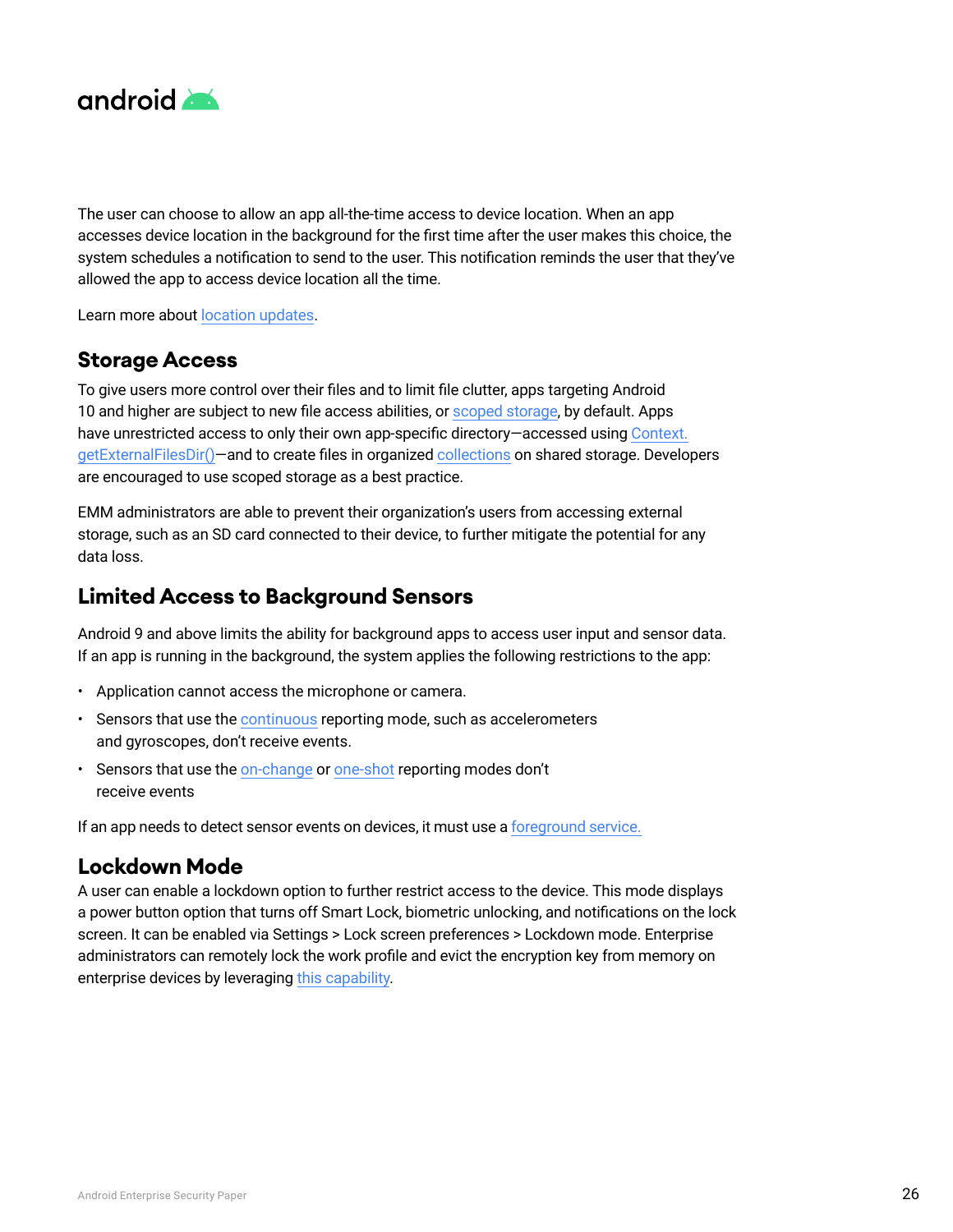<span id="page-30-0"></span>

# **Network Security**

In addition to data-at-rest security protecting information stored on the device—Android provides network security for data-in-transit to protect data sent to and from Android devices. Android provides secure communications over the Internet for web browsing, email, instant messaging, and other Internet apps, by supporting [Transport Layer Security](https://developer.android.com/training/articles/security-ssl) (TLS).

#### **DNS over TLS**

Android 9.0 and above includes built-in support for Domain Name System (DNS) over TLS. Users or administrators can enable a Private DNS mode in the Network and internet settings. Android 10 further extends the capabilities for administrators to configure DNS over TLS as well as prevent users from changing DNS settings, thus preventing DNS query leakage.

Devices automatically upgrade to DNS over TLS if the configured DNS server supports it.



Figure 5. The Private DNS feature in the settings is enabled by default, with an option to input a private DNS provider hostname.TLS by Default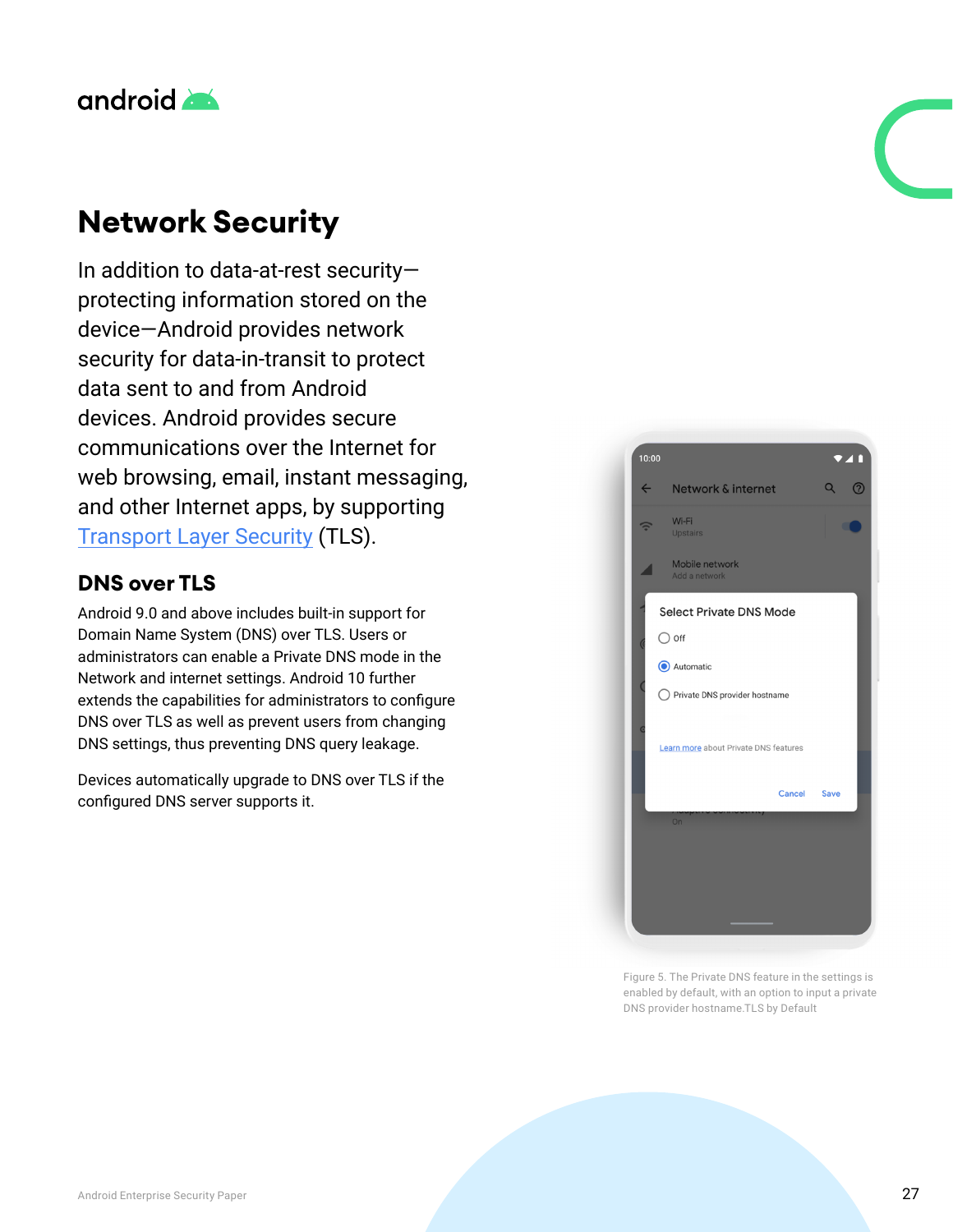## <span id="page-31-0"></span>android

## **TLS by Default**

Android helps keep data safe by protecting network traffic that enters or leaves a device with [TLS.](https://developer.android.com/training/articles/security-ssl) On Android 9 and above, the defaults for Network Security [Configuration](https://developer.android.com/training/articles/security-config.html) block all cleartext (unencrypted HTTP) traffic. Developers must explicitly opt-in to specific domains to use cleartext traffic in their applications. Android Studio also warns developers when their app includes a potentially insecure Network Security Configuration.

To prevent accidental unencrypted connections, the [android:usesCleartextTraffic](https://developer.android.com/guide/topics/manifest/application-element) manifest attribute enables apps to indicate that they do not intend to send network traffic without encryption.

Android 10 and higher uses [TLS 1.3](https://developer.android.com/about/versions/10/behavior-changes-all#tls-1.3) by default for all TLS connections. TLS 1.3 is a major revision to the TLS standard with performance benefits and enhanced security. TLS v1.3 is also more private as it encrypts more of the handshake process and offers stronger security by no longer supporting certificates signed with SHA 1. Benchmarks indicate secure connections can be established as much as 40 percent faster with TLS 1.3 compared to TLS 1.2.

Learn more about [TLS 1.3 implementation.](https://developer.android.com/about/versions/10/behavior-changes-all#tls-1.3)

#### **Wi-Fi**

Android 10 and above supports the Wi-Fi Alliance's Wi-Fi Protected Access version 3 [\(WPA3\) and Wi-Fi Enhanced Open](https://source.android.com/devices/tech/connect/wifi-wpa3-owe) standards. WPA3 and Wi-Fi Enhanced Open improve overall Wi-Fi security, providing better privacy and robustness against known attacks. WPA3 is a new WFA security standard for personal and enterprise networks, taking advantage of modern security algorithms and stronger cipher suites.

WPA3 has two parts: personal and enterprise. WPA3-Enterprise offers stronger authentication and link-layer encryption methods, and an optional 192-bit security mode for sensitive security environments. WPA3-Personal uses simultaneous authentication of equals (SAE) instead of pre-shared key (PSK), providing users with stronger security protections against attacks such as offline dictionary attacks, key recovery, and message forging.

Wi-Fi Enhanced Open is a new WFA security standard for public networks based on opportunistic wireless encryption (OWE). It provides encryption and privacy on open, non-password-protected networks in areas such as cafes, hotels, restaurants, and libraries. Enhanced Open doesn't provide authentication.

Android also supports the WPA2-Enterprise (802.11i) protocol, also designed for enterprise networks and can be integrated into a broad range of Remote Authentication Dial-In User Service (RADIUS) authentication servers. The WPA2-Enterprise protocol support uses AES-128-CCM authenticated encryption.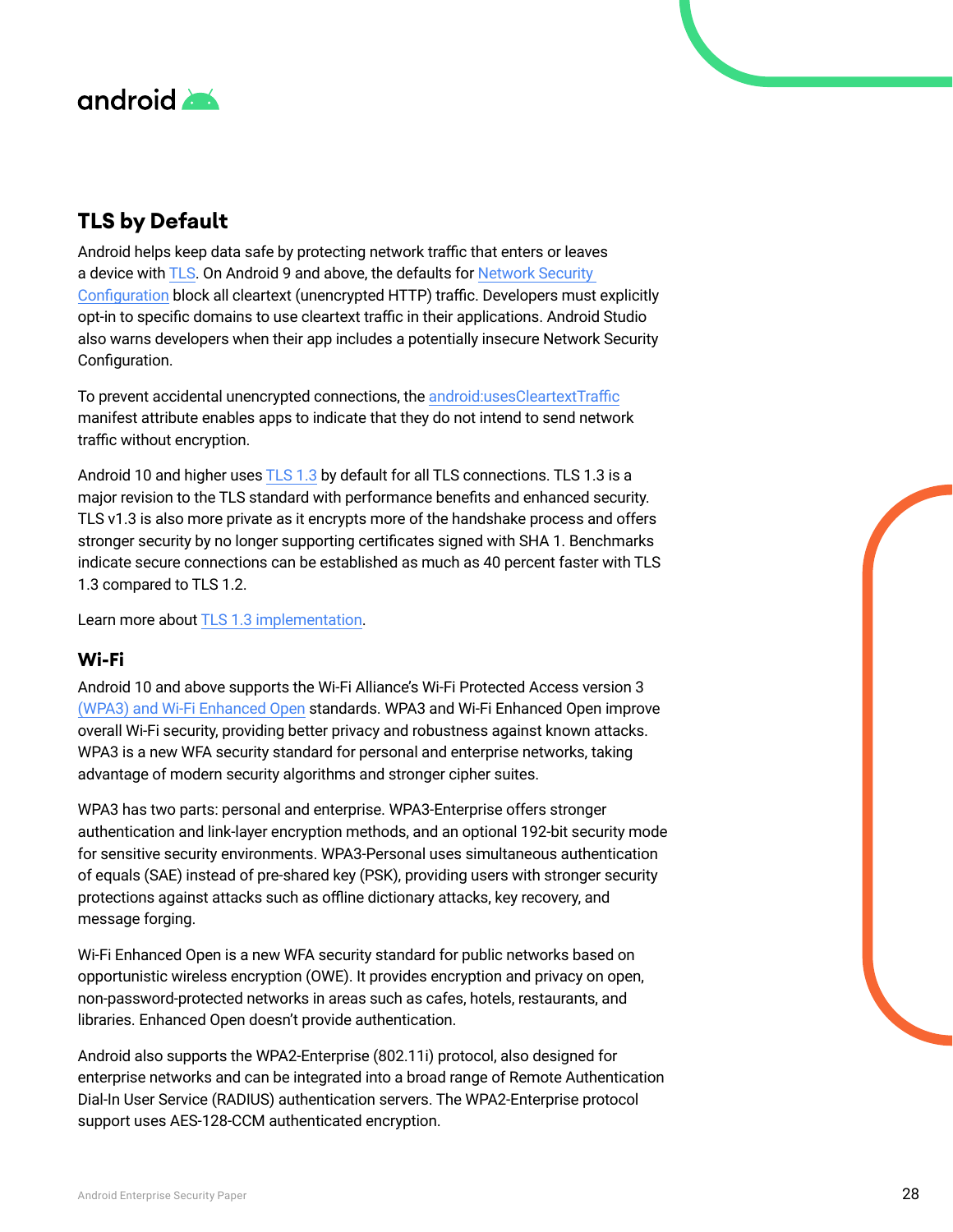<span id="page-32-0"></span>

In Android 10 and above, QR codes and NFC data used for device provisioning can contain Extensible Authentication Protocol (EAP) configuration and credentials—including certificates. When a person scans a QR code or taps an NFC tag, the device automatically authenticates to a local Wi-Fi network using EAP and starts the provisioning process without any additional manual input.

Learn more about [EAP WI-Fi provisioning](https://developer.android.com/work/versions/android-10#eap_wi-fi_provisioning).

#### **VPN**

Android supports securely connecting to an enterprise network using a VPN:

- **Always-on VPN**—The VPN can be configured so that apps don't have access to the network until a VPN connection is established, which prevents apps from sending data across other networks.
	- [Always-on VPN](https://developer.android.com/reference/android/net/VpnService.html#SERVICE_META_DATA_SUPPORTS_ALWAYS_ON) supports VPN clients that implement the [VpnService.](https://developer.android.com/reference/android/net/VpnService.html) The system automatically starts the VPN after the device boots. Always-on VPN can be enabled for apps in enterprise use cases through the [DevicePolicyManager#setAlwaysOnVpnPackage.](https://developer.android.com/reference/android/app/admin/DevicePolicyManager.html#setAlwaysOnVpnPackage(android.content.ComponentName,%20java.lang.String,%20boolean)) Device owners and profile owners can require work apps to always connect through a specified VPN. Additionally, users can manually set Always-on VPN clients that implement VpnService methods using Settings>More>VPN. The option to enable Always-on VPN from settings is available only if the VPN client targets API level 24 or higher.
- **Per User VPN**—On multi-user devices, VPNs are applied per Android user, so all network traffic is routed through a VPN without affecting other users on the device. VPNs are applied per work profile, which allows an IT administrator to specify that only their enterprise network traffic goes through the enterprise-work profile VPN—not the user's personal profile network traffic.
- **Per Application VPN**—Support to facilitate VPN connections on allowed apps and to prevent VPN connections on disallowed apps.

In Android 10 and above, VPN apps can set an HTTP proxy for their VPN connection. A VPN app must configure a Proxylnfo instance with a host and port, before calling [VpnService.Builder.](https://developer.android.com/reference/android/net/VpnService.Builder.html#setHttpProxy(android.net.ProxyInfo)) [setHttpProxy\(\).](https://developer.android.com/reference/android/net/VpnService.Builder.html#setHttpProxy(android.net.ProxyInfo)) The system and many networking libraries use this proxy setting but the system doesn't force apps to proxy HTTP requests.

#### **VPN Service Modes**

VPN apps can also discover if the service is running because of [always-on VPN](https://developer.android.com/guide/topics/connectivity/vpn#always-on) and if lockdown mode is active. New methods added in Android 10 and higher can help developers adjust the user interface. For example, developers may disable the disconnect button in the VPN application when an always-on VPN controls the lifecycle of the service.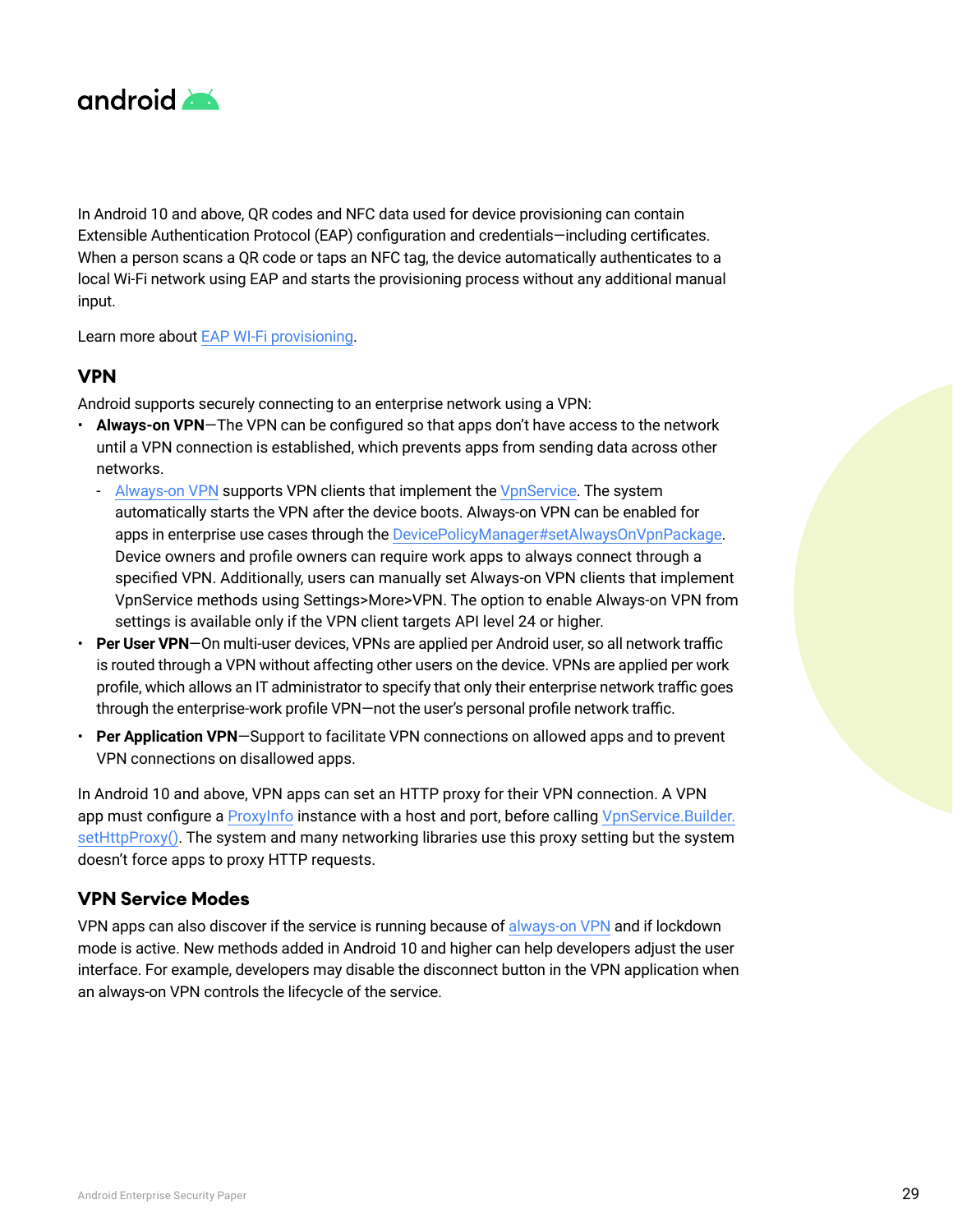<span id="page-33-0"></span>

#### **VPN Lockdown Modes**

Lockdown modes allow administrators to block network traffic that does not use the VPN and exempt an app that allows it to use any available network if the VPN is down or unreachable. Administrators can also explicitly deny access to all networks for an app and this only allows communication to take place over the VPN.

#### **Third-Party Apps**

Google is committed to increasing the use of TLS in all apps and services. As apps become more complex and connect to more devices, it's easier for apps to introduce networking mistakes by not using TLS correctly.

[Network security configuration](https://developer.android.com/training/articles/security-config) lets apps easily customize their network security settings in a safe, declarative configuration file without modifying app code. These settings can be configured for specific domains, such as opting [out of cleartext traffic.](https://developer.android.com/training/articles/security-config.html#CleartextTrafficPermitted) This helps prevent an app from accidentally regressing due to changes in URLs made by external sources, such as backend servers. This safe-by-default setting reduces the application attack surface while bringing consistency to the handling of network and file-based application data.

#### **Certificate Handling**

All new Android devices must ship with the same [certificate authority](https://source.android.com/security/overview/app-security#certificate-authorities) (CA) store. In addition, improvements in the TLS certificate handling were added where users are only asked to choose from certificates that match requirements specified by the server (compliance with RFC5246). If there are no certificates to choose from then the user is not presented with any prompt to protect from potential threats.

Certificate authorities are a vital component of the public key infrastructure used in establishing secure communication sessions via TLS. Establishing which CAs are trustworthy—and by extension, which digital certificates signed by a given CA are trustworthy—is critical for secure communications over a network.

These protections are further improved through preventing apps that target Android 9 and higher from allowing unencrypted connections by default. This follows a variety of changes made over the years to better protect Android users. Devices trust only the standardized system CAs maintained in AOSP. Apps can also choose to trust user or admin-added CAs. Trust can be specified across the whole app or only for connections to certain domains.

When device-specific CAs are required, such as a carrier app needing to securely access components of the carrier's infrastructure (e.g. SMS/MMS gateways), these apps can include the private CAs in the components/apps themselves. For more details, see [Network Security](https://developer.android.com/training/articles/security-config)  [Configuration.](https://developer.android.com/training/articles/security-config) Improvements were made for local installation of CA certificates that help prevent tricking a user into installing bad CA certificates.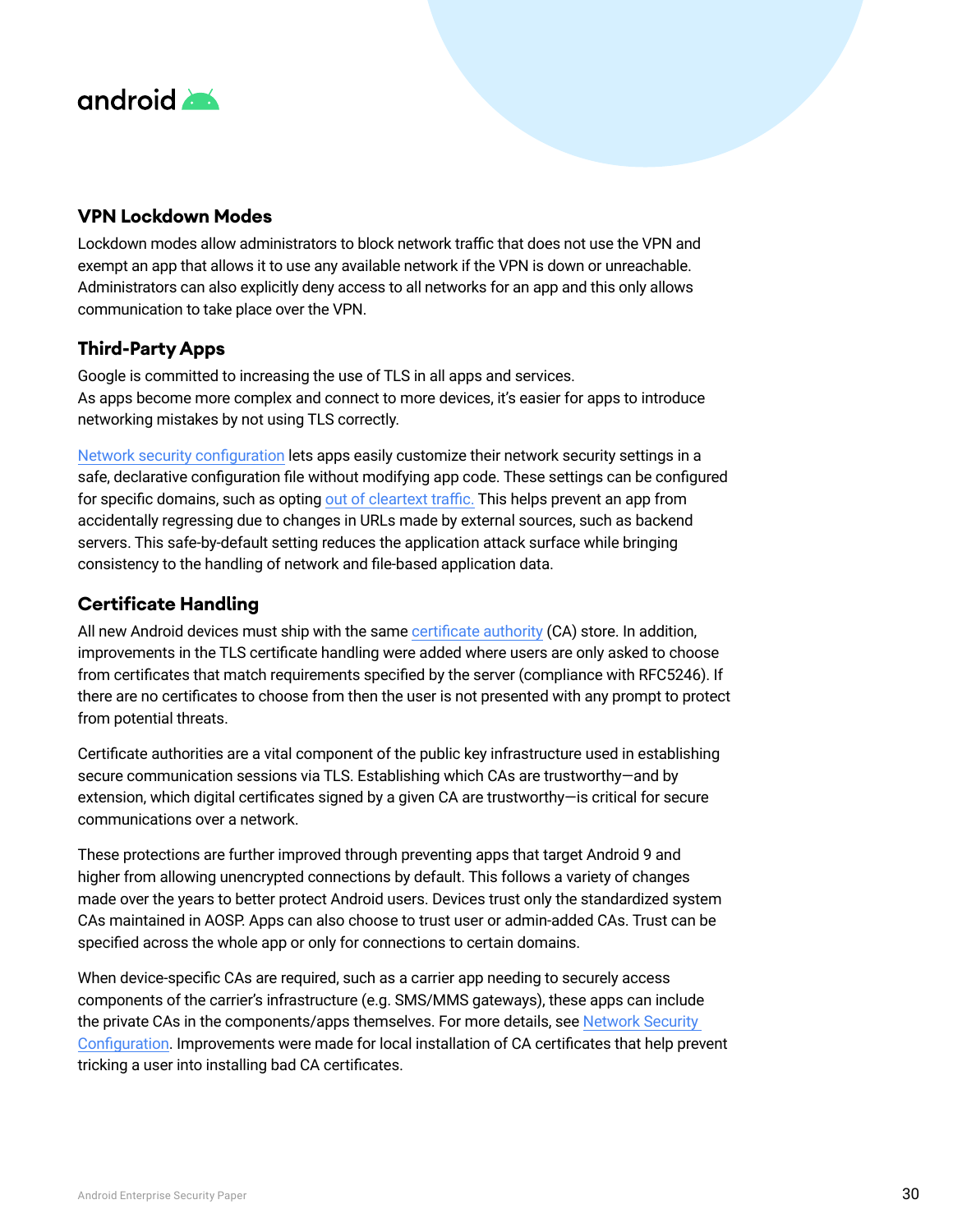<span id="page-34-0"></span>



# **Application Security**

Apps are an integral part of any mobile platform, and users increasingly rely on mobile apps for core productivity and communication tasks. Android provides multiple layers of application protection, enabling users to download apps for work or personal use to their devices with the peace of mind that they're getting a high level of protection from malware, security exploits, and attacks.

## **Google Security Services**

Google Play Protect and SafetyNet attestation are services on GMS certified devices that help detect malware and device compromise. Exploitation code is often delivered to devices via malware. The combination of Google Play Protect and [Verify Apps API](https://developer.android.com/training/safetynet/verify-apps) can help prevent malware and threats from being installed. Android devices using managed Google Play have a PHA installation rate around .003%. Google Play Store security is further enhanced through the work of the [App Defense Alliance,](https://developers.google.com/android/play-protect/app-defense-alliance) a collaboration with industry security partners. In addition, admins can create allow lists / block lists for the personal Google Play Store to provide greater specificity over which apps are allowed on devices. These resources all help to reduce the likelihood of malware infection.

EMM partners can use these services to ensure users cannot sideload applications and must only install applications from Google Play. SafetyNet attestation services provide real-time device integrity checking, like root detection and checking for unlocked bootloaders. EMMs can receive the signals from these on-device services to help detect and mitigate compromises.

#### **Jetpack Security**

Developers can leverage the Android KeyStore with [Jetpack Security](https://developer.android.com/jetpack/androidx/releases/security). [MasterKeys](https://developer.android.com/reference/androidx/security/crypto/MasterKeys) allows developers to create a safe [AES 256 GCM](https://developer.android.com/reference/androidx/security/crypto/MasterKeys.html#AES256_GCM_SPEC) key out of the box or for advanced use cases that specify settings to control key authorization. Jetpack Security also provides higher level crypto abstractions for encrypting files [\(EncryptedFile](https://developer.android.com/reference/androidx/security/crypto/EncryptedFile)) and SharedPreferences [\(EncryptedSharedPreferences](https://developer.android.com/reference/androidx/security/crypto/EncryptedSharedPreferences)). It is recommended that Jetpack Security be used by all [Device Policy Controllers \(](https://developers.google.com/android/work/dev-options#2.-custom-dpc-and-google-play-emm-api)DPCs), which control local device policies and system applications on devices, enterprise apps, public apps, and private apps.

#### **Application Signing**

Android requires that all apps be digitally signed with a developer key prior to installation. APK [key rotation](https://developer.android.com/about/versions/pie/android-9.0#apk-key-rotation), supported in Android 9.0 and above, gives apps the ability to change their signing key as part of an APK update. To support key rotation, the [APK signature scheme](https://source.android.com/security/apksigning/v3) has been updated from v2 to v3 to allow old and new keys to be used.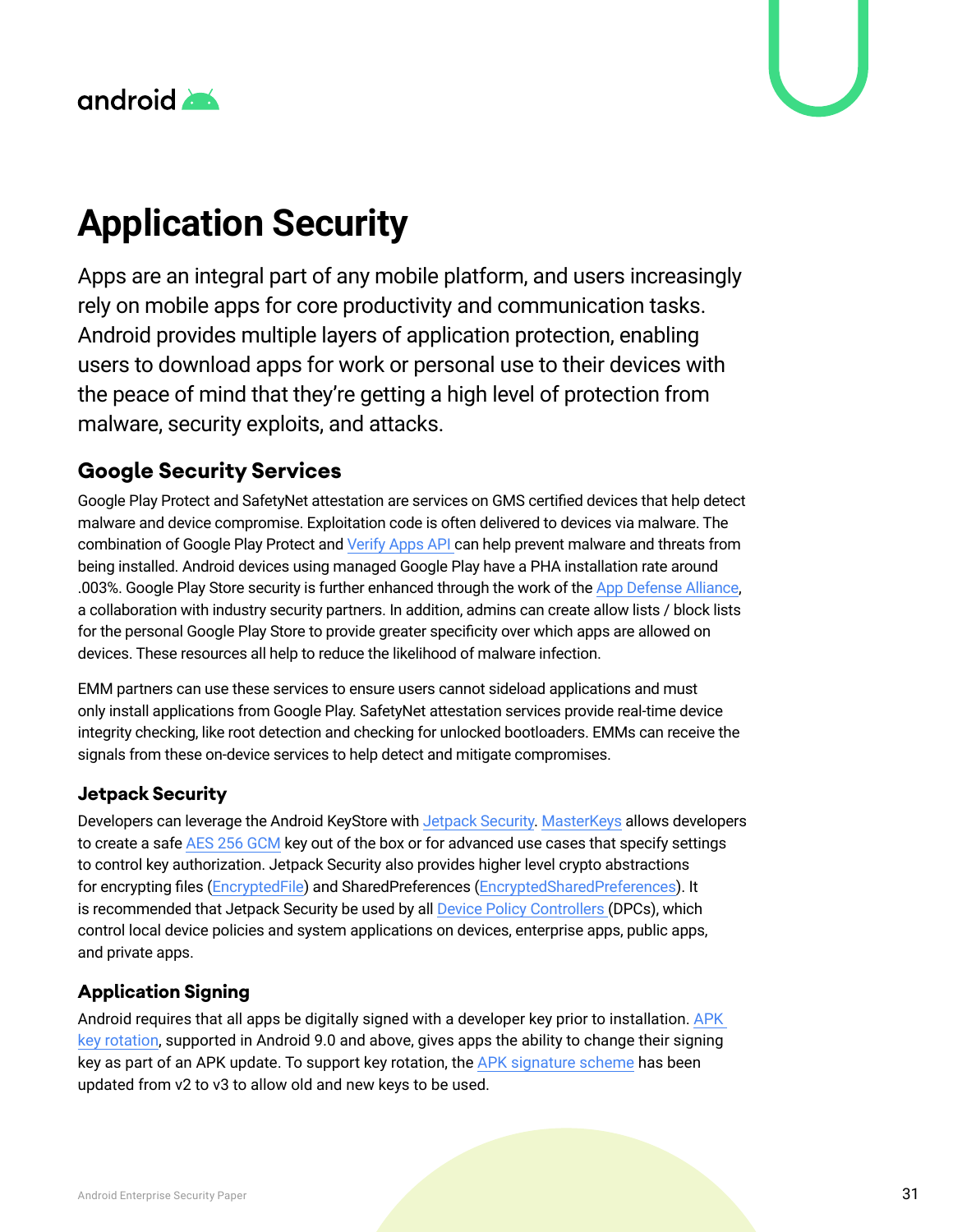<span id="page-35-0"></span>

Android uses the corresponding certificate to identify the application's author. When the system installs an update to an application, it compares the certificate in the new version with the one in the existing version, and allows the update if the certificate matches.

Android allows apps signed with the same key to run in the same process, if the apps so request, so that the system treats them as a single application. This capability is accomplished in the manifest with "sharedUserId." Android provides signature-based permissions enforcement, so that an application can expose functionality to another app that's signed with the same key. By signing multiple apps with the same key, and using signature-based permissions, an app can share code and data in a secure manner. NOTE: It is important to notethat this capability has been deprecated in Android 11.

#### **App Permissions**

[Permissions](https://developer.android.com/guide/topics/permissions/overview?hl=en) protect the privacy of Android users and provide transparency about what resources or information apps wish to access. For apps to access system features, such as camera and the web, or user data, such as contacts and SMS, an Android app must explicitly request permission. These permission prompts are designed so the user has clear visibility into the request and the opportunity to approve or deny it.

A central design point of the Android security architecture is that no app, by default, has permission to perform any operations that would adversely impact other apps, the operating system, or the user. This includes reading or writing the user's private data (such as contacts or emails), reading or writing another app's files, performing network access, keeping the device awake, and others.

Android uses [runtime permissions](https://developer.android.com/guide/topics/permissions/overview?hl=en#runtime_requests_android_60_and_higher), which presents a dialog for the user to grant access to the specified permission at runtime. This approach streamlines the app install and update process, since the user does not need to grant permissions when they install or update the app. It also gives the user more control over the app's functionality; for example, a user could choose to give a camera app access to the camera but not to the device location. Users can revoke permissions at any time, even if the app targets a lower API level.

Users also have access to [provide better control](https://android-developers.googleblog.com/2017/04/changes-to-device-identifiers-in.html?m=1) over the use of device identifiers. Privacysensitive persistent device identifiers are either no longer accessible or gated behind a runtime permission. For example, APIs that access the Wi-Fi MAC address have been removed except on fully managed devices.

On enterprise devices, device policy controllers (DPCs) can deny permissions on behalf of the user using the [setPermissionPolicy](https://developer.android.com/reference/android/app/admin/DevicePolicyManager.html#setPermissionPolicy(android.content.ComponentName,%20int)) API, a feature of managed Google Play.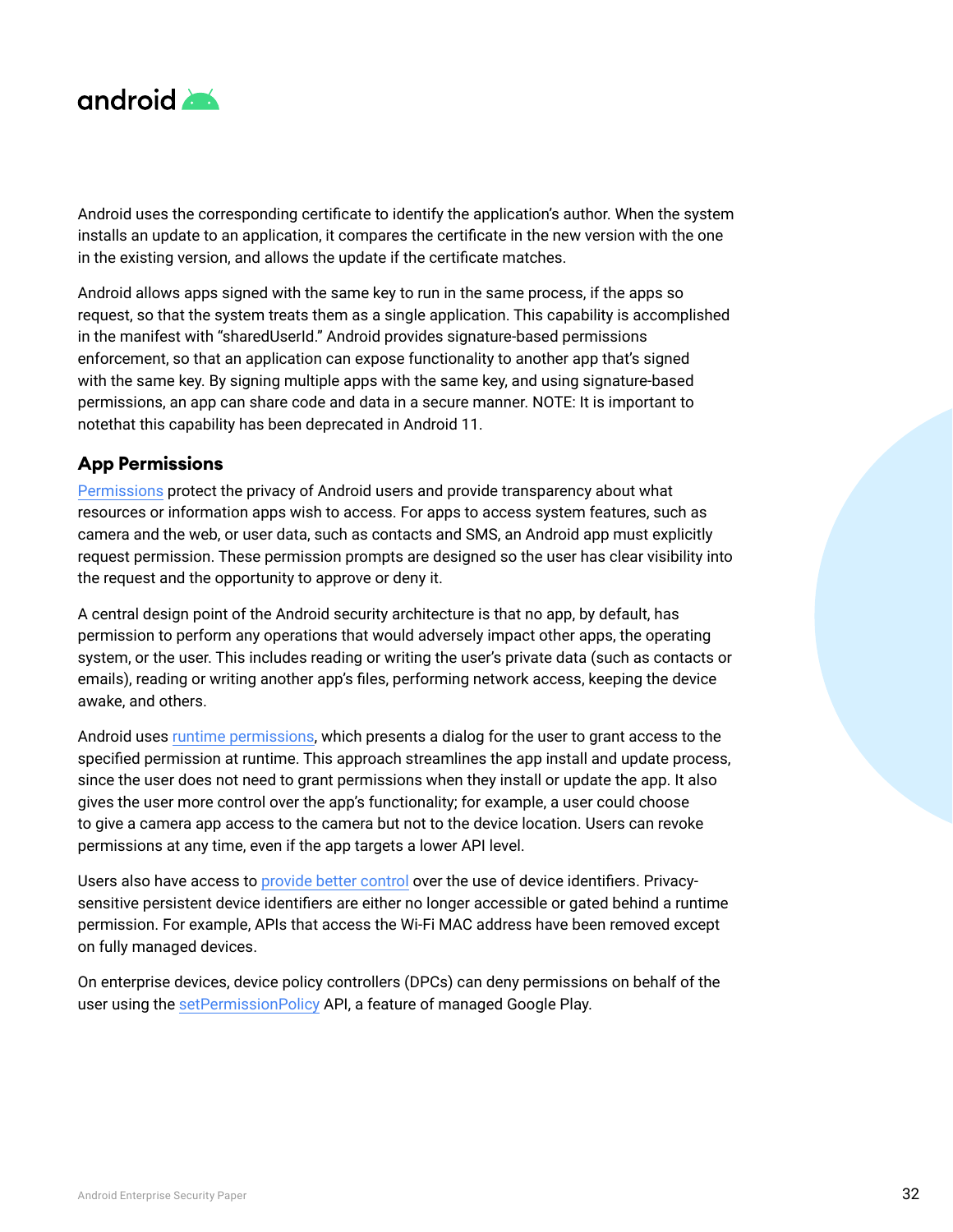<span id="page-36-0"></span>

#### **Google Play Protect**

[Google Play Protect](https://developers.google.com/android/play-protect/) is a powerful threat detection service that actively monitors a device to protect it, its data, and apps from malware. The always-on service is built into all devices that have Google Play, protecting more than 2.5 billion devices.

The Google Play Protect service scans devices once everyday for harmful behavior and security risks. If it detects an app containing malware, it notifies the user. Google Play Protect may also remove or disable malicious apps automatically as part of its prevention initiative and use the information it gathers to improve the detection of [PHAs.](https://developers.google.com/android/play-protect/potentially-harmful-applications) In addition, the user can opt to have unknown apps sent to Google for further analysis.

## **Google Play App Review**

The Google Play Store has policies in place to protect users from malicious actors trying to distribute PHAs.

Developers are validated in two stages. They are first reviewed when they create their developer account based on their profile and credit cards. Developers are then reviewed further with additional signals upon app submission. Before applications become available in Google Play, they undergo an application review process to confirm they comply with [Google Play policies](https://play.google.com/intl/us/about/developer-content-policy/#showlanguages). Google has developed an automated application risk analyzer that performs static and dynamic analysis of APKs to detect potentially harmful app behavior. The analyzer also leverages machine learning to detect harmful behaviours within applications. When Google's application risk analyzer discovers something suspicious, it flags the offending app and refers it to a security analyst for manual review. Google suspends developer accounts that violate developer program [policies.](http://www.android.com/us/developer-content-policy.html#showlanguages)

A developer is notified immediately if their app is flagged for a [security issue.](https://developer.android.com/google/play/asi) They receive details about how to improve the app and links to support page details for additional guidance. This notification usually includes a timeline for delivering the improvement and the goal is to focus on reducing security vulnerabilities. In some cases, security improvements to apps must be made before a developer can publish any further updates.

Another key element in minimizing risk is the use of updated APIs. Encouraging developers to use the most recent APIs encourages support for the most updated features, creating optimal security and performance. Both new apps and app updates must target at least Android 9, or API level 28, to meet [API requirements.](https://developer.android.com/distribute/best-practices/develop/target-sdk)

Every new Android version introduces changes that bring significant security and performance improvements – and enhance the user experience of Android overall. Some of these changes only apply to apps that explicitly declare support through their targetSdkVersion manifest attribute, also known as the target API level. Reference the [Google Play Developers](https://developer.android.com/distribute/best-practices/develop/target-sdk) documentation for more details on updating to the proper target API level requirement.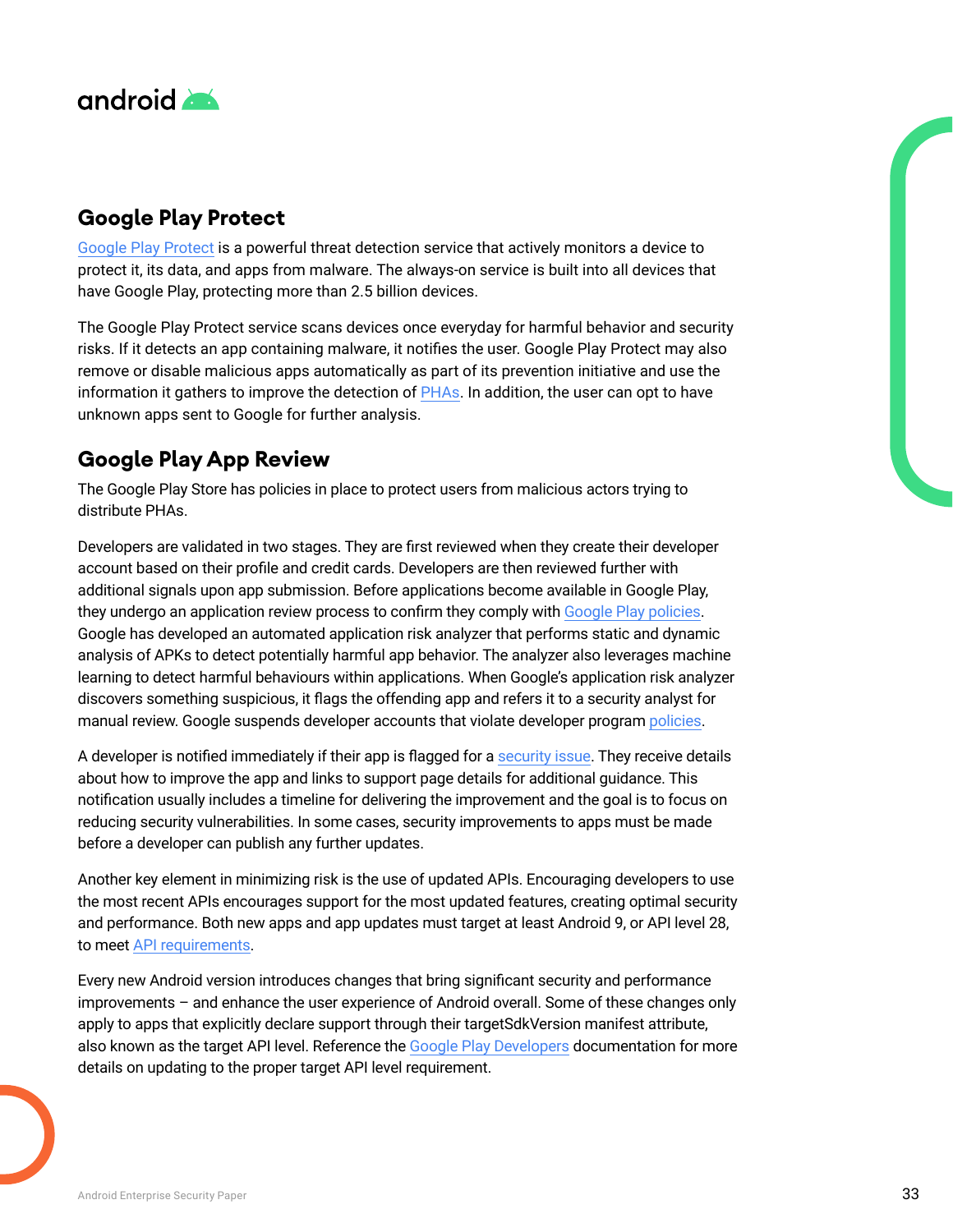<span id="page-37-0"></span>

## **SafetyNet**

[SafetyNet](https://developer.android.com/training/safetynet) is a set of services and APIs that developers may use to protect apps against security threats. They can mitigate against device tampering, bad URLs, PHAs, and fake users.

The [SafetyNet Attestation API](https://developer.android.com/training/safetynet/attestation) is an anti-abuse API that allows app developers to assess the Android device their app is running on. This API provides a cryptographically-signed attestation, assessing the device's integrity. In order to create the attestation, the API examines the device's software and hardware environment, looking for integrity issues, and comparing it with the reference data for approved Android devices. The generated attestation is bound to the [nonce](https://developer.android.com/training/safetynet/attestation#obtain-nonce) that the caller app provides. The attestation also contains a generation timestamp and metadata about the requesting app.

The [SafetyNet Safe Browsing API](https://developer.android.com/training/safetynet/safebrowsing) offers services to determine if a URL has been marked as a known threat by Google. SafetyNet implements a client for the [Safe Browsing Network Protocol](https://developers.google.com/safe-browsing/v4)   $v4$ , developed by Google. Both the client code and the v4 network protocol were designed to preserve users' privacy and keep battery and bandwidth consumption to a minimum. Developers can use this API to take full advantage of Google's Safe Browsing service on Android in the most resource-optimized way.

The SafetyNet service also includes the [SafetyNet reCAPTCHA API](https://developer.android.com/training/safetynet/recaptcha), which protects apps from malicious traffic. This API uses an advanced risk analysis engine to protect apps from spam and other abusive actions. If the service suspects that the user interacting with the app might be a bot instead of a human, it serves a [CAPTCHA](https://www.google.com/recaptcha/intro/v3.html) that a human must solve before the app can continue executing.

The [SafetyNet Verify Apps API](https://developer.android.com/training/safetynet/verify-apps.html) allows an app to interact programmatically with Google Play Protect, to check whether there are known potentially harmful apps installed. If an app handles sensitive user data, such as financial information, developers should confirm that the current device is protected against malicious apps and is free of apps that may impersonate it or perform other malicious actions. If the security of the device doesn't meet the minimum security posture, developers can disable functionality within the app to reduce the danger to the user.

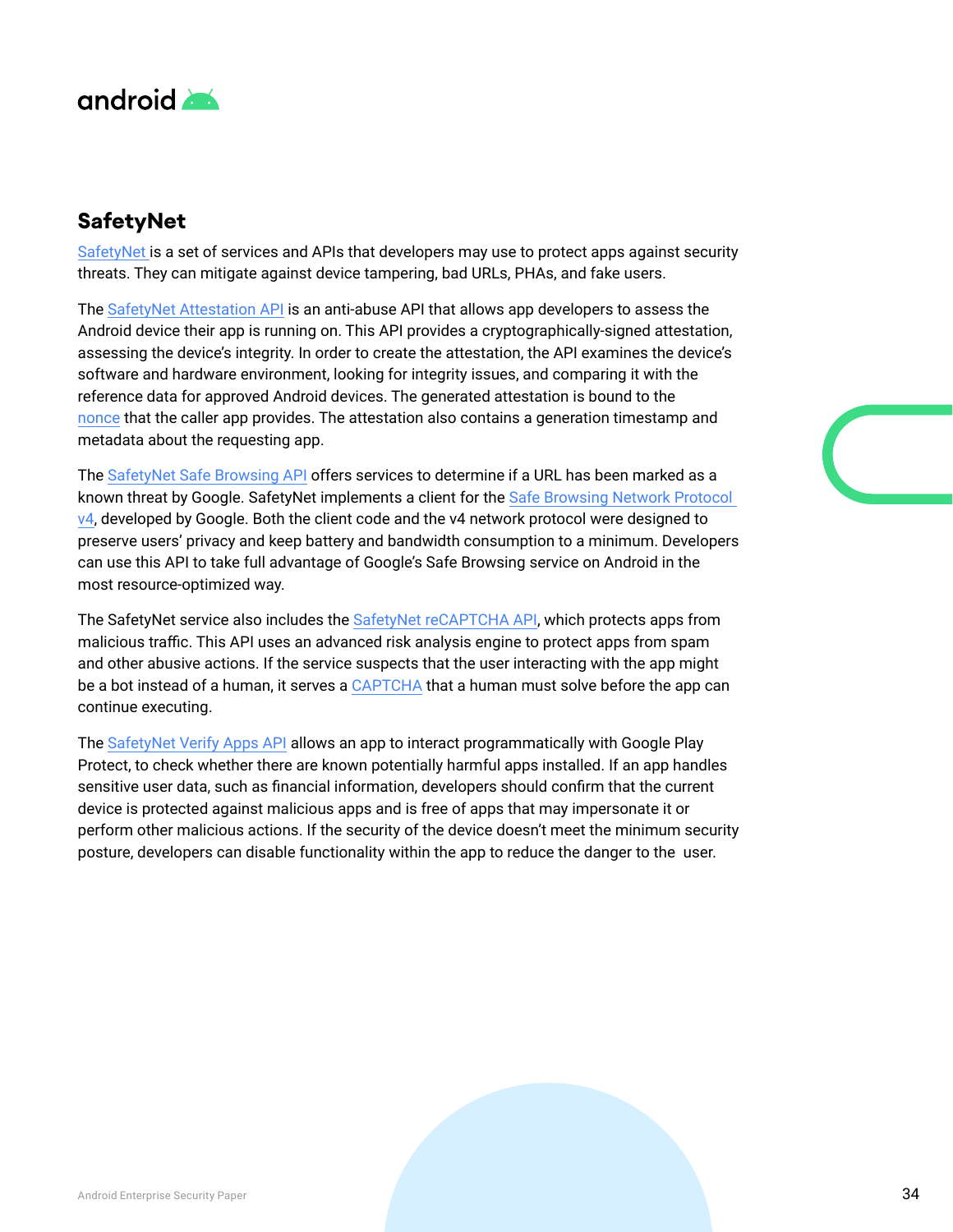<span id="page-38-0"></span>

# **Data Protection**

Android uses industry-leading security features to protect user data. The platform provides developer tools and services to aid in securing the confidentiality, integrity, and availability of user data.

## **Encryption**

Encryption is mandatory on Android which protects user data if an Android device is lost or stolen. Android supports two methods for device encryption: [file-based encryption](https://source.android.com/security/encryption/file-based) (FBE) and legacy [full-disk encryption](https://source.android.com/security/encryption/full-disk).

#### **File-Based Encryption**

[FBE](https://source.android.com/security/encryption/file-based) enables storage areas to be encrypted with different keys and has been available for use on devices since Android 7. New devices running Android 10 and higher out of the box are required to use file-based encryption.

With FBE, the device boots directly to the lock screen, and the device is fully usable almost immediately when unlocked. Devices using FBE offer two kinds of storage locations to apps:

- Device Encrypted (DE) storage is available once the device boots, before the user unlocks the device. This storage is protected by a hardware secret and software running in the TEE that checks that Verified Boot is successful before decrypting data.
- Credential Encrypted (CE) storage is available only after the user has unlocked the device. In addition to the protections on DE storage, CE storage keys can only be derived after unlocking the device, with protection against brute force attacks in hardware.

Most apps store all data in CE storage and run only after credentials are entered, but apps such as alarm clocks or accessibility services such as Talkback can take advantage of the [Direct Boot](https://developer.android.com/training/articles/direct-boot.html) APIs and run before credentials are entered, using DE storage while CE is unavailable.

On devices with more than one user, each user has their own encryption keys, with CE keys bound to that user; this improves on FDE, which has only a single key bound to the first user, which unlocks all user data on the device. Encryption keys are 256 bits long and generated randomly on-device.

Devices running Android 9 and higher can use adoptable storage and FBE. An additional layer of encryption protects information, such as directory layouts, file sizes, permissions and creation/modification times (collectively this is known as file system metadata).

Android 9.0 and higher support [metadata encryption](https://source.android.com/security/encryption/metadata) of the main user data partition where hardware support is present, using a single key protected by Keymaster and Verified Boot.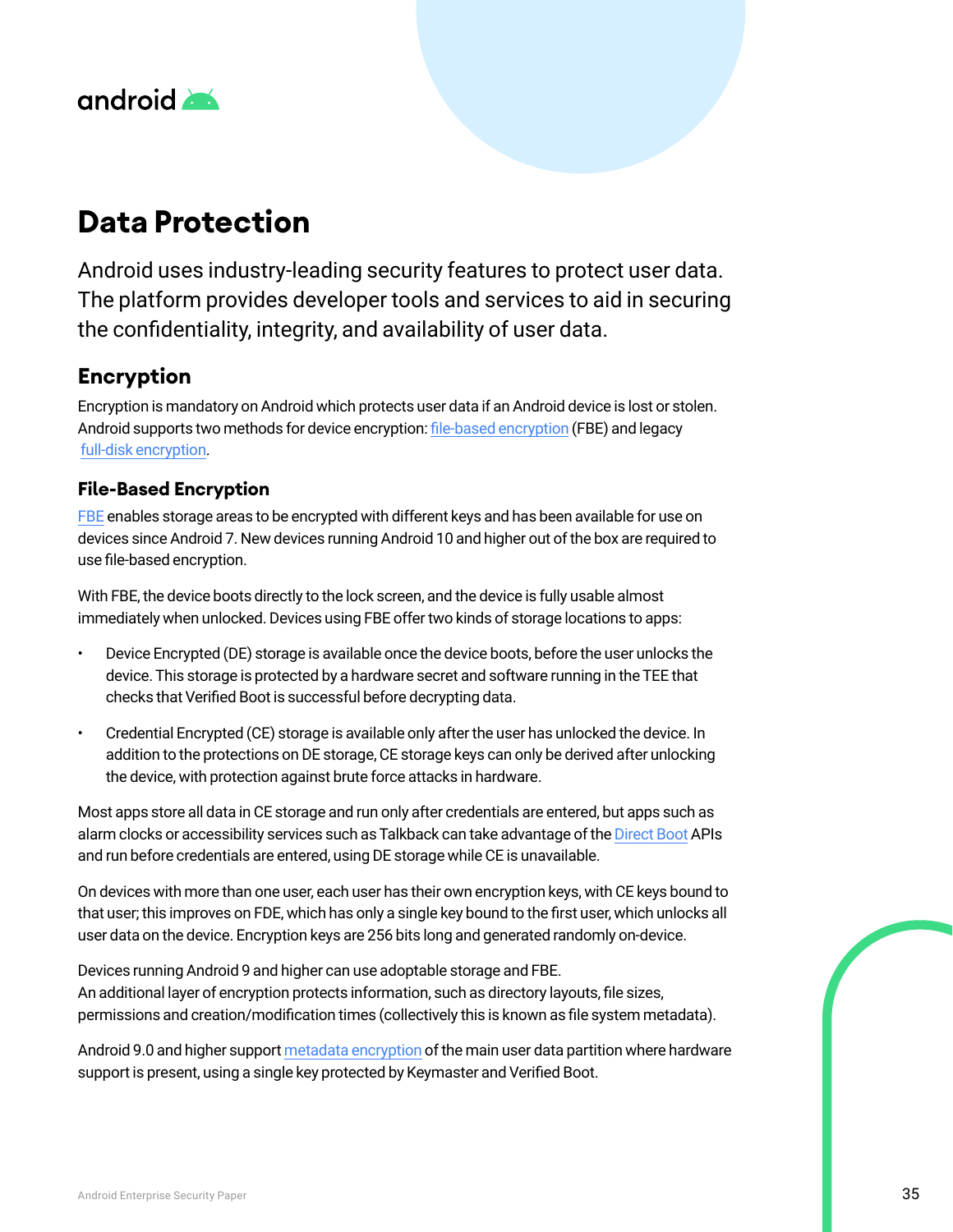

#### **Full-Disk Encryption**

Devices which first shipped with Android 5.0 to 9.0 may use full-disk encryption instead of file-based encryption. Full-disk encryption encodes all user data on an Android device using a single encryption key. As with file-based encryption, all user-created data is automatically encrypted before committing it to disk and all reads automatically decrypt data before returning it to the calling process.

Android full-disk encryption is based on dm-crypt, which is a kernel feature that works at the block device layer. The encryption algorithm is AES-128 with cipher-block chaining (CBC) and ESSIV:SHA256. The master key is encrypted with AES-128 via calls to the [BoringSSL library.](https://opensource.google.com/projects/boringssl) Some devices may use AES-256.

Upon first boot, the device creates a randomly generated 128-bit master key and then hashes it with a default password and stored salt. This hash is then passed through a keyed function based on RSA in the TEE , to prevent offline password guessing. When the user updates their passcode, the hash is regenerated without regenerating the master key.

## **Android Security Updates**

Monthly device updates are an important tool to keep Android users safe. Every month, Google publishes **Android Security Bulletins** to update users, partners, and customers on the latest fixes. These security updates are available for Android versions for three years from the date of release.

Android OS framework uses a feature called project [Treble](https://source.android.com/devices/architecture#hidl), which accelerates the delivery of security fixes, privacy enhancements, and consistency improvements.

It enables device manufacturers and silicon vendors to develop and deploy Android updates faster than what was previously possible. All devices that launch with Android 9.0 and above are Treblecompliant and take full advantage of the Treble architecture.

Administrators of fully managed devices can install system updates via a system update file in Android 10 and above devices. With manual system updates, IT administrators can:

- Test an update on a small number of devices before installing them widely.
- Avoid duplicate downloads on bandwidth-limited networks.
- Stagger installations, or update devices only when they're not being used.

#### **Backup encryption**

Devices that run Android 9.0 and above support enhanced [backup encryption,](https://security.googleblog.com/2018/10/google-and-android-have-your-back-by.html) a capability whereby the backed-up application data on a device can only be decrypted by a key that is randomly generated on that same device.

The randomly generated decryption key is securely shared with a custom-built security chip known as [Titan,](https://cloud.google.com/blog/products/gcp/titan-in-depth-security-in-plaintext) which is located at a Google datacenter, together with a hash of the user's lockscreen PIN, pattern, or password. None of this data shared with the Titan chip is known to Google, and the device verifies the identity of the Titan chip by checking its root of trust before unlocking the stored backup.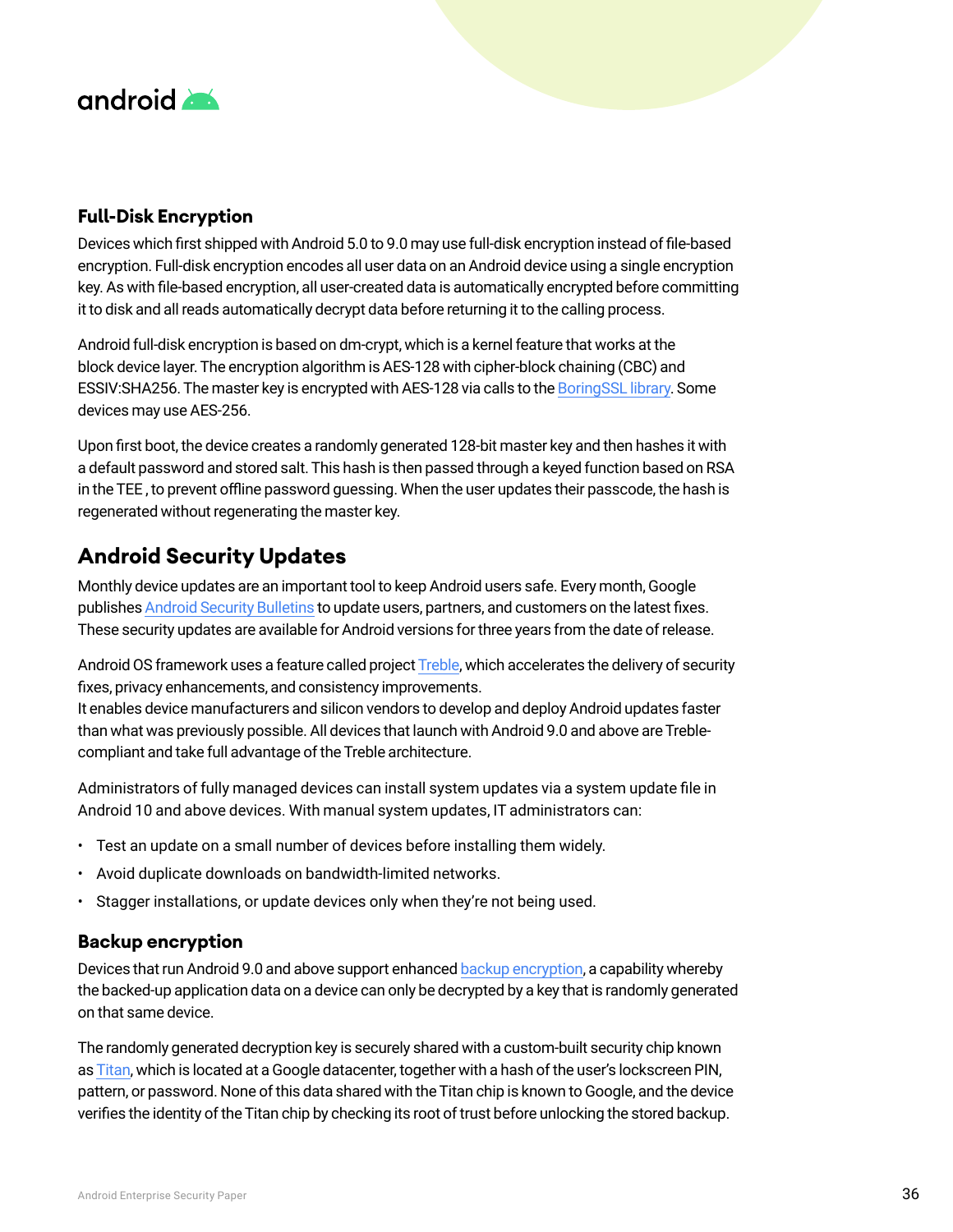<span id="page-40-0"></span>

With this Titan chip, there is a limited number of incorrect attempts strictly enforced by the custom firmware, which cannot be updated without erasing the contents of the chip. By design, this means that no one (including Google) can access a user's backed-up application data without specifically knowing their passcode.

#### **Device Manufacturer Partner Updates**

Security-critical fixes are pushed to all Pixel devices monthly directly from Google's over-the-air servers. Pixel firmware images are also available on the [Google Developer site](https://developers.google.com/android/images) for manual update and flashing. Many device manufacturer partners follow a similar cadence in their security updates. Many also deliver their own security bulletins:

- [Google](https://source.android.com/security/bulletin/pixel/)
- [Nokia](https://www.nokia.com/en_int/phones/security-updates)
- **[Samsung](https://security.samsungmobile.com/securityUpdate.smsb)**
- [LG](https://lgsecurity.lge.com/security_updates_mobile.html)
- **[Motorola](https://motorola-global-portal.custhelp.com/app/software-security-page/g_id/6806)**
- [Zebra](https://www.zebra.com/us/en/support-downloads/lifeguard-security.html)

Users can find out whether they're running a recently patched device with the Security Patch Level, a value indicating the security patch level of a build. It's available through the attestation certificate chain, which contains a root certificate that is signed with the Google attestation root key, also visible in the device settings. EMM partners have the capability to call an API to detect which security update is installed and impose compliance rules for outdated devices.

#### **Google Play System Updates**

In Android 10 and higher, Google Play System Updates offer a simple and faster method to deliver updates. [Key Android system components](https://source.android.com/devices/architecture/modular-system) are modularized, and end-user devices receive the components from the Google Play Store or through a partner-provided over-the-air (OTA) mechanism.

The components are delivered as either APK or  $APEX$  files  $-$  [APEX](https://source.android.com/devices/tech/ota/apex) is a new file format which loads earlier in the booting process. Important security and performance improvements that previously needed to be part of full OS updates can be downloaded and installed similarly to an app update. Updates delivered from Google Play System Updates are secured by being cryptographically signed.

Google Play System Updates can also deliver faster security fixes for critical security bugs by modularizing media components, which accounted for nearly 40% of recently patched vulnerabilities, and allowing updates to Conscrypt, the Java Security Provider.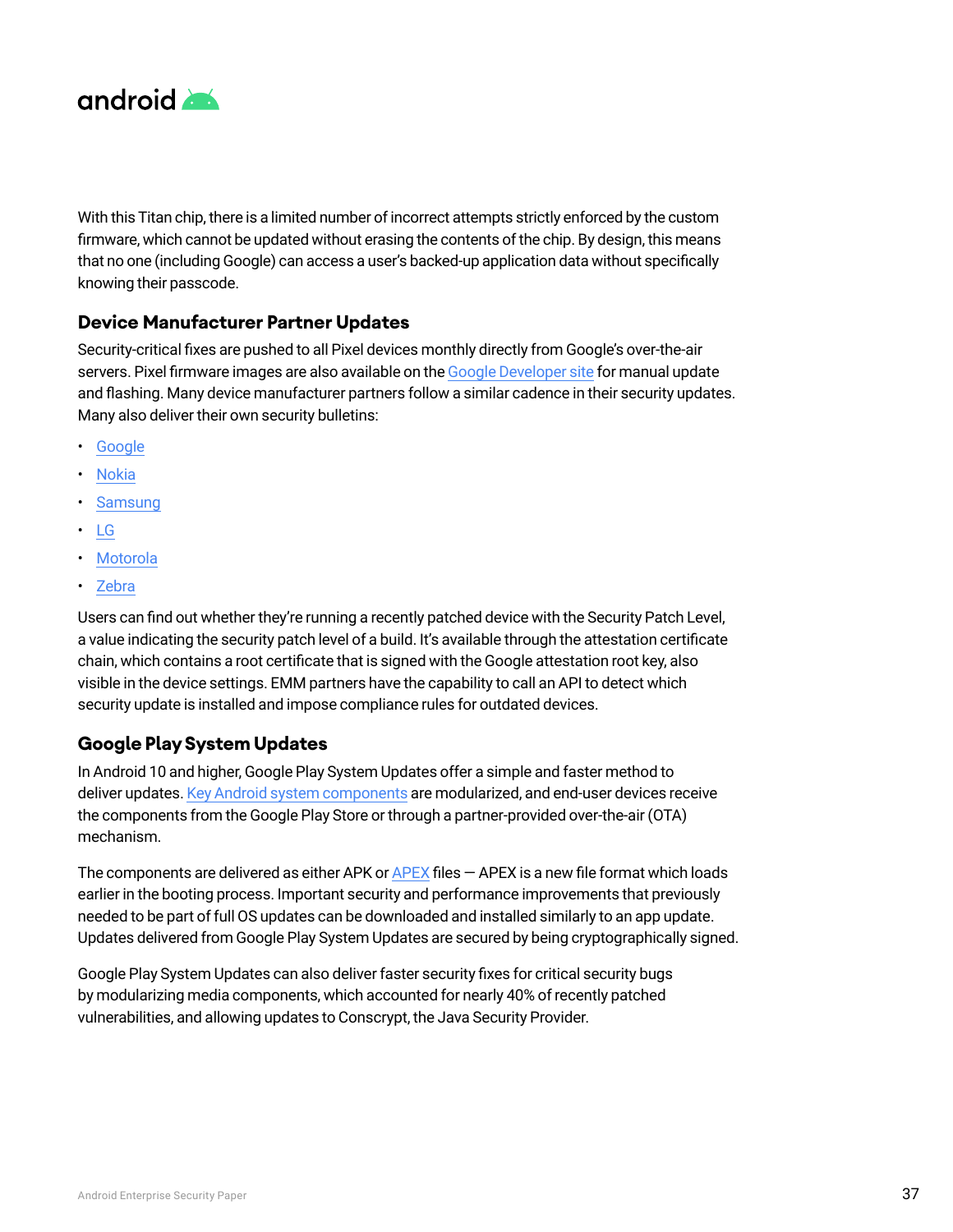<span id="page-41-0"></span>

#### **Conscrypt**

The [Conscrypt](https://source.android.com/devices/architecture/modular-system/conscrypt) module accelerates security improvements and improves device security through regular updates via Google Play System Updates. It uses Java code and a native library to provide the Android TLS implementation as well as a large portion of Android cryptographic functionality such as key generators, ciphers, and message digests . Conscrypt is available as an [open source](https://github.com/google/conscrypt)  [library,](https://github.com/google/conscrypt) though it has some specializations when included in the Android platform.

The Conscrypt module uses [BoringSSL](https://boringssl.googlesource.com/boringssl/), a native library that is a Google fork of OpenSSL and which is used in many Google products for cryptography and TLS (most notably Google Chrome). The Conscrypt module is distributed as an APEX file that includes the Conscrypt Java code and a Conscrypt native library that dynamically links to Android NDK libraries (such as liblog). The native library also includes a copy of BoringSSL that has has been validated ([Certificate #3753](https://csrc.nist.gov/projects/cryptographic-module-validation-program/certificate/3753)) through NIST's [Cryptographic Module Validation Program](https://csrc.nist.gov/projects/cryptographic-module-validation-program) (CMVP).

#### **Adiantum**

[Adiantum](https://source.android.com/security/encryption/adiantum) is an encryption method designed for devices running Android 9 and higher whose CPUs lack AES instructions. This provides encryption to such devices with little performance overhead and enables a class of lower-powered devices to use strong encryption. The Android Compatibility [Definition Document](https://source.android.com/compatibility/cdd) (CDD) reflects that all new Android devices be encrypted using one of the allowed encryption algorithms.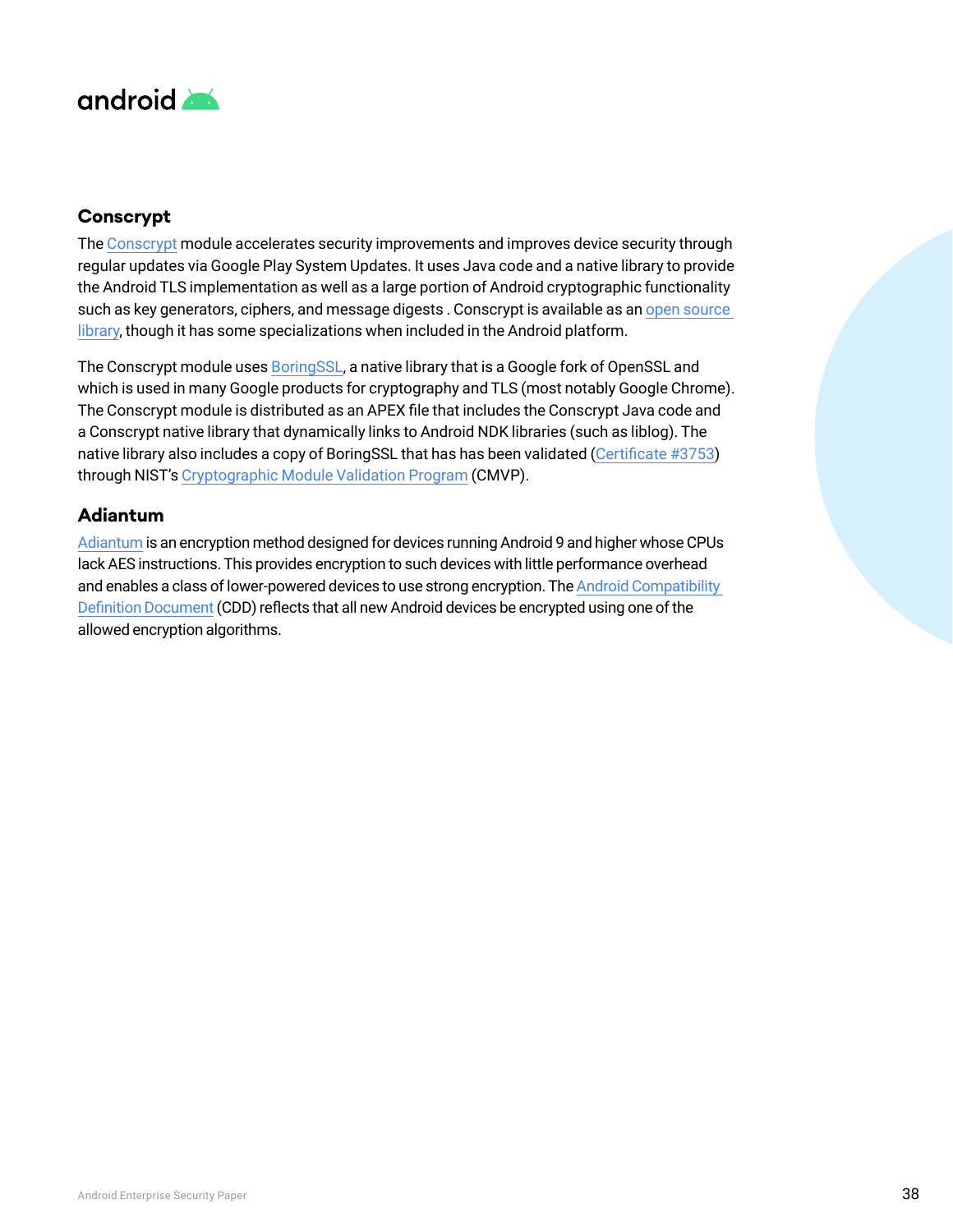<span id="page-42-0"></span>

# **Device and Profile Management**

#### **Android Enterprise Device Use Cases**

Android Enterprise offers APIs and other tools for developers to integrate support for Android into their enterprise mobility management (EMM) solutions.

**[Employee-owned devices:](https://developers.google.com/android/work/overview#employee-owned-devices-byod)** Personal devices can be set up with a [work profile](https://support.google.com/work/android/answer/6191949?hl=en)— a feature that allows work apps and data to be stored in a separate, self-contained space within a device. An employee can continue to use their device as normal; all their personal apps and data remain on the device's primary profile. The employee's organization has full management control over a device's work profile, but has no visibility or access to a device's personal profile. This distinct separation gives enterprises control over corporate data and security without compromising employee privacy.

**[Company-owned devices for knowledge workers:](https://developers.google.com/android/work/overview#company-owned-devices-for-knowledge-workers)** Organizations can exercise full management control over devices that they own and issue to employees. There are two deployment options available for these types of company-owned devices: **fully managed** and **work profiles on company-owned devices.**

- Fully managed deployments are for company-owned devices that are used exclusively for work purposes. Organizations can enforce the full range of management policies on the entire device, including device-level policies that are unavailable to work profiles.
- Work profiles on company-owned devices are for company-owned devices that are used for both work and personal purposes. The organization still manages the entire device, however, the separation of work data and apps into a work profile allows organizations to enforce two separate sets of policies. For example:
	- A stronger set of policies for the work profile that applies to all work apps and data.
	- A more lightweight set of policies for the personal profile all while preserving the users personal privacy.

Learn more about the capabilities available to [device and profile owners](https://developers.google.com/android/work/device-management), and about work profiles on company owned devices.

**[Company-owned devices](https://developers.google.com/android/work/overview#company-owned-devices-for-dedicated-use) for dedicated use**: Dedicated devices are a subset of company-owned devices that serve a specific purpose. Android comes with a broad set of management features that allow organizations to configure devices for everything from employee-facing factory and industrial environments, to customer-facing signage and kiosk purposes.

Dedicated devices are typically locked to a single app or set of apps. This model offers granular control over a device's lock screen, status bar, keyboard, and other key features, to prevent users from enabling other apps or performing other actions on dedicated devices.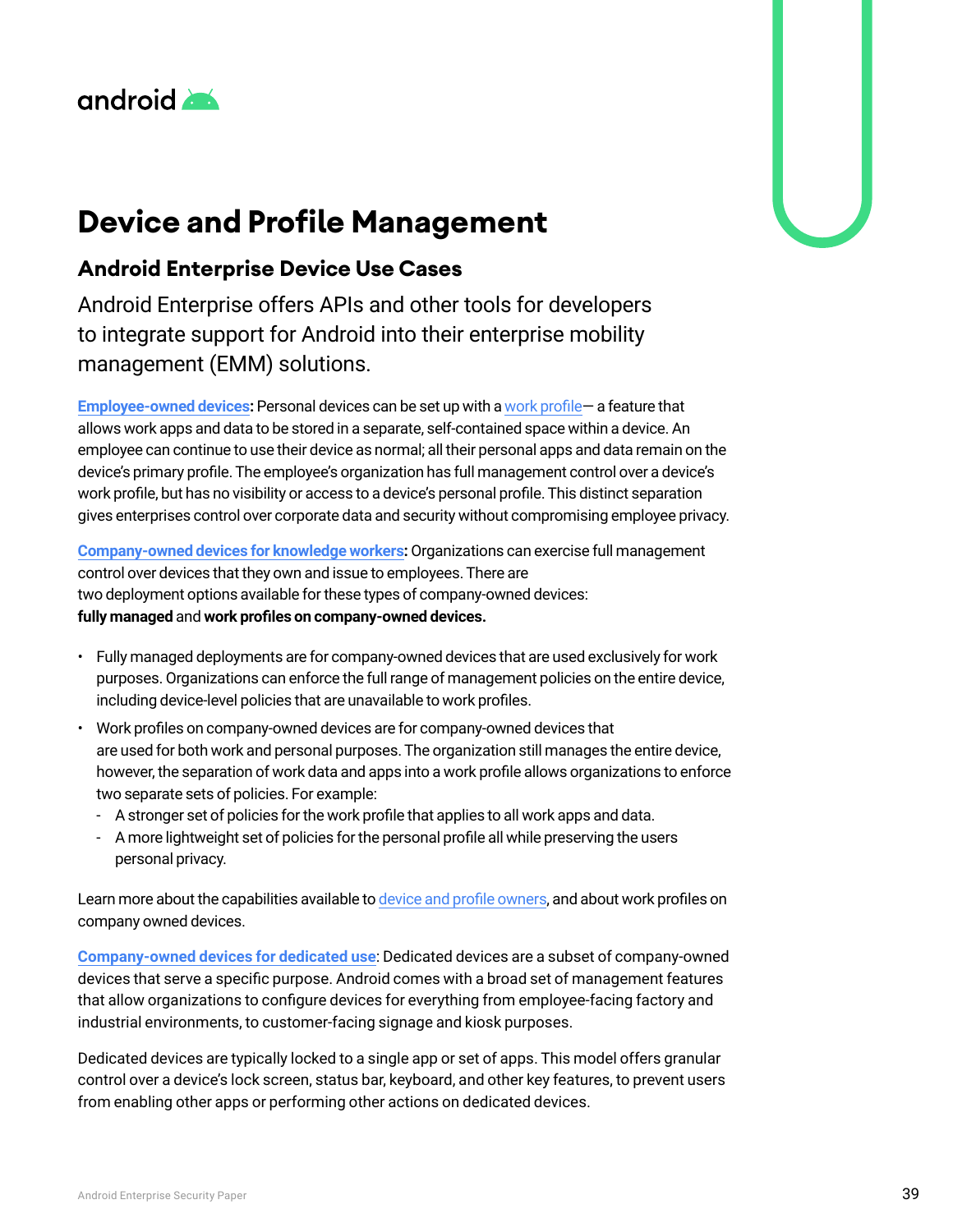<span id="page-43-0"></span>

#### **Integrating Android**

**[EMM Console:](https://developers.google.com/android/work/overview#emm_console)** EMM partner solutions typically take the form of an EMM console—a web application that allows IT administrators to manage their organization, devices, and apps. To support these functions for Android, organizations integrate their console with the APIs and UI components provided by Android Enterprise.

The [Android Management API](https://developers.google.com/android/management) provides EMM partners with an enterprise mobility management (EMM) solution to manage any Android device with a single, intuitive API. It enables a single API set with all available features for EMM partners thus reducing development time.

To deploy a production solution that uses the Android Management API, EMMs need to follow the steps outlined in ["release your solution".](https://developers.google.com/android/work/release-solution)

The Android Management API supports the [work profile](https://developers.google.com/android/work/requirements/work-profile), [fully managed device,](https://developers.google.com/android/work/requirements/fully-managed-device) and [dedicated](https://developers.google.com/android/work/requirements/dedicated-device)  [device](https://developers.google.com/android/work/requirements/dedicated-device) solution sets.

[Device Policy Controller:](https://developers.google.com/android/work/overview#dpc) All Android devices that an organization manages through an EMM console must install a Device Policy Controller (DPC) app during setup. A DPC is an agent that applies the management policies set in an EMM console to devices. On a device with a work profile, the DPC controls the creation and policies of the work profile, or the profile owner (PO). A device that is fully managed, or a device owner (DO) profile that is device wide, is also controlled by a DPC.

The DPC runs in one of two main modes:

- 1. **Device Owner**: runs in the primary profile and has the ability to manage a device in fully managed device mode. This is appropriate for company-owned devices.
- 2. **Profile Owner**: runs in and manages only the work profile.

Similarly, a BYOD configuration also no longer includes a DPC running in the personal profile. When only work apps and data are present on the device, such as in a typical dedicated device configuration, then only the primary profile exists with a DPC running.



Figure 6. BYOD configuration.

Android 10 introduces new features and APIs for fully managed devices — manual system updates, extending QR code and NFC provisioning to include credentials for an EAP Wi-Fi network, and support for DNS over TLS.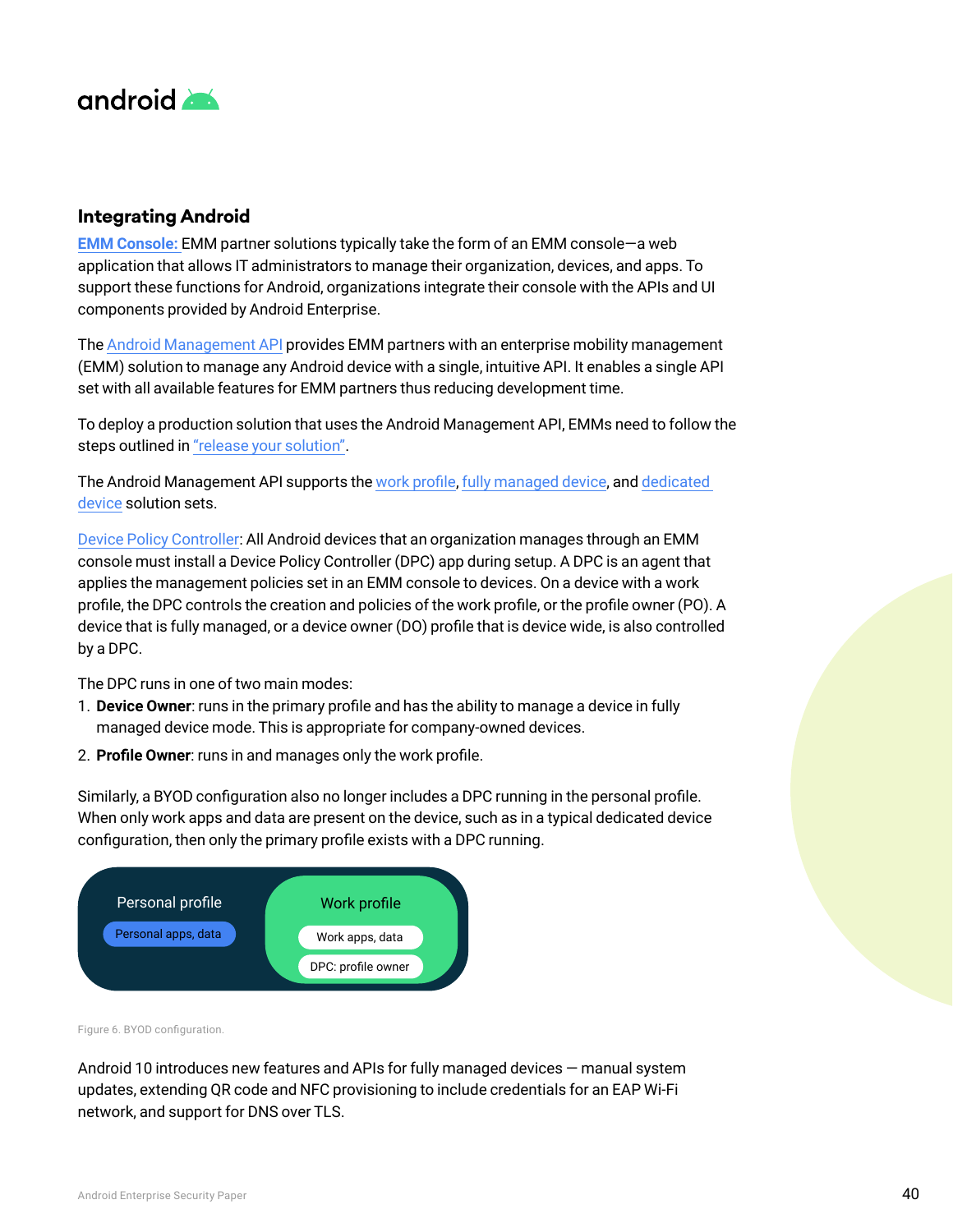<span id="page-44-0"></span>

## **OEMConfig**

[OEMConfig](https://support.google.com/work/android/answer/9388447?hl=en) is an Android standard that enables device makers to create custom device features for immediate and universal support from EMMs. Instead of integrating enterprise APIs from each OEM to support their custom features such as control of barcode scanners or enabling extra security features, EMMs can easily use an OEM-built application that configures all of the unique capabilities of a device.

OEMConfig takes advantage of managed configurations, enabling developers to provide builtin support for the configuration of apps. For example, an app may have the option to only sync data when a device is connected to Wi-Fi. With such abilities, IT administrators can specify the managed configuration and apply them to devices.

The [managed configurations iFrame](https://developers.google.com/android/management/managed-configurations-iframe) is an embeddable UI that lets IT administrators save, edit, and delete an app's managed configuration settings. Developers can, for example, display a button (or similar UI element) in an app's details or settings page that opens the iFrame.

Within the iFrame, an IT administrator can set configurations and save them as a configuration profile. Each time an IT administrator saves a new configuration profile, the iFrame returns a unique identifier called mcmID. This makes it possible for IT administrators to create multiple profiles for the same app.

## **Device Policies**

EMMs developing a DPC or apps for managed Google Play can refer to [Android Developers](https://developer.android.com/work/versions#screen_lock_quality_check)  [documentation](https://developer.android.com/work/versions#screen_lock_quality_check) for new APIs, features, and behavior changes.

Most capabilities available to the DPC are accessible via the [DevicePolicyManager](https://developer.android.com/reference/android/app/admin/DevicePolicyManager.html) APIs, the [Android Management API](https://developers.google.com/android/management), and user restrictions in [UserManager](https://developer.android.com/reference/android/os/UserManager.html). Below is a list of some of the available features.

They can prevent sharing of files from the work profile or device, such as:

- 1. [DISALLOW\\_BLUETOOTH\\_SHARING:](https://developer.android.com/reference/android/os/UserManager.html#DISALLOW_BLUETOOTH_SHARING) disallows transferring files via Bluetooth.
- 2. [DISALLOW\\_USB\\_FILE\\_TRANSFER](https://developer.android.com/reference/android/os/UserManager.html#DISALLOW_USB_FILE_TRANSFER): disallows sending files via USB.
- 3. [DISALLOW\\_OUTGOING\\_BEAM:](https://developer.android.com/reference/android/os/UserManager.html#DISALLOW_OUTGOING_BEAM) disallows beaming out data from apps using NFC.
- 4. [DISALLOW\\_MOUNT\\_PHYSICAL\\_MEDIA:](https://developer.android.com/reference/android/os/UserManager.html#DISALLOW_MOUNT_PHYSICAL_MEDIA) disallows mounting physical external media.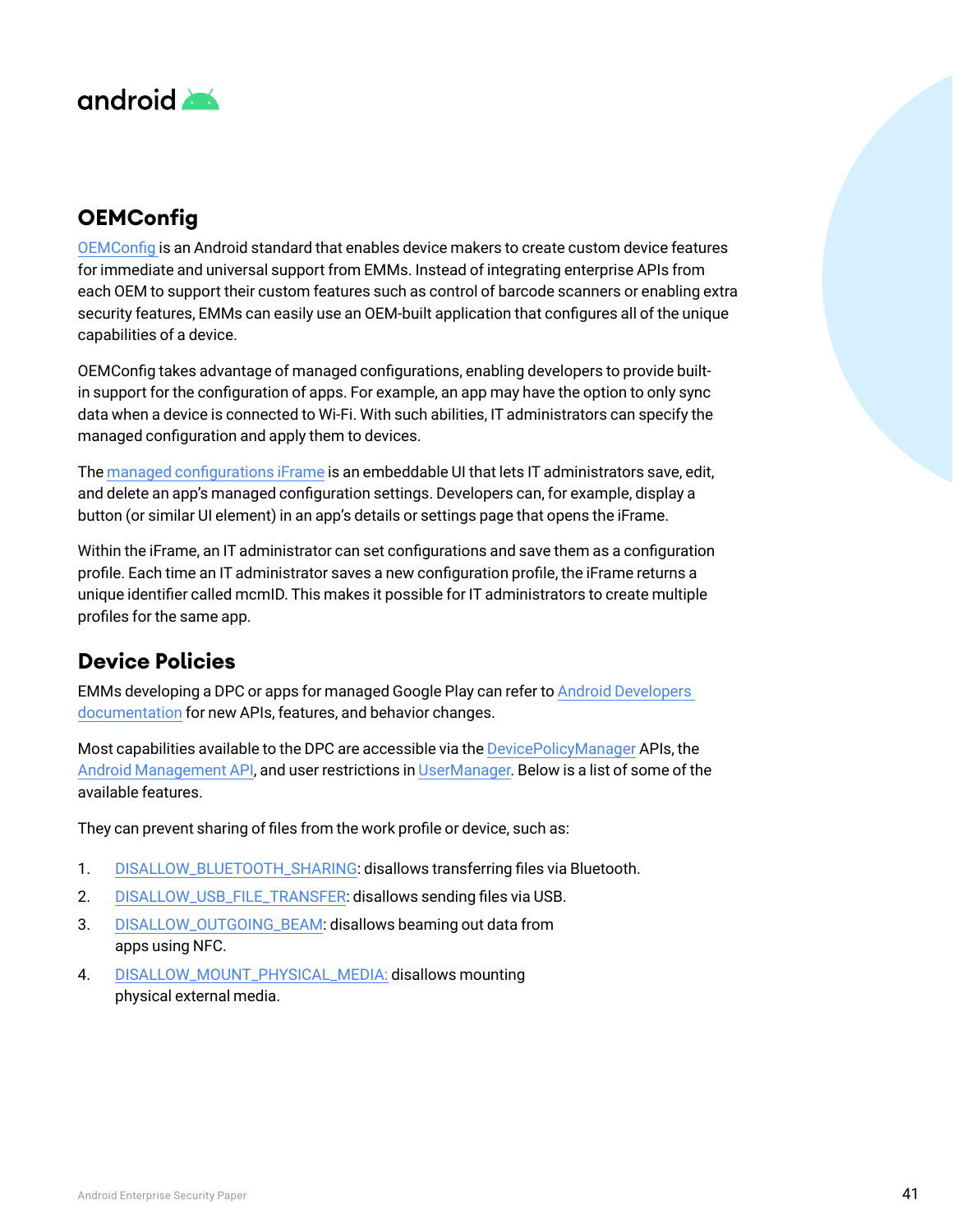

Device owner and profile owner mode also have a lot of control over other aspects of the device or profile. Below are some of the available policies:

- 1. [DISALLOW\\_DEBUGGING\\_FEATURES:](https://developer.android.com/reference/android/os/UserManager.html#DISALLOW_DEBUGGING_FEATURES) disallows access to debugging capabilities.
- 2. [DISALLOW\\_AUTOFILL](https://developer.android.com/reference/android/os/UserManager.html#DISALLOW_AUTOFILL): disallows autofill services.
- 3. Setting device passcode policy using APIs such as [setPasswordQuality\(\).](https://developer.android.com/reference/android/app/admin/DevicePolicyManager.html#setPasswordQuality(android.content.ComponentName,%20int))
- 4. Disabling less secure unlock methods using [setKeyguardDisabledFeatures\(\)](https://developer.android.com/reference/android/app/admin/DevicePolicyManager.html#setKeyguardDisabledFeatures(android.content.ComponentName,%20int)).
- 5. Disabling the camera using [setCameraDisabled\(\).](https://developer.android.com/reference/android/app/admin/DevicePolicyManager.html#setCameraDisabled(android.content.ComponentName,%20boolean))
- 6. Setting permitted accessibility services using [setPermittedAccessibilityServices\(\).](https://developer.android.com/reference/android/app/admin/DevicePolicyManager.html#setPermittedAccessibilityServices(android.content.ComponentName,%20java.util.List%3Cjava.lang.String%3E))
- 7. Setting permitted input methods using [setPermittedInputMethods\(\)](https://developer.android.com/reference/android/app/admin/DevicePolicyManager.html#setPermittedInputMethods(android.content.ComponentName,%20java.util.List%3Cjava.lang.String%3E)).
- 8. Disabling screen capture using [setScreenCaptureDisabled\(\)](https://developer.android.com/reference/android/app/admin/DevicePolicyManager.html#setScreenCaptureDisabled(android.content.ComponentName,%20boolean)).
- 9. Automatically accepting/denying some runtime permissions with [setPermissionPolicy\(\)](https://developer.android.com/reference/android/app/admin/DevicePolicyManager.html#setPermissionPolicy(android.content.ComponentName,%20int)).
- 10. If the device is lost, DPC can lock  $(lockNow())$  or wipe  $(wipeData())$  the device.
- 11. Disable backups using [setBackupServiceEnabled\(\).](https://developer.android.com/reference/android/app/admin/DevicePolicyManager.html#setBackupServiceEnabled(android.content.ComponentName,%20boolean))
- 12. Disallow adding a personal account using [DISALLOW\\_MODIFY\\_ACCOUNTS.](https://developer.android.com/reference/android/os/UserManager.html#DISALLOW_MODIFY_ACCOUNTS) This makes it harder to copy corporate data to personal cloud accounts.
- 13. Require Google Play Protect to be enabled and enforce app verification across all users on the device using [ENSURE\\_VERIFY\\_APPS.](https://developer.android.com/reference/android/os/UserManager.html#ENSURE_VERIFY_APPS)
- 14. Require only installing apps from known sources such as the Play store using [DISALLOW\\_INSTALL\\_UNKNOWN\\_SOURCES.](https://developer.android.com/reference/android/os/UserManager.html#DISALLOW_INSTALL_UNKNOWN_SOURCES)
- 15. Install keys and certificates into the profile-wide KeyChain using [installKeyPair\(\),](https://developer.android.com/reference/android/app/admin/DevicePolicyManager.html#installKeyPair(android.content.ComponentName,%20java.security.PrivateKey,%20java.security.cert.Certificate,%20java.lang.String)) and control access to those keys. These can be used as machine certificates to identify the device.
- 16. Set always on VPN using [setAlwaysOnVpnPackage\(\)](https://developer.android.com/reference/android/app/admin/DevicePolicyManager.html#setAlwaysOnVpnPackage(android.content.ComponentName,%20java.lang.String,%20boolean))

 As a general guide, Device Owner (DO) controls the primary profile and Profile Owner (PO) controls the work profile. However, there are circumstances whereby PO can enable a global user restriction. Google provides an open-source app, Test DPC, for testing enterprise functionality in the DPC app. Test DPC is available from [github](http://github.com/googlesamples/android-testdpc/) or [Google Play.](https://play.google.com/store/apps/details?id=com.afwsamples.testdpc&hl=en) The Test DPC can be used to:

- Simulate features in Android
- Set and enforce policies
- Set app and intent restrictions
- Set up work profiles
- Set up fully managed Android devices
- Fully Managed Device Provisioning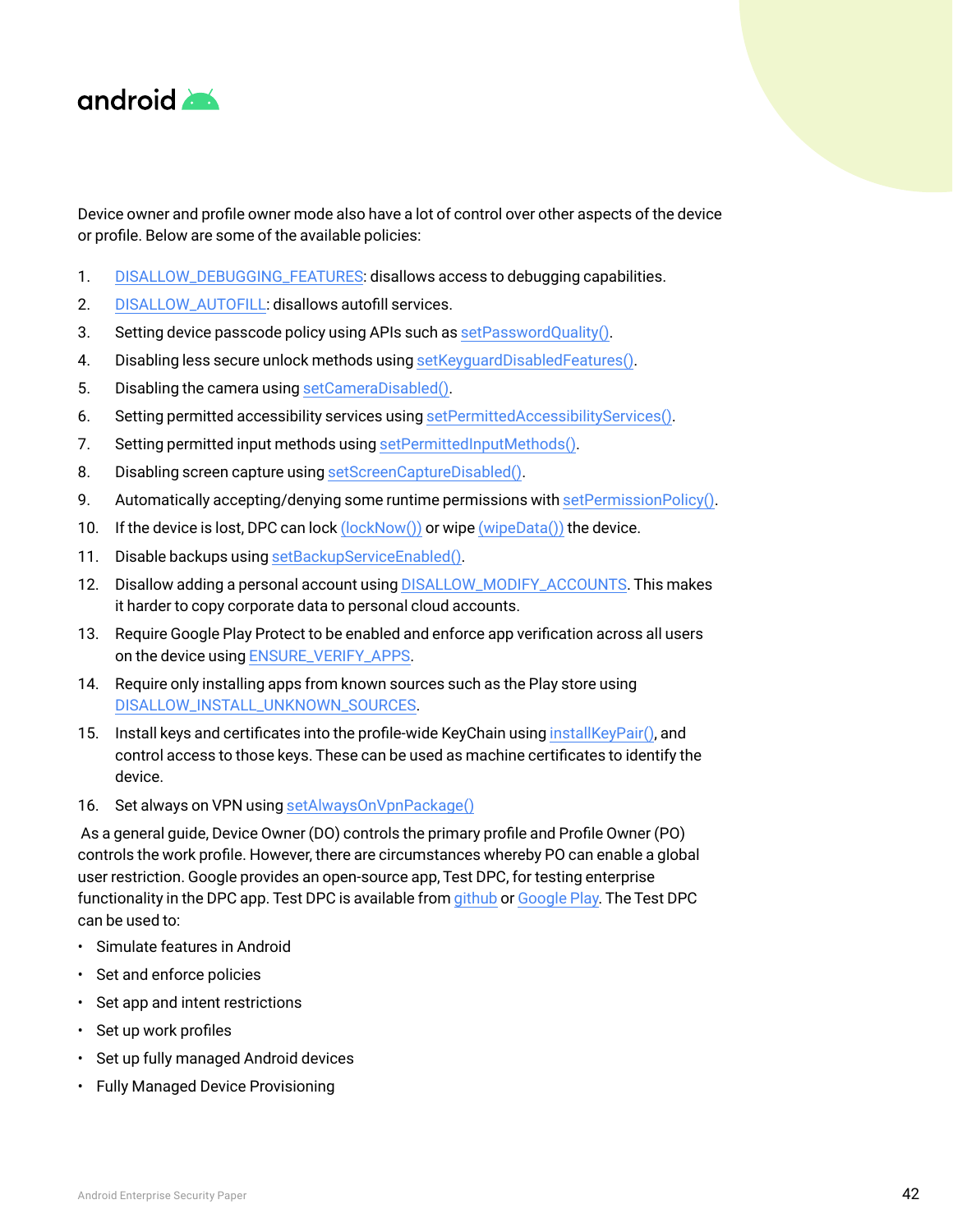

## **Fully Managed Device Provisioning**

The lifetime of the DPC is always tied to the lifetime of the device or profile it manages. IT managers, or the end user, must enroll a device into fully managed device mode, which provisions the device policy client as a device owner. [Provisioning](https://developers.google.com/android/work/prov-devices#device_owner_provisioning_methods) must occur during the initial setup of a new device, or after a factory reset. In the case of DO, it can only be provisioned during initial device setup and only be removed by the DO itself.

A number of options exist to provision a device into fully managed device mode:

- [Zero-touch enrollment](https://developers.google.com/android/work/requirements?api=playemm#1.5.-zero-touch-enrollment)  after creating a configuration in the zero-touch portal, the IT administrator can ship a device directly to an end-user. Enrollment is automatic at first boot, or after factory reset, and is enforced to prevent the user from breaking out of the zero-touch enrollment process.
- NFC /  $QR \text{ code -}$  An administrator provisioning large numbers of devices or an employee setting up their own single device can perform an NFC bump using a programmed NFC tag or scan a QR code to install the necessary DPC and initiate the enrollment process.
- Google Workspace or Cloud Identity account With this provisioning method, the DPC guides the user through the provisioning steps after the user adds their Google Account during the initial device setup or via settings.

A device in fully managed mode can have a policy added that prevents a user from factory resetting a device.

#### **Work Profile Security**

Work profile mode is initiated when the DPC issues a [managed provisioning flow.](http://developer.android.com/reference/android/app/admin/DevicePolicyManager.html#ACTION_PROVISION_MANAGED_PROFILE) The work profile is based on the Android multi-user concept, where the work profile functions as a separate Android user segregated from the primary profile. The work profile shares common UI real estate with the primary profile. Apps, notifications, and widgets from the work profile have a blue badge icon to distinguish them from the personal apps and notifications.

With the work profile, enterprise data does not intermix with personal application data. The work profile has its own apps, its own downloads folder, its own settings, and its own KeyChain. It is encrypted using its own encryption key, and it can have its own passcode to gate access.

The work profile is [provisioned](https://developers.google.com/android/work/prov-devices#profile_owner_provisioning_methods) upon installation, and the user can only remove it by removing the entire work profile. Administrators can also remotely instruct the device policy client to remove the work profile, for instance, when a user leaves the organization or a device is lost. Whether the user or an IT administrator removes the work profile, user data in the primary profile remains on the device.

Android 10 and above uses [provisioning and attestation features](https://developer.android.com/work/versions#work-profile_device-id_attestation) for company-owned devices that only require a work profile. During the provisioning of a company-owned device, a new intent extra allows DPCs to initiate a work profile on a company owned device enrollment flow. After a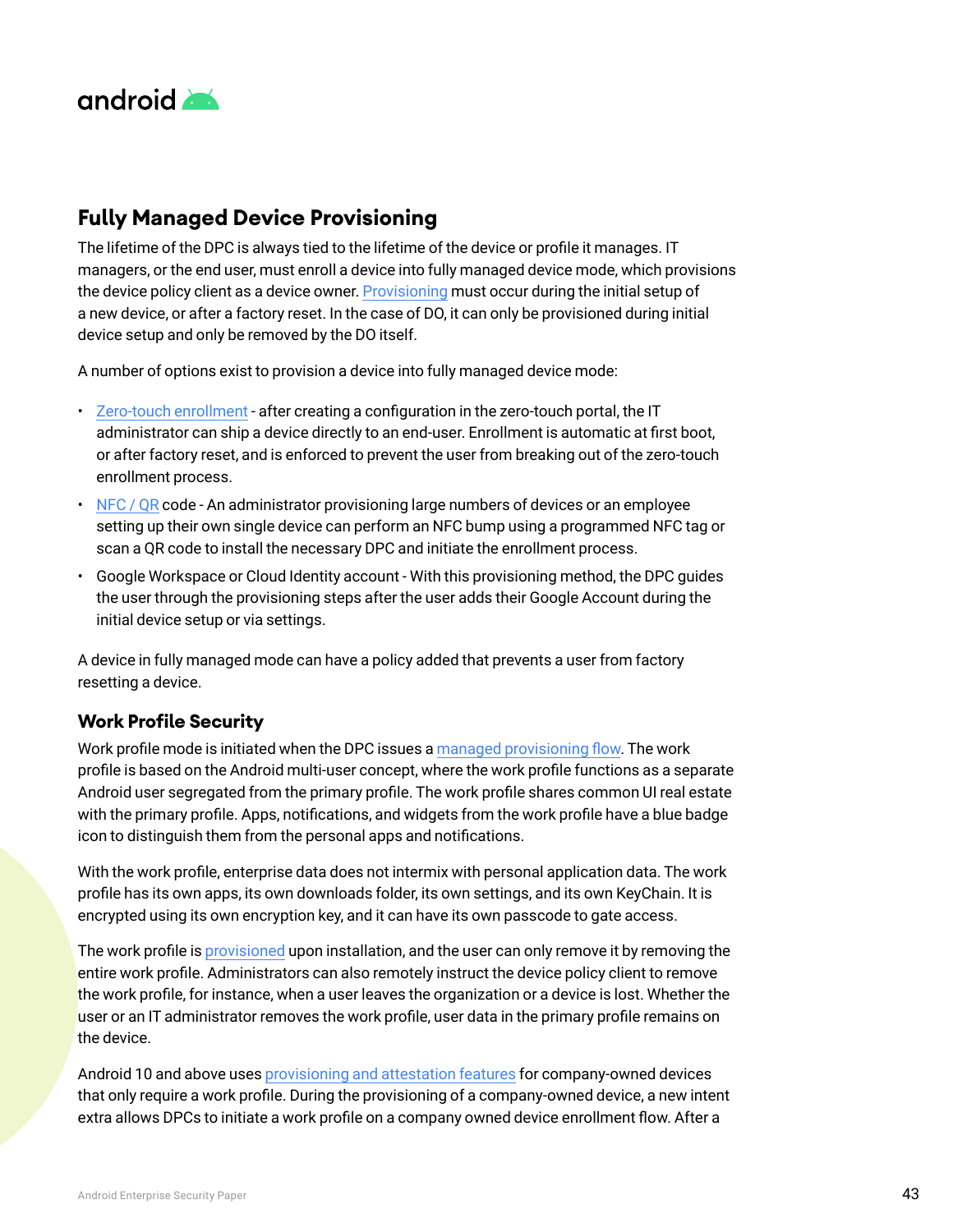<span id="page-47-0"></span>

work profile is created or full management is established, DPCs must launch policy compliance screens to enforce any initial policies.

A device with a work profile can be [configured with factory reset protection](https://developers.google.com/android/work/security#enable_enterprise_factory_reset_protection) so that if the device is incorrectly reset, the organization has the ability to reset the factory reset protection, which is a feature that prevents device theft.

## **Separate Work Challenge**

Android supports a separate work challenge to enhance security and control for the work profile. The work challenge is a separate passcode that protects work apps and data. Administrators managing the work profile can choose to set the password policies for the work challenge differently from the policies for other device passwords. Administrators managing the work profile set the challenge policies using the usual [DevicePolicyManager](https://developer.android.com/reference/android/app/admin/DevicePolicyManager.html) methods, such as [setPasswordQuality\(\)](https://developer.android.com/reference/android/app/admin/DevicePolicyManager.html#setPasswordQuality(android.content.ComponentName,%20int)) and [setPasswordMinimumLength\(\).](https://developer.android.com/reference/android/app/admin/DevicePolicyManager.html#setPasswordMinimumLength(android.content.ComponentName,%20int)) These administrators can also configure the primary device lock, by using the [DevicePolicyManager](https://developer.android.com/reference/android/app/admin/DevicePolicyManager.html) instance returned by the [DevicePolicyManager.getParentProfileInstance\(\)](https://developer.android.com/reference/android/app/admin/DevicePolicyManager#getParentProfileInstance(android.content.ComponentName)) method.

As part of setting up a separate work challenge, users may also elect to enroll fingerprints to unlock the work profile more conveniently. Fingerprints must be enrolled separately from the primary profile as they are not shared across profiles.

As with the primary profile, the work challenge is verified within secure hardware, ensuring that it's difficult to brute-force. The passcode, mixed in with a secret from the secure hardware, is used to derive the disk encryption key for the work profile, which means that an attacker cannot derive the encryption key without either knowing the passcode or breaking the secure hardware.

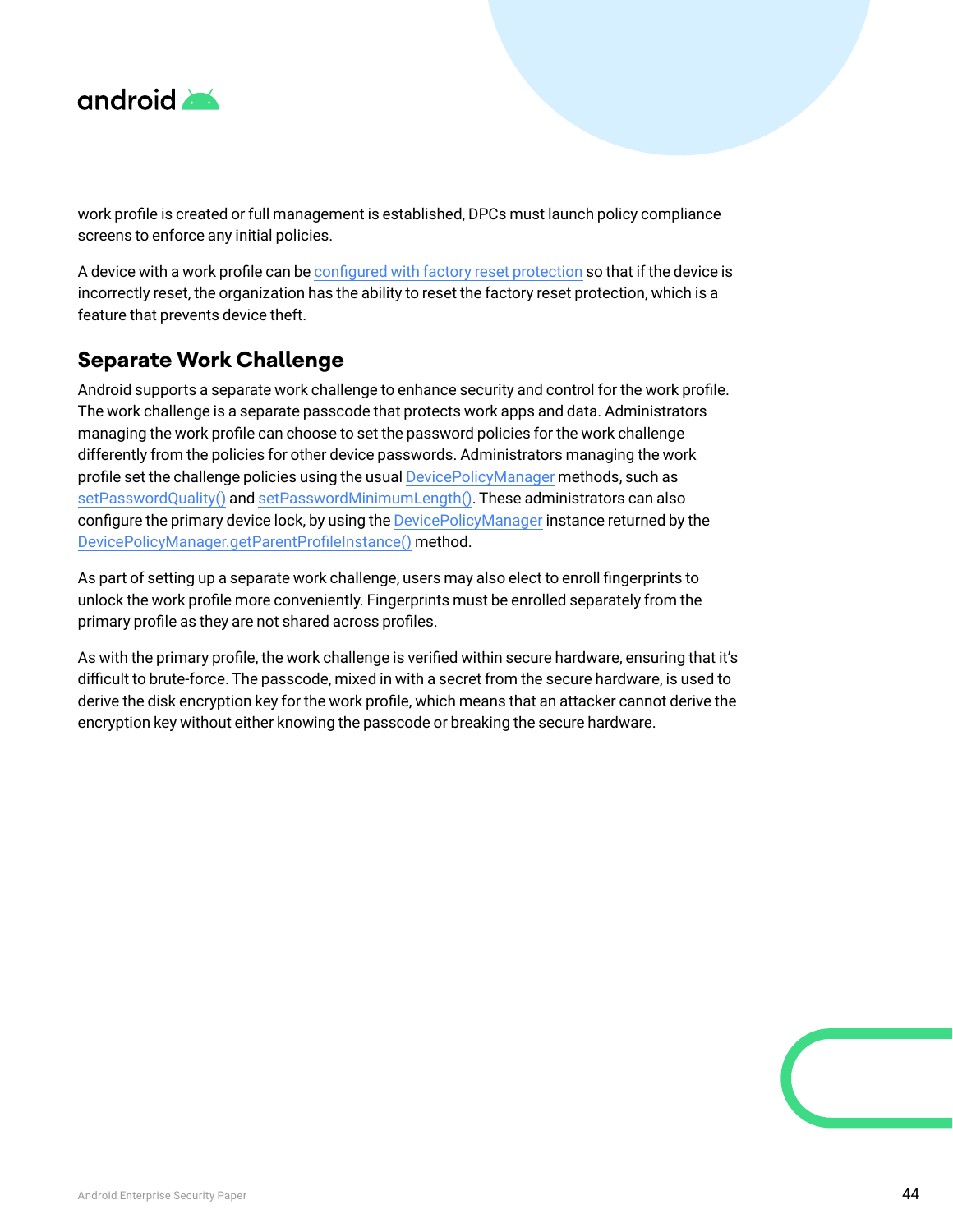<span id="page-48-0"></span>

#### **Cross Profile Data Sharing**

While data in the work profile is segregated by default from the user's personal data, there are instances where sharing is useful. Android allows sharing between profiles in ways that can be managed by the DPC.

For example:

- 1. Disallow copy & paste between profiles: [DISALLOW\\_CROSS\\_PROFILE\\_ COPY\\_PASTE](https://developer.android.com/reference/android/os/UserManager.html#DISALLOW_CROSS_PROFILE_COPY_PASTE)
- 2. Allow the primary profile to handle web links from the work profile: [ALLOW\\_PARENT\\_](https://developer.android.com/reference/android/os/UserManager.html#ALLOW_PARENT_PROFILE_APP_LINKING) [PROFILE\\_APP\\_LINKING](https://developer.android.com/reference/android/os/UserManager.html#ALLOW_PARENT_PROFILE_APP_LINKING)
- 3. Allow widgets from the work profile, such as a calendar widget, to be added on the home screen: [addCrossProfileWidgetProvider\(\)](https://developer.android.com/reference/android/app/admin/DevicePolicyManager.html#addCrossProfileWidgetProvider(android.content.ComponentName,%20java.lang.String))
- 4. Set whether work profile Caller ID is shown in primary profile: [setCrossProfileCallerIdDisabled\(\)](https://developer.android.com/reference/android/app/admin/DevicePolicyManager.html#setCrossProfileCallerIdDisabled(android.content.ComponentName,%20boolean))
- 5. Set whether work profile contacts are shown in primary profile: [setCrossProfileContactsSearchDisabled\(\)](https://developer.android.com/reference/android/app/admin/DevicePolicyManager.html#setCrossProfileContactsSearchDisabled(android.content.ComponentName,%20boolean))
- 6. Set which apps can see notifications from the work profile: [setPermittedCrossProfileNotificationListeners\(\)](https://developer.android.com/reference/android/app/admin/DevicePolicyManager.html#setPermittedCrossProfileNotificationListeners(android.content.ComponentName,%20java.util.List%3Cjava.lang.String%3E))
- 7. Set whether apps in the primary profile using the [ACTION\\_SEND](https://developer.android.com/reference/android/content/Intent.html#ACTION_SEND) intent may share into the work profile using the [DISALLOW\\_SHARE\\_INTO\\_MANAGED\\_PROFILE](https://developer.android.com/reference/android/os/UserManager#DISALLOW_SHARE_INTO_MANAGED_PROFILE) user restriction available as of Android 9.0. Note that, to reduce the risk of data leakage, the opposite direction is not allowed by default, though it can be enabled by the DPC.

IT administrators can also control cross profile intents using the [addCrossProfileIntentFilter](http://developer.android.com/reference/android/app/admin/DevicePolicyManager.html#addCrossProfileIntentFilter(android.content.ComponentName,%20android.content.IntentFilter,%20int)) and [clearCrossProfileIntentFilters](http://developer.android.com/reference/android/app/admin/DevicePolicyManager.html#clearCrossProfileIntentFilters(android.content.ComponentName)) methods. By default, during work profile creation, the system automatically configures the following intents to be forwarded to the primary profile:

- **Telephony intents:** administrators can also allowlist a dialer for work, which allows a "business" phone account to make and receive work calls instead of forwarding telephony intents to the primary profile dialer. In this case, all calls from the work dialer are inserted into the work call log.
- **Home intent**: to invoke the launcher in the primary profile since it doesn't run in the work profile.
- **Get content:** the user has the option to resolve in either the primary or work profile.
- **Open document**: the user has the option to resolve in either the primary or work profile.
- **Picture:** the user has the option to resolve in either the primary or work profile if an app that can handle a camera exists in the work profile.
- **Set clock:** the user has the option to resolve in either the primary or work profile.
- **Speech recognition:** the user has the option to resolve in either the primary or work profile.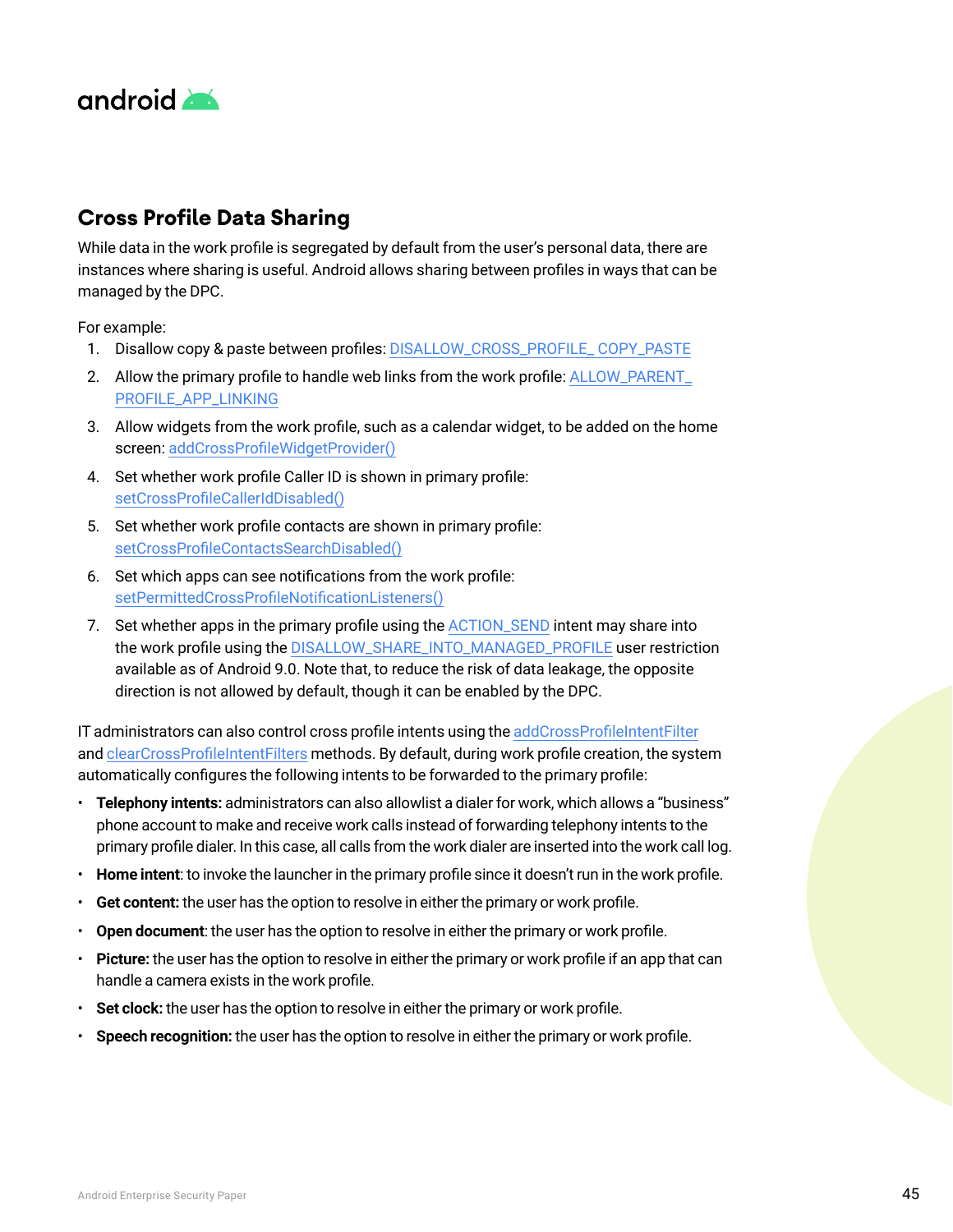<span id="page-49-0"></span>

# **Application Management**

Android Enterprise provides IT administrators with powerful tools to deploy, configure and manage applications on a variety of device form factors.

## **Enterprise Mobility Management Apps**

The EMM DPC controls which work apps may be installed. On a fully managed device, the DPC can call the [PackageInstaller APIs](https://developer.android.com/reference/android/content/pm/PackageInstaller.html) directly to silently install, uninstall, and update apps. It can also listen for broadcasts such as [ACTION\\_PACKAGE\\_ADDED](https://developer.android.com/reference/android/content/Intent.html#ACTION_PACKAGE_ADDED), [ACTION\\_PACKAGE\\_REMOVED](https://developer.android.com/reference/android/content/Intent.html#ACTION_PACKAGE_REMOVED), and [ACTION\\_PACKAGE\\_REPLACED](https://developer.android.com/reference/android/content/Intent.html#ACTION_PACKAGE_REPLACED) to be notified of changes to installed apps.

On devices that ship with Google Play, an EMM can delegate app management to Google Play. Through managed Google Play, an enterprise version of Google Play, IT administrators can easily find, deploy, and manage work apps while ensuring that malware and other threats are neutralized.

## **Managed Google Play**

Managed Google Play provides APIs to EMM partners that allow them to manage apps on Android devices. Organizations can build a customized and secure mobile application storefront for their teams, featuring public and private applications, which can be delivered to devices directly from the managed Google Play store. This eliminates the need to sideload any applications onto devices.

Installation of apps in either the work profile or on fully managed devices is possible via direct user request in the managed Google Play Store app (pull), or as a result of a call to the EMM [API](http://developers.google.com/android/work/play/emm-api) (push). The APIs provide functionality for use (indirectly) by EMM-managed enterprise administrators as follows:

- An IT administrator can remotely install or remove apps on managed Android devices. This action is limited to devices or profiles that are under management by the EMM.
- An IT administrator can define which users see which apps. A user running the Play Store app within the work profile only sees apps allowlisted for them. The user can install these apps, but not others.
- Enterprise administrators can see which users have apps installed or provisioned, and the number of licenses purchased and provisioned from managed Google Play.

Managed Google Play also provides additional app management options for IT administrators. With the [managed Google Play iFrame](https://developers.google.com/android/work/play/emm-api/managed-play-iframe), administrators can approve apps in the managed Google Play store directly from the EMM console. By using managed configurations, administrators can allowlist specific apps for employee use, and selectively approve only the permissions they want their apps to use.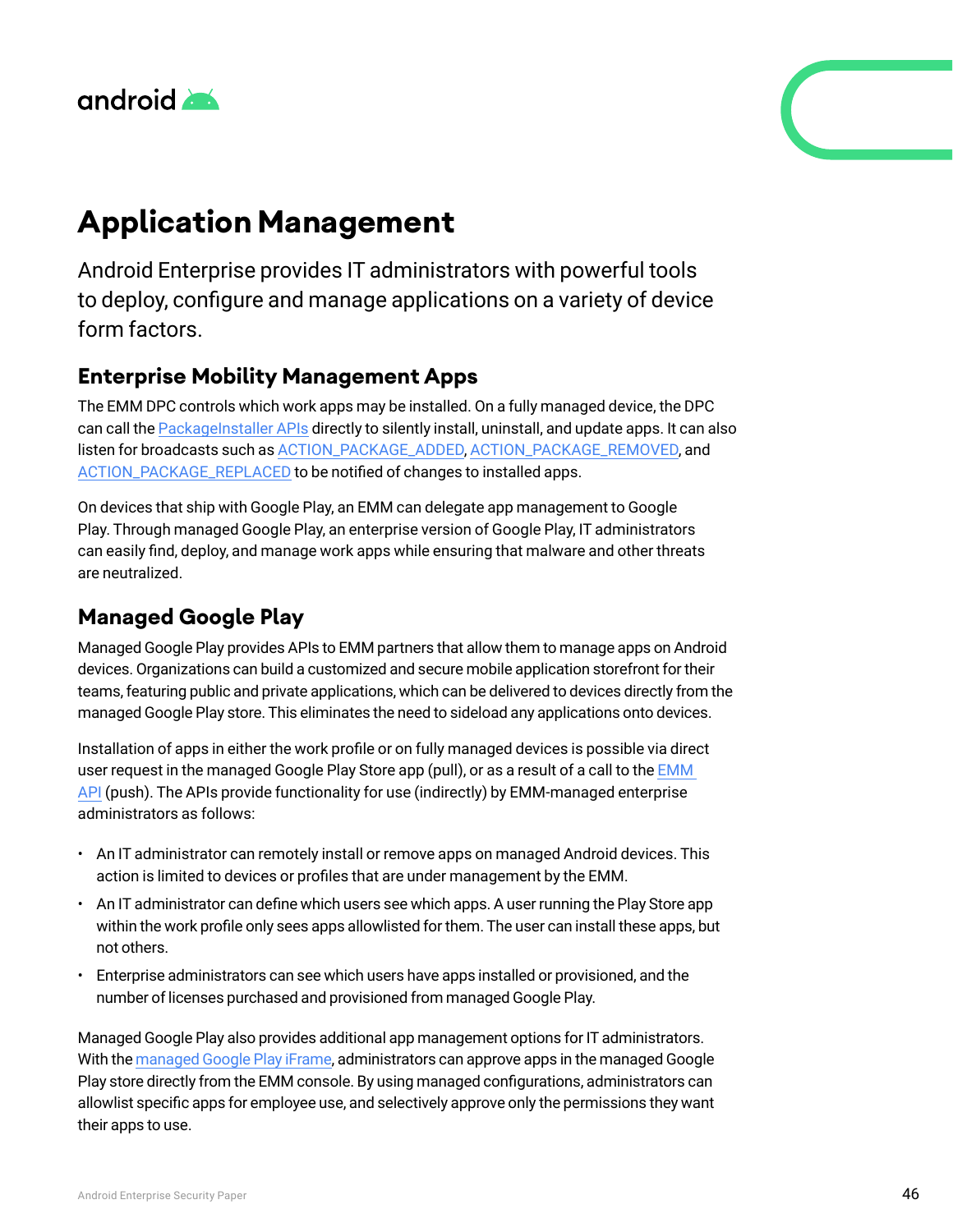<span id="page-50-0"></span>

Additionally, administrators can enforce update preferences through managed Google Play. While the recommendation is for users to leave auto updates enabled, administrators can push an urgent update out to devices automatically.

#### **Private Apps**

With managed Google Play, an enterprise customer can publish apps and target them privately (i.e., they're only visible and installable by users within that enterprise). Private apps are logically separated in Google's cloud infrastructure from public Google Play for consumers. There are two modes of delivery for private apps:

- Google-hosted: By default, Google hosts the APK in its secure, global data centers.
- Externally-hosted: Enterprise customers host APKs on their own servers, accessible only on their intranet or via VPN. Details of the requesting user and their authorization is provided via a JSON Web Token ([JWT](http://jwt.io/)) with an expiry time. The JWT is signed by Google using the key pair associated with the specific app metadata in managed Google Play, and should be verified before trusting the authorization contained in the JWT.

In both cases, Google Play stores the app metadata—title, description, graphics, and screenshots. In all cases, apps must comply with all Google Play policies.

## **Managed Configurations**

[Managed configurations](https://developer.android.com/work/managed-configurations) allow an organization's IT administrator to remotely specify settings for apps. This capability is useful for organization-approved apps that are deployed to a work profile. Managed configurations allow an IT administrator to remotely control the availability of features, configure settings, or set in-app credentials, via the [Google Play EMM API.](https://developers.google.com/android/work/play/emm-api/) As an example, an app may have an option to only sync data when a device is connected to Wi-Fi, or allowlist or blocklist specific URLs in the web browser. Managed configuration options can be changed by the developer and updated in managed Google Play where the EMM will pick up on the changes for new and existing app deployments.

Google Chrome is an example of an enterprise-managed app that implements [policies and](http://www.chromium.org/administrators/policy-list-3)  [configurations](http://www.chromium.org/administrators/policy-list-3) that can be fully managed according to enterprise policies and restrictions.

## **Applications from Unknown Sources**

Administrators may need to prevent the installation of applications from outside Google Play, or apps from unknown sources. Devices and data can be at increased risk when such apps are installed from unverified sources.

To prevent the installation of apps from unknown sources, administrators of fully managed devices and work profiles can add the [DISALLOW\\_INSTALL\\_UNKNOWN\\_SOURCES](https://developer.android.com/reference/android/os/UserManager#DISALLOW_INSTALL_UNKNOWN_SOURCES) user restriction.

When the administrator of a work profile adds [DISALLOW\\_INSTALL\\_UNKNOWN\\_SOURCES](https://developer.android.com/reference/android/os/UserManager#DISALLOW_INSTALL_UNKNOWN_SOURCES), the restriction only applies to the work profile. However, the administrator of a work profile can place a device-wide restriction by setting a [managed configuration](https://developer.android.com/work/managed-configurations) for Google Play.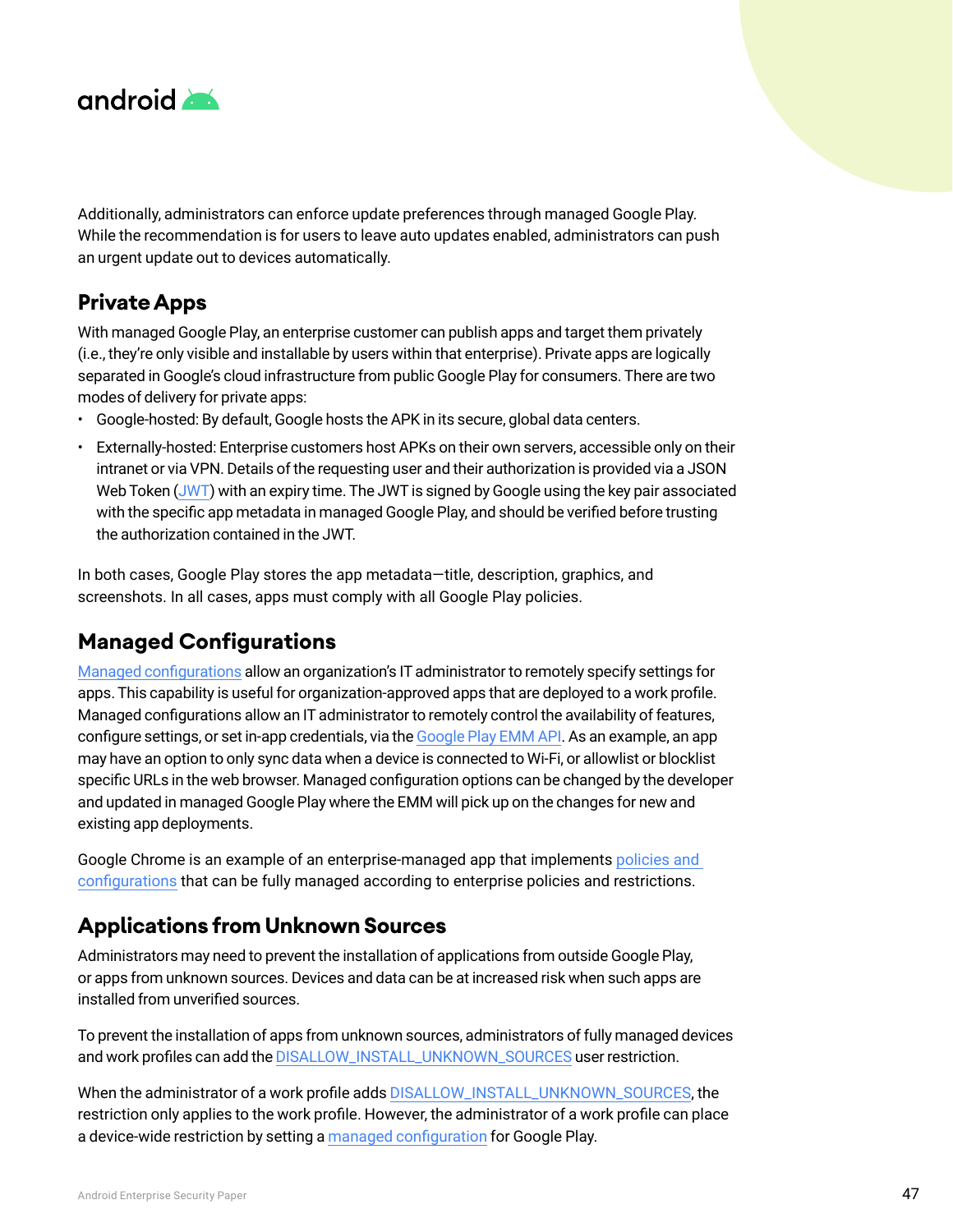<span id="page-51-0"></span>

# **Programs**

A number of Google-backed initiatives and collaborations help advance the Android ecosystem that support partners and customers in their use of Android in enterprise settings.

## **Android Enterprise Recommended**

The [Android Enterprise Recommended](https://www.android.com/enterprise/recommended/) program sets an elevated standard for enterprise devices and services. Validated devices in the program meet a set of specifications for hardware, deployment, security updates, and user experience. In addition, device manufacturers receive an enhanced level of technical support and training. Organizations may select devices from the curated list with confidence that they meet a common set of criteria required for inclusion in the Android Enterprise Recommended program.

Learn more about the program's [device requirements.](https://androidenterprisepartners.withgoogle.com/glossary/device/)

#### **Android Security Rewards Program**

The [Android Security Rewards \(ASR\) program](https://www.google.com/about/appsecurity/android-rewards/) incentivizes researchers to find and report security issues, providing key assistance to Android security efforts. This program covers security vulnerabilities discovered in the latest available Android versions for Pixel phones and tablets.

## **Google Play Security Reward Program**

The [Google Play Security Reward Program](https://www.google.com/about/appsecurity/play-rewards/) incentivizes researchers to report vulnerabilities discovered in apps with 100 million or more installs, as well as apps using the Exposure Notification API and other Contact Tracing apps hosted on Google Play. All of Google's apps are included in the program, and developers of popular Android apps are invited to opt-in.

## **Developer Data Protection Reward Program**

The [Developer Data Protection Reward Program](https://www.google.com/about/appsecurity/ddprp/) aims to identify and mitigate data abuse issues in popular Android applications, Chrome extensions, and applications leveraging the Google API. It recognizes the contributions of individuals who help report apps that are violating applicable program policies and are potentially putting user data at risk.

## **App Security Improvement Program**

The [App Security Improvement Program](https://developer.android.com/google/play/asi) is a service that helps Google Play developers improve the security of their apps. The program provides tips and recommendations for building more secure apps and identifies potential security issues and mitigations when apps are uploaded to Google Play.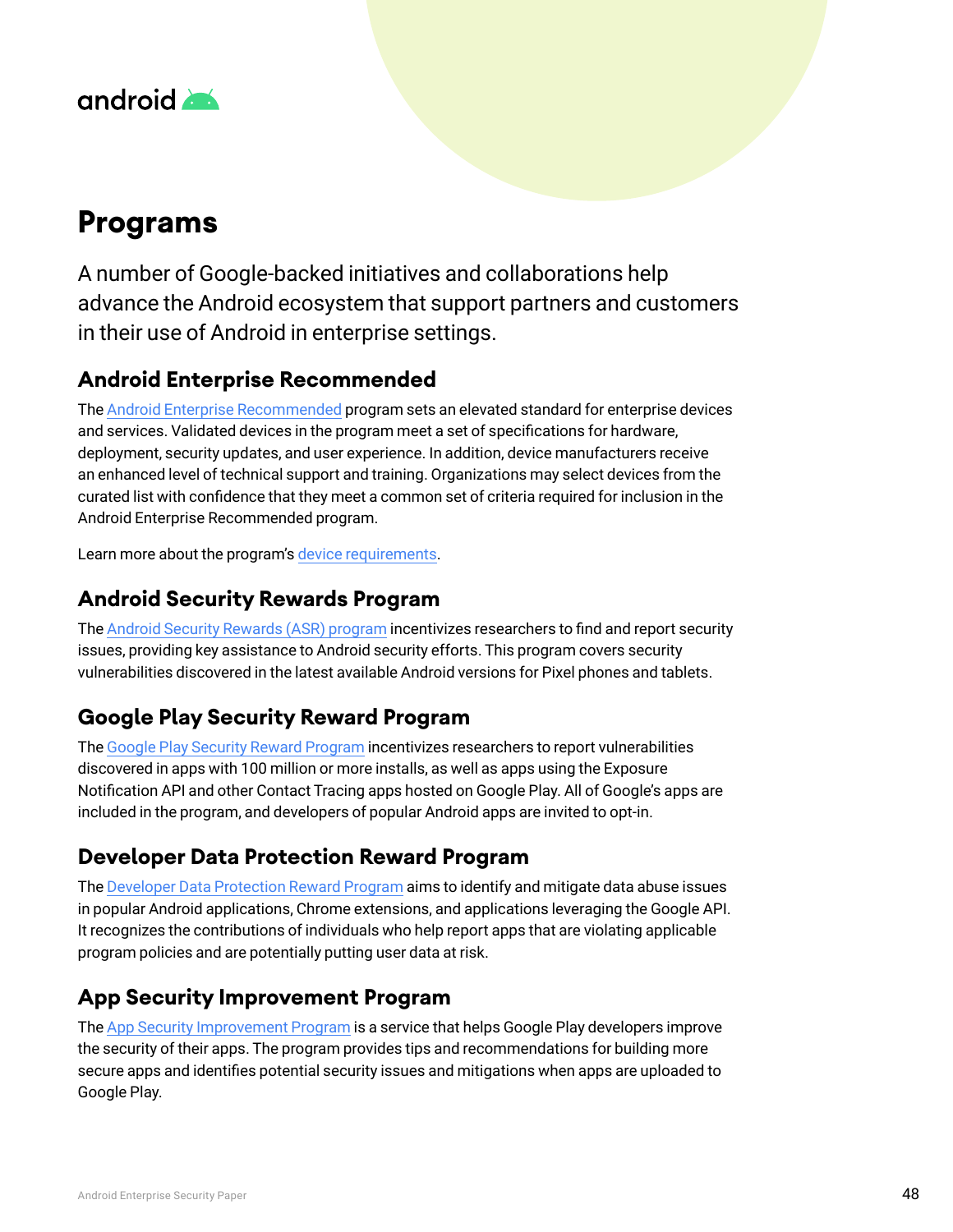<span id="page-52-0"></span>

## **App Defense Alliance**

The [App Defense Alliance](https://developers.google.com/android/play-protect/app-defense-alliance) is a collaboration between Google and ESET, Lookout, and Zimperium. It was created to further enhance the safety of the Google Play Store by working with partners to quickly find PHAs and take action to protect users.

Integrating Google Play Protect detection systems combined with partner's scanning engines generates new app risk intelligence as apps are being queued to publish. Partners will analyze that dataset and act as another set of eyes prior to an app going live on the Play Store.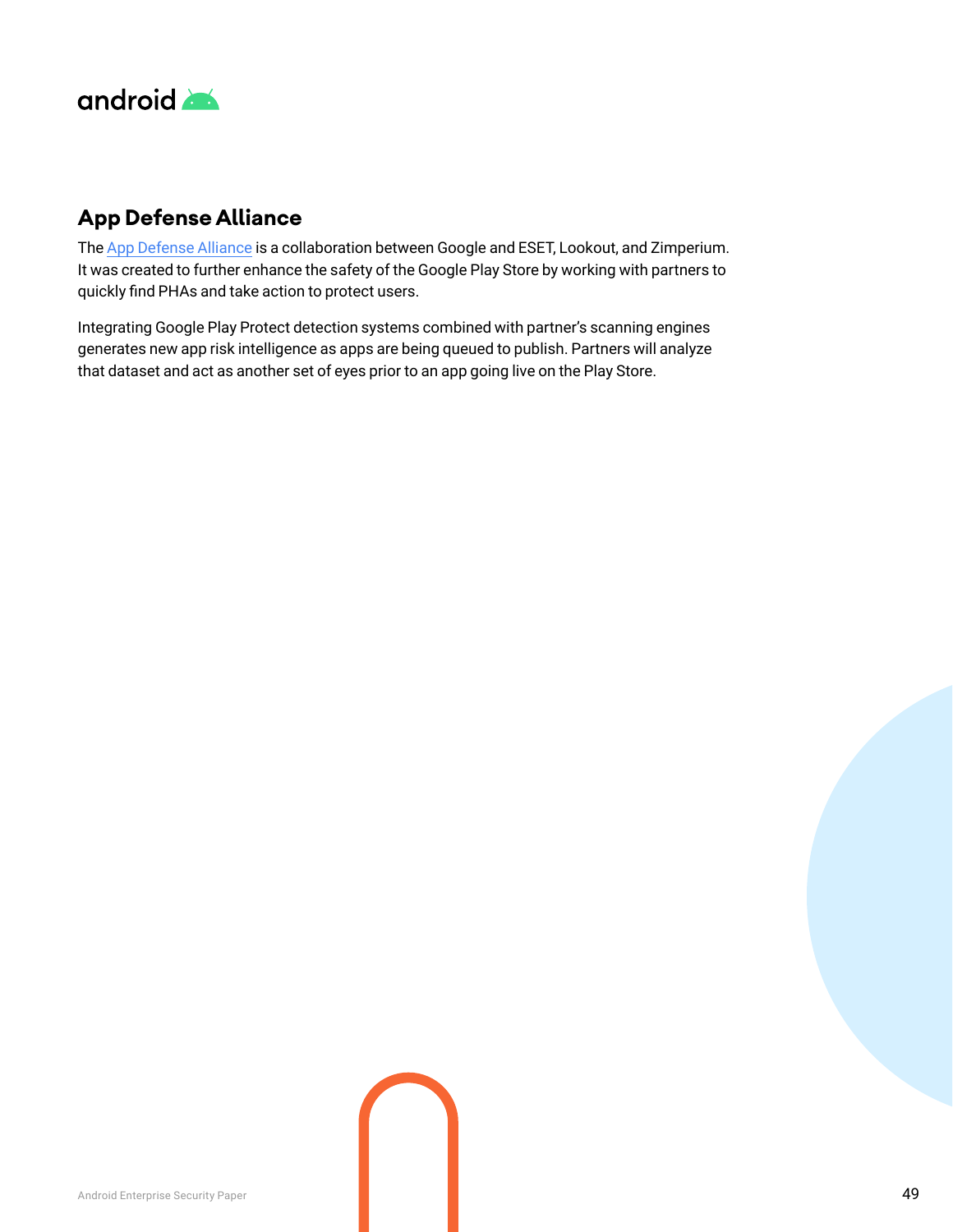<span id="page-53-0"></span>

# **Industry Standards and Certifications**

Devices running Android and the cloud services they utilize comply with various industry standards and have received numerous security certifications which demonstrate our strong commitment to the highest security standards.

## **ioXt Alliance**

The [Internet of Secure Things Alliance \(ioXt\)](http://ioxtalliance.org/) manages a security compliance assessment program for connected devices. ioXt has over 300 members across various industries, including Google, Amazon, Facebook, T-Mobile, Comcast, Zigbee Alliance, Z-Wave Alliance, Legrand, Resideo, Schneider Electric, and many others. With so many companies involved, ioXt covers a wide range of device types, including smart lighting, smart speakers, webcams, and Android smartphones.

The core focus of ioXt is "to set security standards that bring security, upgradability and transparency to the market and directly into the hands of consumers." This is accomplished by assessing devices against [a baseline set of requirements](https://www.ioxtalliance.org/the-pledge) and relying on publicly available evidence. The goal of ioXt's approach is to enable users, enterprises, regulators, and other stakeholders to understand the security in connected products to drive better awareness towards how these products are protecting the security and privacy of users.

ioXt's baseline security requirements are tailored for product classes, and the [ioXt Android](https://www.ioxtalliance.org/s/ioXt_Android_Profile_100_C-05-01-01.pdf)  [Profile](https://www.ioxtalliance.org/s/ioXt_Android_Profile_100_C-05-01-01.pdf) enables smartphone manufacturers to differentiate security capabilities, including biometric authentication strength, security update frequency, length of security support lifetime commitment, vulnerability disclosure program quality, and preloaded app risk minimization.

## **ISO and SOC certification**

Android Enterprise has received ISO 27001 certification and SOC 2 and 3 reports for information security practices and procedures for Android Management API, zero-touch enrollment and managed Google Play. This designation ensures these services meet strict industry standards for security and privacy.

Granted by the International Organization for Standardization, ISO 27001 outlines the requirements for an information security management system. It specifies best practices and details a list of security controls regarding information risk management.

The SOC 2 and 3 reports are based on American Institute of Certified Public Accountants (AICPA) Trust Services principles and criteria. To earn this, auditors assess an organization's information systems relevant to security, availability, processing integrity and confidentiality or privacy.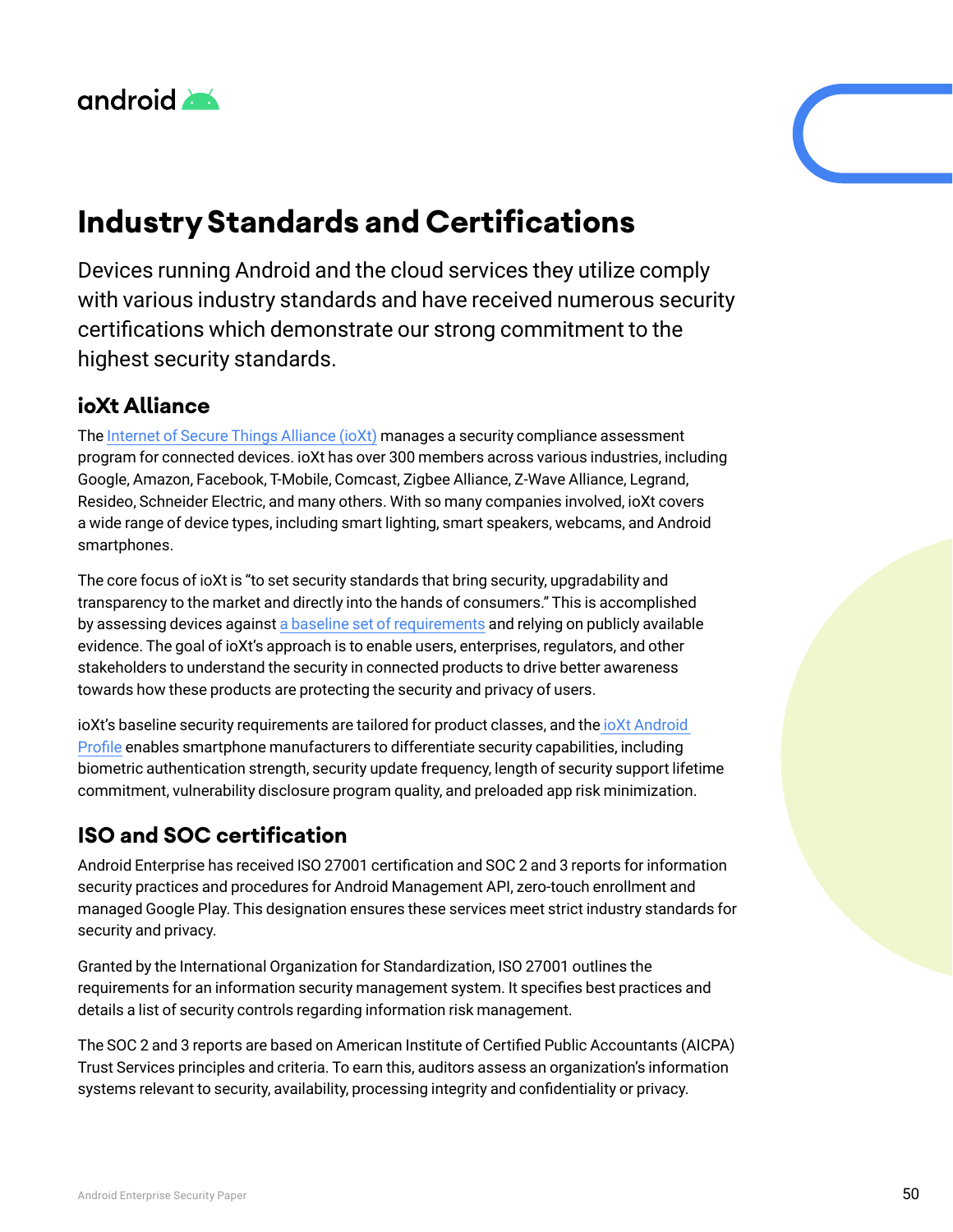<span id="page-54-0"></span>

An independent assessor performed a thorough audit to ensure compatibility with the established principles. The entire methodology of documentation and procedures for data management are reviewed during such audits, and must be made available for regular compliance review.

Learn more about these [security designations](https://www.blog.google/products/android-enterprise/android-enterprise-iso-certification/).

#### **Government Grade Security**

#### **FIPS 140-2 CAVP & CMVP**

Federal Information Processing Standards (FIPS) are standards and guidelines for Federal computer systems that are developed by the National Institute of Standards and Technology (NIST) in accordance with the Federal Information Security Management Act (FISMA) and approved by the Secretary of Commerce. Although FIPS are developed for use by the federal government, many in the private sector voluntarily use these standards as well. The [National](https://csrc.nist.gov/Projects/cryptographic-algorithm-validation-program)  [Institute of Standards and Technology's \(NIST\) Cryptographic Algorithm Validation Program](https://csrc.nist.gov/Projects/cryptographic-algorithm-validation-program)  [\(CAVP\)](https://csrc.nist.gov/Projects/cryptographic-algorithm-validation-program) provides validation testing of approved cryptographic algorithms and their individual components. The goal of the [Cryptographic Module Validation Program](https://csrc.nist.gov/Projects/Cryptographic-Module-Validation-Program) (CMVP) is to promote the use of validated cryptographic modules and provide Federal agencies with a security metric to use in procuring equipment containing validated cryptographic modules.

#### **Common Criteria/NIAP Mobile Device Fundamentals Protection Profile**

[Common Criteria](https://www.commoncriteriaportal.org/) is a driving force for the widest available mutual recognition of security products with 31 participating countries. The [National Information Assurance Partnership](https://www.niap-ccevs.org/) (NIAP) serves as the U.S. representative to the Common Criteria Recognition Arrangement (CCRA). In partnership with NIST, NIAP approves Common Criteria Testing Laboratories to conduct security evaluations in private sector operations across the U.S. This certification process has enabled the Android team to build some of the requirements to achieve this certification directly into the Android Open Source Project (AOSP), which enables device manufacturers the ability to attain certification in much less time.

#### **DISA Security Technical Implementation Guide (STIG)**

The Security Technical Implementation Guides (STIGs) are the configuration standards for Department of Defense Information Assurance (IA) and IA-enabled devices/systems. The STIGs contain technical guidance to "lock down" information systems/software that might otherwise be vulnerable to a malicious computer attack. The [Google Android 10](https://dl.dod.cyber.mil/wp-content/uploads/stigs/zip/U_Google_Android_10-x_V1R2_STIG.zip) and [Google Android 11](https://dl.dod.cyber.mil/wp-content/uploads/stigs/zip/U_Google_Android_11_STIG.zip) STIGs provide a standard implementation for configuring and locking down any Android device using Android Enterprise management controls.